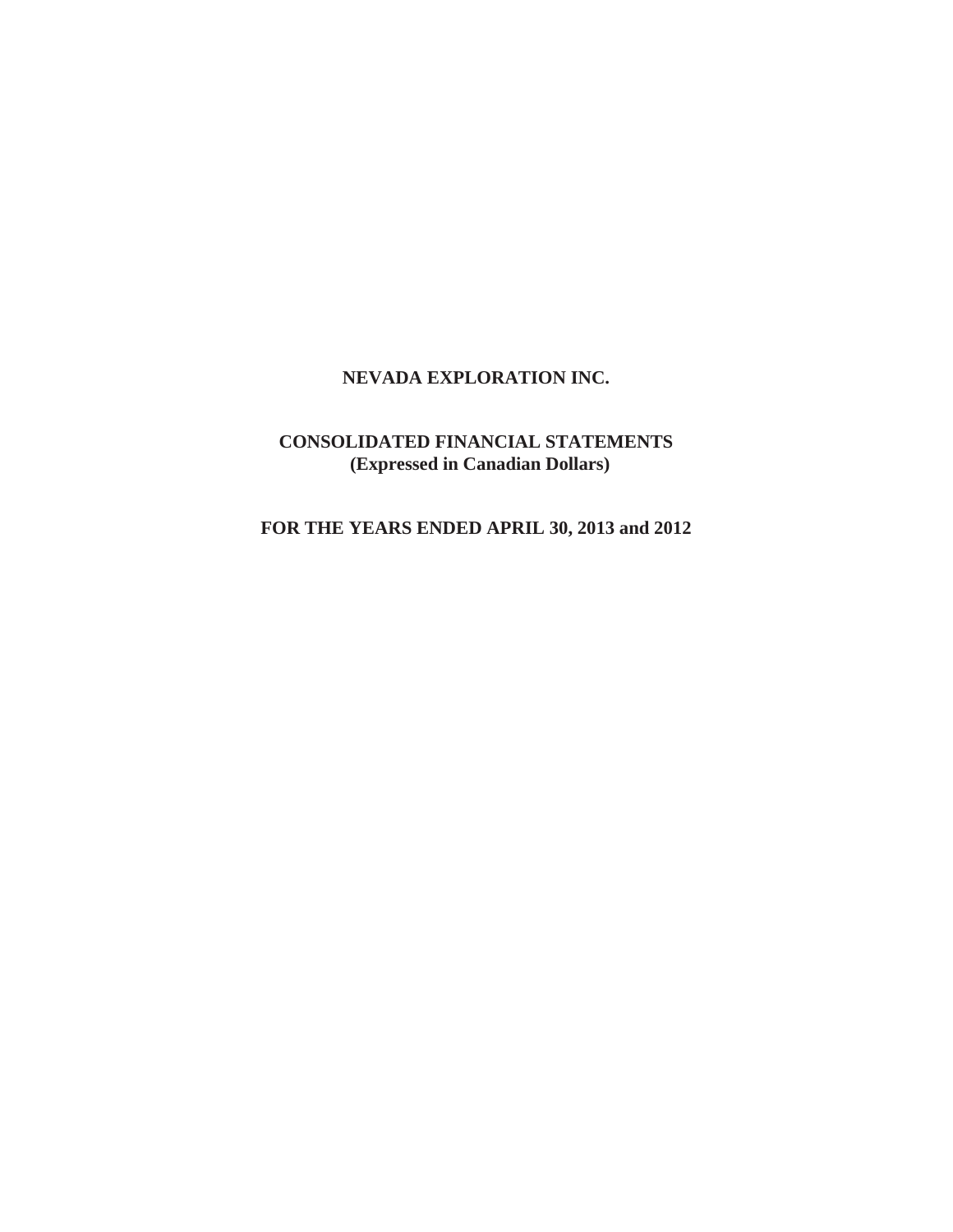

Collins Barrow Toronto LLP Collins Barrow Place 11 King Street West Suite 700, P.O. Box 27 Toronto, Ontario M5H 4C7 Canada

T. 416.480.0160 F. 416.480.2646

www.collinsbarrow.com

# **INDEPENDENT AUDITORS' REPORT**

# **To the Shareholders of Nevada Exploration Inc.**

We have audited the accompanying consolidated financial statements of Nevada Exploration Inc. and its subsidiary, which comprise the consolidated statements of financial position as at April 30, 2013 and April 30, 2012 and the consolidated statements of comprehensive loss, changes in equity and cash flows for the years then ended and a summary of significant accounting policies and other explanatory information.

#### *Management's Responsibility for Consolidated Financial Statements*

Management is responsible for the preparation and fair presentation of these consolidated financial statements in accordance with International Financial Reporting Standards, and for such internal control as management determines is necessary to enable the preparation of consolidated financial statements that are free from material misstatement, whether due to fraud or error.

#### *Auditor's Responsibility*

Our responsibility is to express an opinion on these consolidated financial statements based on our audits. We conducted our audits in accordance with Canadian generally accepted auditing standards. Those standards require that we comply with ethical requirements and plan and perform the audit to obtain reasonable assurance about whether the consolidated financial statements are free from material misstatement.

An audit involves performing procedures to obtain audit evidence about the amounts and disclosures in the consolidated financial statements. The procedures selected depend on the auditor's judgment, including the assessment of the risks of material misstatement of the consolidated financial statements, whether due to fraud or error. In making those risk assessments, the auditor considers internal control relevant to the entity's preparation and fair presentation of the consolidated financial statements in order to design audit procedures that are appropriate in the circumstances, but not for the purpose of expressing an opinion on the effectiveness of the entity's internal control. An audit also includes evaluating the appropriateness of accounting policies used and the reasonableness of accounting estimates made by management, as well as evaluating the overall presentation of the consolidated financial statements.

We believe that the audit evidence we have obtained in our audits is sufficient and appropriate to provide a basis for our audit opinion.

#### *Opinion*

In our opinion, these consolidated financial statements present fairly, in all material respects, the financial position of Nevada Exploration Inc. and its subsidiary as at April 30, 2013 and April 30, 2012 and its financial performance and its cash flows for the years then ended in accordance with International Financial Reporting Standards.

#### *Emphasis of Matter*

Without qualifying our opinion, we draw attention to Note 1 in the consolidated financial statements which describes material uncertainties that cast significant doubt about Nevada Exploration Inc.'s ability to continue as a going concern.

Colline Barrow Toronto LLP

Licensed Public Accountants Chartered Accountants July 29, 2013 Toronto, Ontario

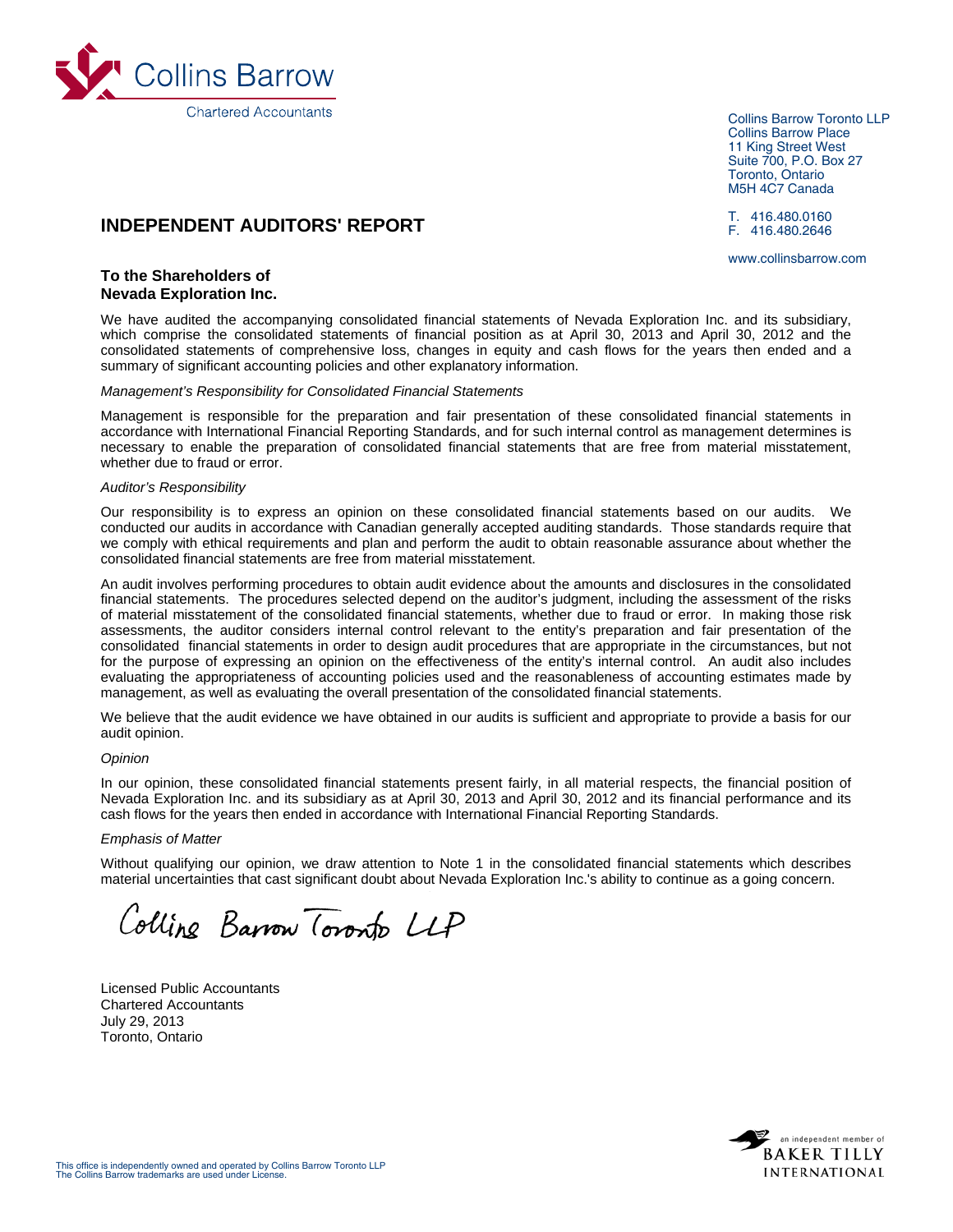# **NEVADA EXPLORATION INC.**

CONSOLIDATED STATEMENTS OF FINANCIAL POSITION (Expressed in Canadian Dollars) AS AT

|                                                                                                                                                                    | April 30,<br>2013                           | April 30,<br>2012                          |
|--------------------------------------------------------------------------------------------------------------------------------------------------------------------|---------------------------------------------|--------------------------------------------|
| <b>ASSETS</b>                                                                                                                                                      |                                             |                                            |
| <b>Current assets</b><br>Cash<br>Accounts receivable (Notes 3 and 6)<br>Prepaid expenses (Note 4)<br>Loans receivable (Note 15)<br>Short term investments (Note 5) | \$<br>591,060<br>49,803<br>15,594<br>22,109 | \$<br>777,826<br>15,190<br>16,279<br>9,052 |
| <b>Total current assets</b>                                                                                                                                        | 678,566                                     | 818,347                                    |
| <b>Non-current assets</b><br>Equipment (Note 7)<br>Exploration and evaluation assets (Note 8)<br>Deposits and bonds (Note 9)                                       | 140,655<br>6,407,725<br>94,720              | 162,440<br>6,002,903<br>93,101             |
| <b>Total non-current assets</b>                                                                                                                                    | 6,643,100                                   | 6,258,444                                  |
| <b>Total assets</b>                                                                                                                                                | \$<br>7,321,666                             | $\mathcal{S}$<br>7,076,791                 |
| <b>LIABILITIES AND EQUITY</b>                                                                                                                                      |                                             |                                            |
| <b>Current liabilities</b><br>Accounts payable and accrued liabilities (Notes 10 and 6)<br>Current portion of finance lease obligations (Note 11)                  | \$<br>108,038                               | 233,663<br>\$<br>7,184                     |
| <b>Total current liabilities</b>                                                                                                                                   | 108,038                                     | 240,847                                    |
| <b>Equity</b><br>Capital stock (Note 12)<br>Reserves (Note 13)<br>Deficit                                                                                          | 15,965,009<br>1,084,560<br>(9,835,941)      | 15,072,716<br>1,323,621<br>(9,560,393)     |
| <b>Total equity</b>                                                                                                                                                | 7,213,628                                   | 6,835,944                                  |
| <b>Total liabilities and equity</b>                                                                                                                                | \$<br>7,321,666                             | \$<br>7,076,791                            |

**Nature of operations and going concern** (Note 1)

# **Approved and authorized on behalf of the Board on July 29, 2013:**

| "Wade Hodges" | Director | "Cyrus Driver" | Director |
|---------------|----------|----------------|----------|
| Wade Hodges   |          | Cvrus Driver   |          |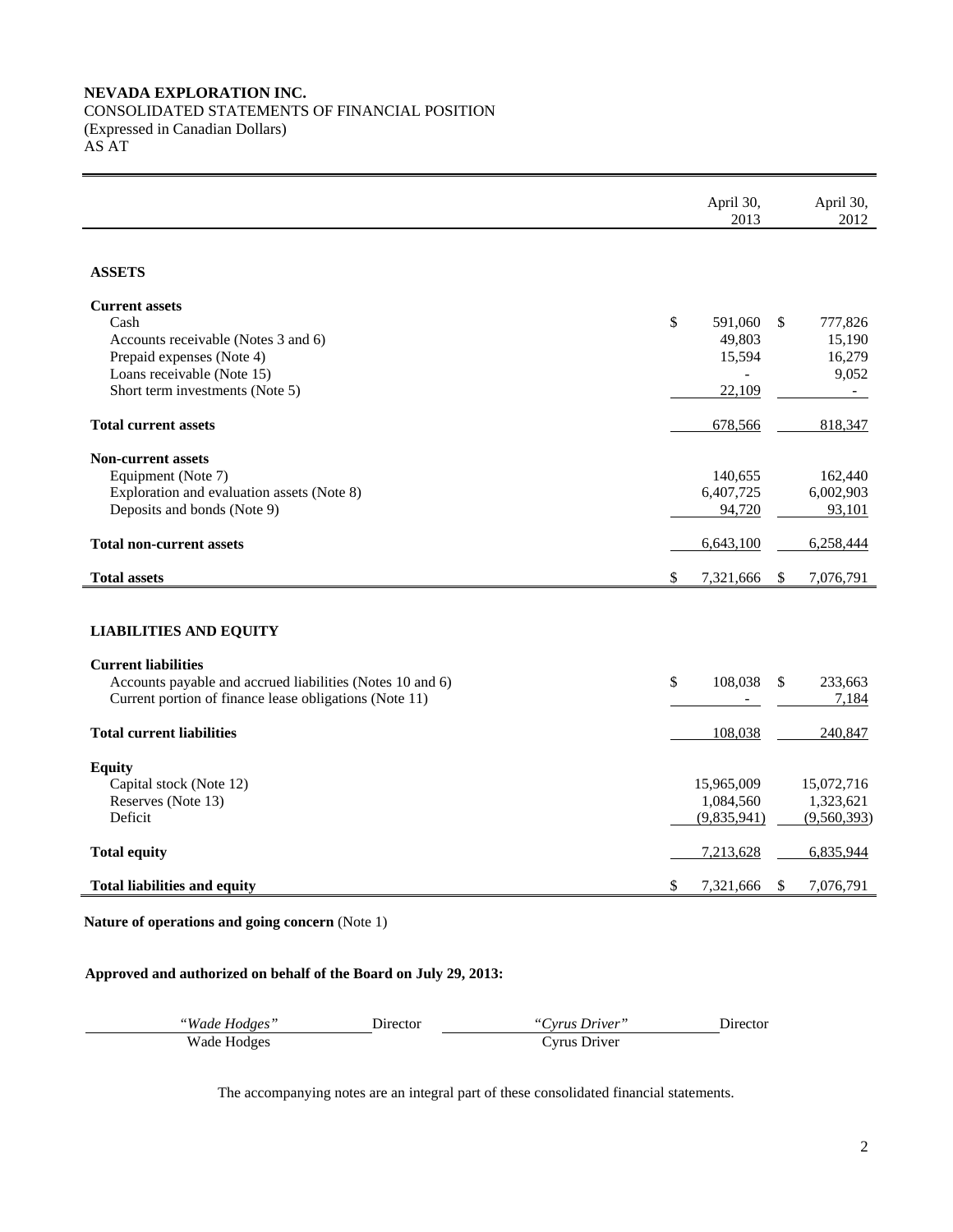# **NEVADA EXPLORATION INC.**

# CONSOLIDATED STATEMENTS OF COMPREHENSIVE LOSS

(Expressed in Canadian Dollars) 

|                                                               | Year Ended<br>April 30,<br>2013 |              | Year Ended<br>April 30,<br>2012 |
|---------------------------------------------------------------|---------------------------------|--------------|---------------------------------|
| <b>INCOME</b><br>Project management and consulting (Note 6)   | \$<br>167,679                   | $\mathbb{S}$ | 543,535                         |
| Option payments (Note 8)<br>Interest                          | 72,516<br>515                   |              | 436                             |
| <b>Total income</b>                                           | 240,710                         |              | 543,971                         |
| <b>EXPENSES</b>                                               |                                 |              |                                 |
| Amortization                                                  | 58,193                          |              | 67,766                          |
| General exploration costs<br>Interest and bank charges        | 53,329<br>1,410                 |              | 2,191                           |
| Office expenses and other                                     | 85,132                          |              | 112,686                         |
| Professional fees, consulting and investor relations (Note 6) | 185,890                         |              | 264,892                         |
| Project management and consulting                             | 62,330                          |              | 242,337                         |
| Rent                                                          | 74,151                          |              | 96,554                          |
| Salaries (Note 19)                                            | 407,451                         |              | 402,283                         |
| Share-based payments (Notes 19 and 6)                         | 109,436                         |              | 196,729                         |
| Travel                                                        | 26,771                          |              | 16,586                          |
| <b>Total operating expenses</b>                               | (1,064,093)                     |              | (1,402,024)                     |
| <b>Loss from operations</b>                                   | (823, 383)                      |              | (858, 053)                      |
| <b>OTHER GAIN (LOSS)</b>                                      |                                 |              |                                 |
| Gain on sale of equipment                                     | 14,655                          |              | 3,149                           |
| Write-off of loans receivable (Note 15)                       | (9,529)                         |              |                                 |
| Unrealized loss on marketable securities (Note 5)             | (2,891)                         |              |                                 |
| Total other gain                                              | 2,235                           |              | 3,149                           |
| Net loss for the year                                         | (821, 148)                      |              | (854,904)                       |
| OTHER COMPREHENSIVE INCOME                                    |                                 |              |                                 |
| Currency translation adjustment                               | 110,126                         |              | 243,668                         |
| Comprehensive loss for the year                               | \$<br>(711, 022)                | \$           | (611, 236)                      |
| Basic and diluted loss per common share                       | \$<br>(0.01)                    | \$           | (0.01)                          |
| Weighted average number of common shares outstanding          | 121,517,246                     |              | 106,255,884                     |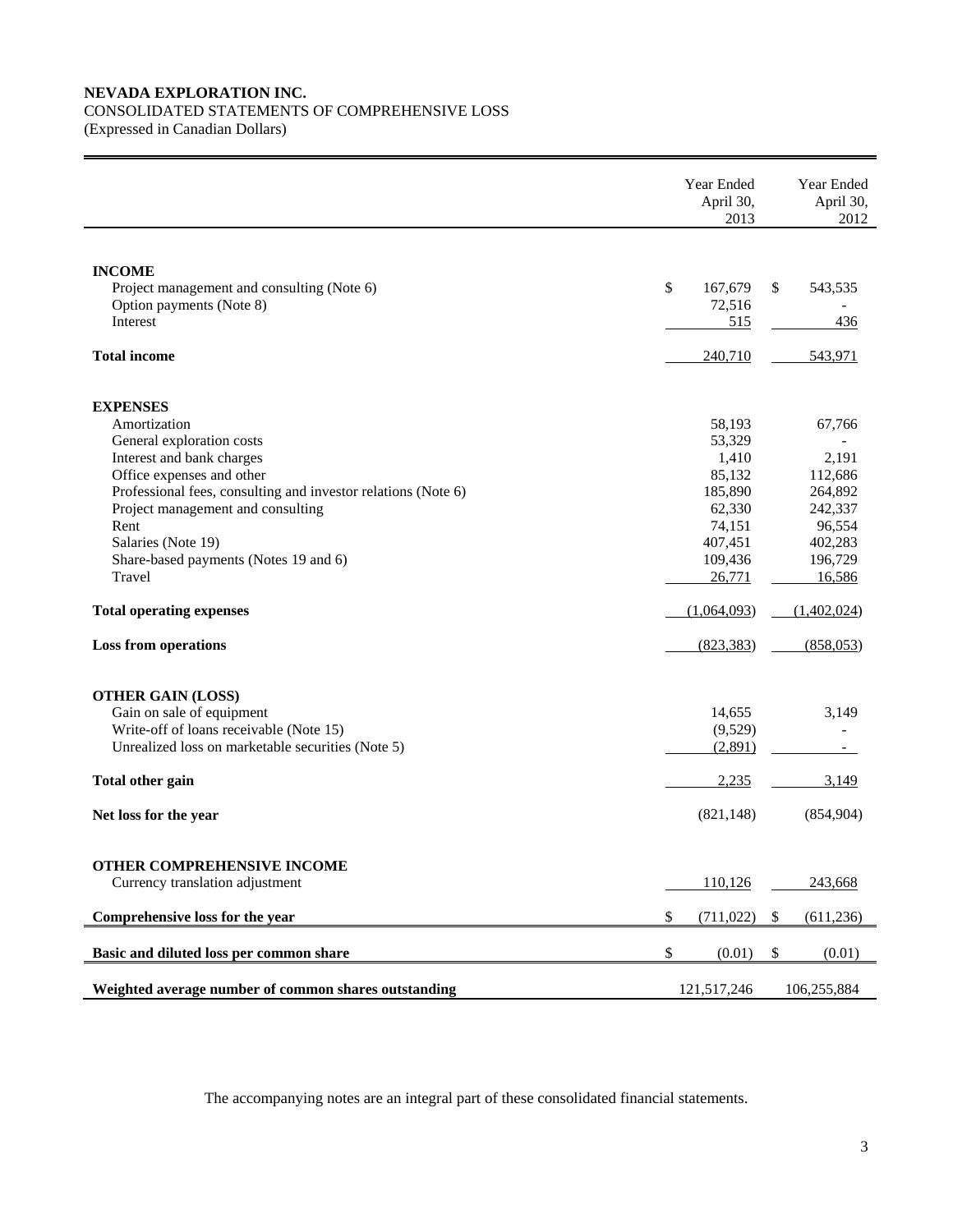# **NEVADA EXPLORATION INC.**  CONSOLIDATED STATEMENTS OF CHANGES IN EQUITY (Expressed in Canadian Dollars)

|                                                                                                                                                                                                                                                                                                                        | Capital Stock                                  |                                                                                                                                                 | Reserves |                                             |              |                                                                             |               |                                 |      |                                                                                |    |                                                                               |               |                                                                                            |
|------------------------------------------------------------------------------------------------------------------------------------------------------------------------------------------------------------------------------------------------------------------------------------------------------------------------|------------------------------------------------|-------------------------------------------------------------------------------------------------------------------------------------------------|----------|---------------------------------------------|--------------|-----------------------------------------------------------------------------|---------------|---------------------------------|------|--------------------------------------------------------------------------------|----|-------------------------------------------------------------------------------|---------------|--------------------------------------------------------------------------------------------|
|                                                                                                                                                                                                                                                                                                                        | <b>Shares</b><br>(Note 12)                     | Amount<br>(Note 12)                                                                                                                             |          | Options<br>(Note 13)                        |              | Warrants<br>(Note 13)                                                       |               | Currency<br>Translation         |      | Total<br>Reserves                                                              |    | Deficit                                                                       |               | Total<br>Equity                                                                            |
| Balance, May 1, 2011<br>Private placements<br>Warrants exercised<br>Ascribed value of warrants exercised<br>Share issuance costs - cash<br>Share issuance costs - warrants<br>Share issuance $costs - agent \, warrants$<br>Share-based payments                                                                       | 100,532,851<br>16,100,000<br>1,183,000<br>ä,   | \$<br>13,165,319<br>1,470,000<br>141,960<br>23,686<br>(104,993)<br>(184, 642)<br>(14, 524)                                                      | \$       | 1,838,008<br>196,729                        | -\$          | 599,596<br>(23, 686)<br>184,642<br>14,524<br>۰                              | $\mathbb{S}$  | (439,962)                       | - \$ | 1,997,642<br>(23, 686)<br>184,642<br>14,524<br>196,729                         | S. | (9,419,477)                                                                   | -S            | 5,743,484<br>1,470,000<br>141,960<br>(104,993)<br>196,729                                  |
| Options expired<br>Warrants expired<br>Other comprehensive income<br>Net loss for the year<br>Balance, April 30, 2012                                                                                                                                                                                                  | 117,815,851                                    | 575,910<br>$\overline{\phantom{a}}$<br>\$15,072,716                                                                                             | \$       | (713,988)<br>1,320,749                      | -S           | (575, 910)<br>÷,<br>199,166                                                 | $\mathbb{S}$  | 243,668<br>(196, 294)           | - \$ | (713,988)<br>(575, 910)<br>243,668<br>1,323,621                                | S. | 713,988<br>$\overline{a}$<br>$\overline{a}$<br>(854, 904)<br>(9,560,393)      | <sup>\$</sup> | 243,668<br>(854,904)<br>6,835,944                                                          |
|                                                                                                                                                                                                                                                                                                                        |                                                |                                                                                                                                                 |          |                                             |              |                                                                             |               |                                 |      |                                                                                |    |                                                                               |               |                                                                                            |
| Balance, May 1, 2012<br>Private placement<br>Shares for debt<br>Shares for property<br>Share issuance costs – cash<br>Share issuance costs – warrants<br>Share issuance $costs - agent warrants$<br>Share-based payments<br>Options expired<br>Warrants expired<br>Other comprehensive income<br>Net loss for the year | 117,815,851<br>10,000,000<br>200,000<br>50,049 | \$<br>15,072,716<br>1,000,000<br>20,000<br>5,468<br>(46, 198)<br>(128, 376)<br>(15,226)<br>$\overline{a}$<br>56,625<br>$\overline{\phantom{a}}$ | \$       | 1,320,749<br>$\sim$<br>109,436<br>(545,600) | -S           | 199,166<br>٠<br>128,376<br>15,226<br>٠<br>L,<br>(56, 625)<br>$\overline{a}$ | $\mathcal{S}$ | (196, 294)<br>$\sim$<br>110,126 | - \$ | 1,323,621<br>128,376<br>15,226<br>109,436<br>(545,600)<br>(56, 625)<br>110,126 | £. | $(9,560,393)$ \$<br>545,600<br>$\overline{a}$<br>$\overline{a}$<br>(821, 148) |               | 6,835,944<br>1,000,000<br>20,000<br>5,468<br>(46, 198)<br>109,436<br>110.126<br>(821, 148) |
| Balance, April 30, 2013                                                                                                                                                                                                                                                                                                | 128,065,900                                    | \$15,965,009                                                                                                                                    | \$       | 884,585                                     | $\mathbf{s}$ | 286,143                                                                     | $\mathbb{S}$  | (86, 168)                       | -S   | 1,084,560                                                                      | -S | $(9,835,941)$ \$                                                              |               | 7,213,628                                                                                  |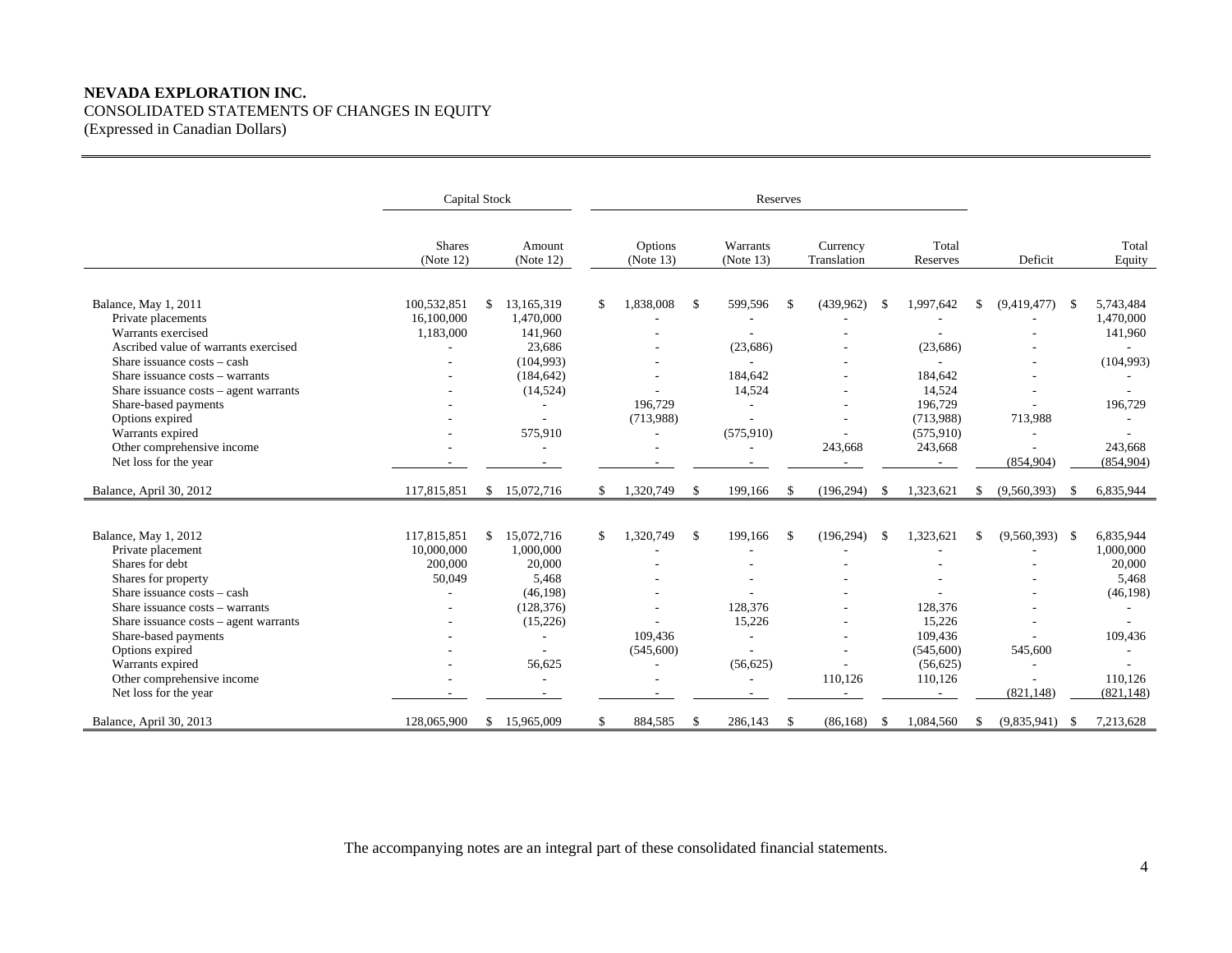### **NEVADA EXPLORATION INC.**

# CONSOLIDATED STATEMENTS OF CASH FLOWS

(Expressed in Canadian Dollars)

|                                                                                            | Year Ended<br>April 30,<br>2013 | Year Ended<br>April 30,<br>2012 |
|--------------------------------------------------------------------------------------------|---------------------------------|---------------------------------|
|                                                                                            |                                 |                                 |
| <b>CASH FLOWS FROM OPERATING ACTIVITIES</b>                                                |                                 |                                 |
| Net loss for the year                                                                      | \$<br>$(821,148)$ \$            | (854, 904)                      |
| Items not affecting cash:<br>Amortization                                                  | 58,193                          | 67,766                          |
| Accrued interest                                                                           | (345)                           | (436)                           |
| Gain on sale of equipment                                                                  | (14, 655)                       | (3,149)                         |
| Loan receivable paid through salary                                                        |                                 | 9,745                           |
| Share-based payments                                                                       | 109,436                         | 196,729                         |
| Write-off of loans receivable                                                              | 9,529                           |                                 |
| Unrealized loss on marketable securities                                                   | 2,891                           |                                 |
| Changes in non-cash working capital items:                                                 |                                 |                                 |
| Accounts receivable                                                                        | (34, 613)                       | (12,729)                        |
| Prepaid expenses                                                                           | 685                             | (1,631)                         |
| Accounts payable and accrued liabilities                                                   | (90, 366)                       | 55,160                          |
| Net cash used in operating activities                                                      | (780, 393)                      | (543, 449)                      |
| CASH FLOWS FROM INVESTING ACTIVITIES                                                       |                                 |                                 |
| Acquisition of equipment                                                                   | (40,299)                        | (13,678)                        |
| Deposits and bonds                                                                         | $\overline{a}$                  | (37, 358)                       |
| Proceeds from sale of equipment                                                            | 18,423                          | 5,980                           |
| Proceeds from exploration and evaluation option<br>Exploration and evaluation expenditures | 24.975<br>(340,009)             | 83.129<br>(350, 787)            |
|                                                                                            |                                 |                                 |
| Net cash used in investing activities                                                      | (336,910)                       | (312,714)                       |
| <b>CASH FLOWS FROM FINANCING ACTIVITIES</b>                                                |                                 |                                 |
| Issuance of capital stock and warrants (net of share issuance costs)                       | 953,802                         | 1,506,967                       |
| Repayment of finance lease obligations                                                     | (7, 184)                        | (24,761)                        |
| Net cash provided by financing activities                                                  | 946,618                         | 1,482,206                       |
| <b>Effect of foreign exchange</b>                                                          | (16,081)                        | 638                             |
| Change in cash for the year                                                                | (186, 766)                      | 626,681                         |
| Cash, beginning of year                                                                    | 777,826                         | 151,145                         |
| Cash, end of year                                                                          | \$<br>591,060                   | \$<br>777,826                   |

**Supplemental disclosure with respect to cash flows** (Note 14)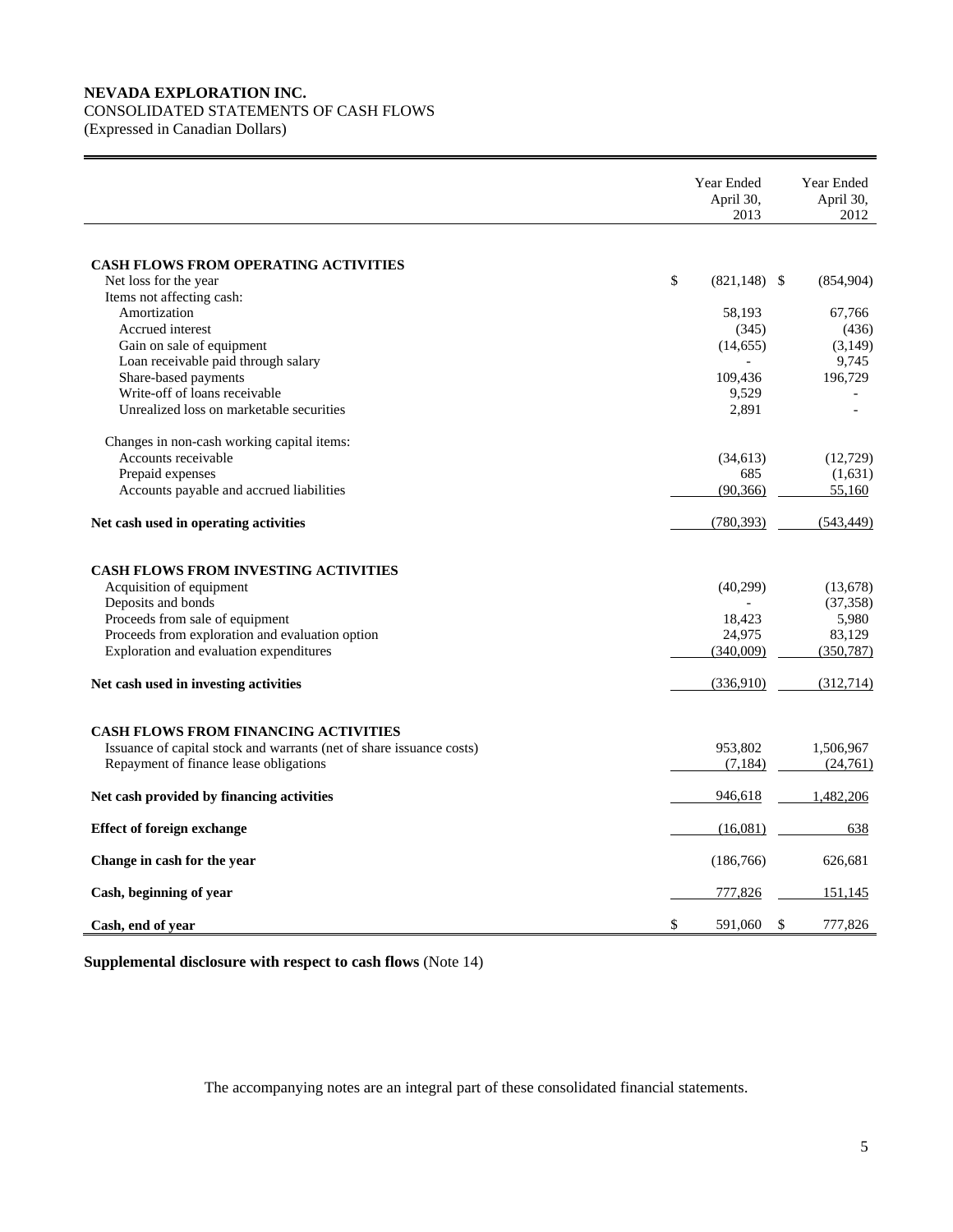### **1. NATURE OF OPERATIONS AND GOING CONCERN**

Nevada Exploration Inc. (the "Company" or "NGE") was incorporated on April 6, 2006 under the Canada Business Corporations Act and is in the business of acquiring and exploring mineral properties. On July 14, 2010, the Company amalgamated with its subsidiary 2107189 Ontario Inc. The Company has not yet determined whether its properties contain reserves that are economically recoverable. The amounts shown for mineral properties and related deferred exploration costs represent costs incurred to date and do not reflect present or future values. The recoverability of these capitalized costs is dependent upon the existence of economically recoverable reserves, the ability of the Company to obtain necessary financing to complete the development of those reserves, and future profitable production.

The Company is listed on the TSX Venture Exchange ("TSX-V") under the trading symbol "NGE" and the Company's head office is located at Suite 1500 - 885 West Georgia Street, Vancouver, BC V6C 3E8. The Company's registered and records office is located at 25th Floor, 700 W. Georgia St., Vancouver, BC V7Y 1B3.

These consolidated financial statements were authorized for issue on behalf of the Board of Directors on July 29, 2013.

#### Going concern

These consolidated financial statements have been prepared in accordance with International Financial Reporting Standards ("IFRS") on a going concern basis that presumes the realization of assets and discharge of liabilities in the normal course of business. There are material uncertainties related to adverse conditions and events that cast substantial doubt on the Company's ability to continue as a going concern.

During the year ended April 30, 2013, the Company incurred a comprehensive loss of \$711,022 (2012 – \$611,236) and as at that date, the Company had accumulated deficit of \$9,835,941 (2012 – \$9,560,393), a working capital surplus of \$570,528 (2012 – \$577,500) and negative cash flows from operations of \$780,393 (2012 – \$543,449). These factors create material uncertainties that may cast substantial doubt upon the Company's ability to continue as a going concern.

As is common with junior mining companies, the Company continues to seek capital through various means including the issuance of equity and/or debt to finance its on-going and planned exploration activities and to cover administrative costs.

In order to continue as a going concern and to meet its corporate objectives, the Company will require additional financing through debt or equity issuances or other available means. Although the Company has been successful in the past in obtaining financing, there is no assurance that it will be able to obtain adequate financing in the future or that such financing will be on terms advantageous to the Company.

 Recovery of the carrying value of the mining claims and related deferred exploration expenditures are dependent upon the discovery of economically recoverable resources, the ability of the Company to develop necessary financing to continue exploration and development, the ability of the Company to secure and maintain title and beneficial interest in the properties, entering into agreements with others to explore and develop the properties and upon future profitable production or proceeds from disposition of such properties.

 These consolidated financial statements do not include any adjustments to the amounts and classification of assets and liabilities that might be necessary should the Company be unable to continue operations. Such adjustments would be material.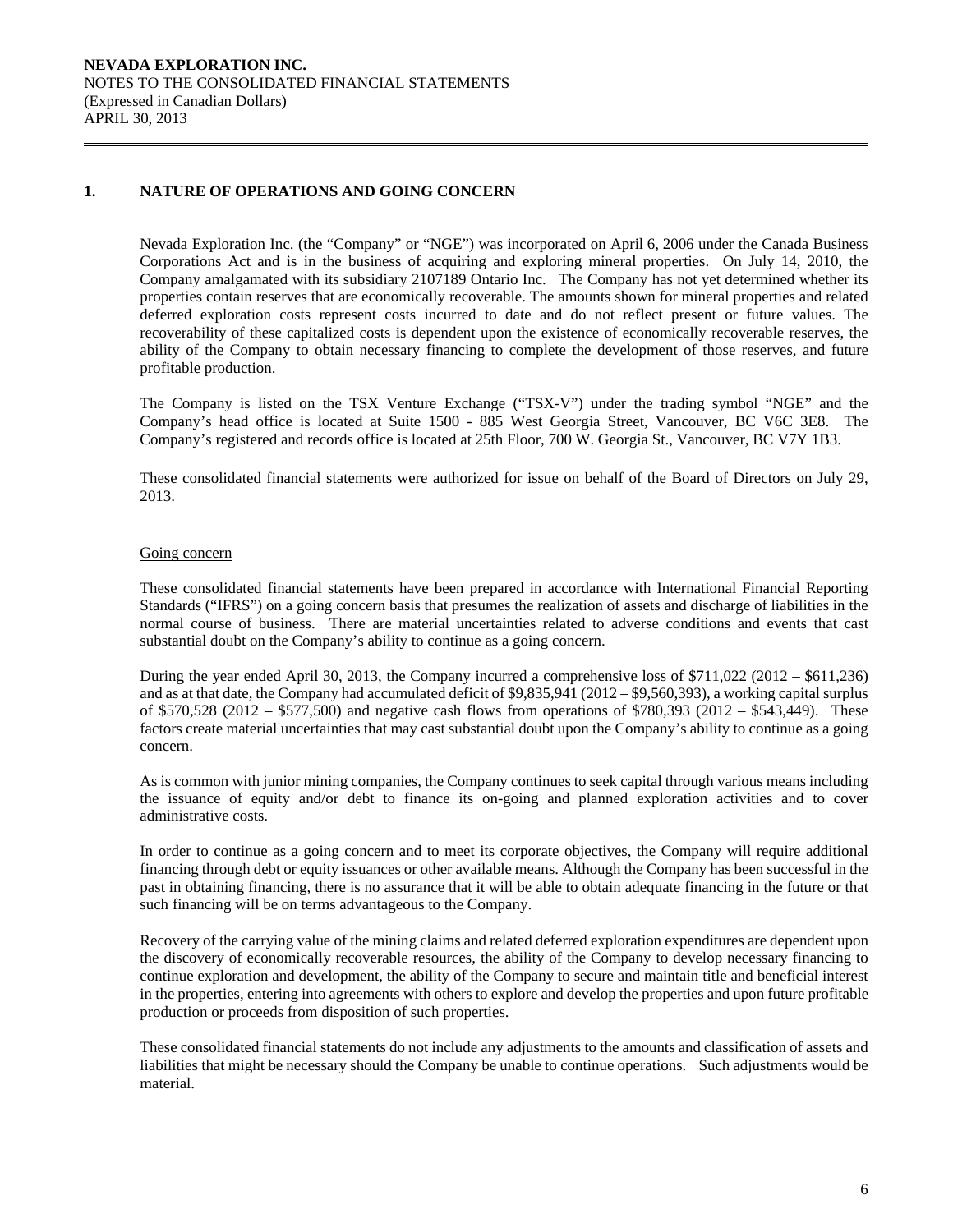### **2. SIGNIFICANT ACCOUNTING POLICIES**

#### **Statement of compliance**

 These consolidated financial statements have been prepared in accordance with International Financial Reporting Standards ("IFRS") as issued by the International Accounting Standards Board ("IASB").

#### **Basis of consolidation**

 These consolidated financial statements include the accounts of the Company and its wholly-owned subsidiary Pediment Gold LLC. The financial statements of the Company's subsidiary have been consolidated from the date that control commenced. All inter-company balances and transactions, and income and expenses have been eliminated upon consolidation.

The financial statements include the financial statements of Nevada Exploration Inc. and its subsidiary listed in the following table:

| Name of Subsidiary | Country of<br>Incorporation | Functional<br>Currency | Ownership<br>Interest | Principal Activity  |
|--------------------|-----------------------------|------------------------|-----------------------|---------------------|
| Pediment Gold LLC  | JSA                         | US dollar              | 100%                  | Exploration company |

During the year ended April 30, 2012, a wholly owned subsidiary of Pediment Gold LLC, Nevada Greenfields LLC, amalgamated with Pediment Gold LLC.

#### **Use of judgments and estimates**

The preparation of these consolidated financial statements requires management to make certain estimates, judgments and assumptions that affect the reported amounts of assets and liabilities at the date of the financial statements and the reported revenues and expenses during the year.

 Significant assumptions about the future and other sources of estimated uncertainty that management has made at the end of the reporting period, that could result in a material adjustment to the carrying amounts of assets and liabilities in the event that the actual results differ from assumptions made, relate to, but are not limited to, the following:

- i) the recoverability of receivables;
- ii) the carrying value and the recoverability of exploration and evaluation assets;
- iii) the estimated useful lives of equipment and the related amortization;
- iv) impairment of equipment;
- v) valuation of share-based payments and warrants; and
- vi) recognition of deferred income taxes.

#### **Functional and presentation currency**

These consolidated financial statements are presented in Canadian dollar, which is the Company's functional currency. The functional currency of the Company's wholly-owned subsidiary Pediment Gold LLC is the US dollar.

#### **Share issuance costs**

 Professional fees, consulting fees and other costs that are directly attributable to financing transactions are charged to capital stock when the related shares are issued. If the financing is not completed share issue costs are charged to profit or loss.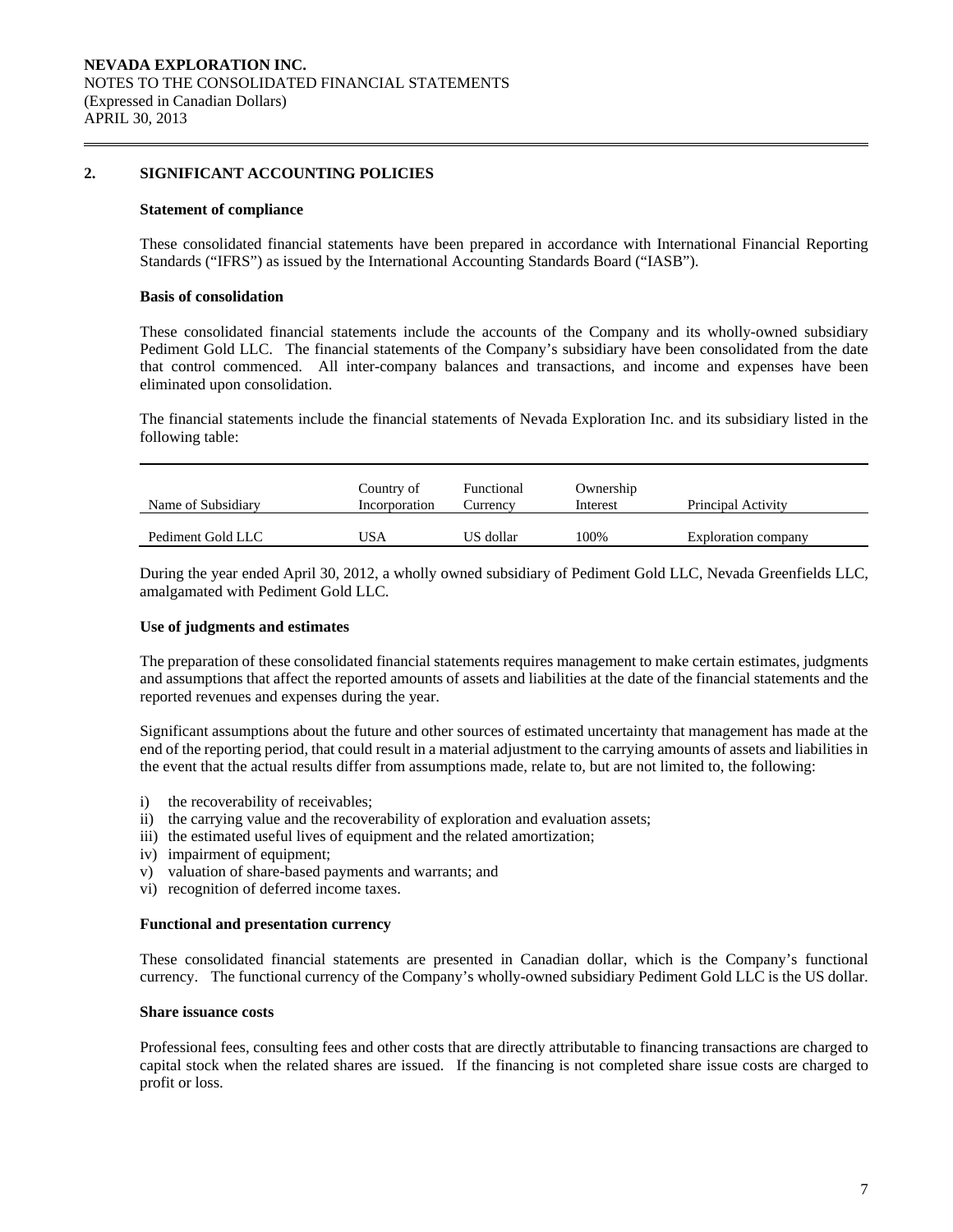#### **Equipment**

Equipment is recorded at historical cost less accumulated amortization and impairment charges. Equipment is amortized on a straight-line basis over their estimated useful lives as follows:

| <b>Exploration equipment</b> | 5 to 7 years |
|------------------------------|--------------|
| Vehicles                     | 5 years      |
| Office equipment             | 5 years      |
| Computer equipment           | 3 years      |

The cost of replacing a piece of equipment is recognized in the carrying amount of the equipment if it is probable that the future economic benefits embodied within the part will flow to the Company and its cost can be measured reliably. The carrying amount of the replaced part is derecognized. The costs of the day-to-day servicing of the equipment are recognized in profit or loss as incurred.

### **Mineral properties – exploration and evaluation assets**

#### *Pre-exploration costs*

 Pre-exploration costs are expensed in the period in which they are incurred unless it is considered probable that they will generate future economic benefits. The Company expenses all costs incurred prior to obtaining legal rights to a mineral property.

#### *Exploration and evaluation expenditures*

 Once the legal right to explore a property has been acquired, all costs related to the acquisition, exploration and evaluation of mineral properties are capitalized by property. These direct expenditures include such costs as license and property acquisition costs, materials used, surveying costs, exploratory drilling costs, payments made to contractors and amortization on equipment during the exploration phase. Costs not directly attributable to exploration and evaluation activities, including general administrative overhead costs, are expensed in the period in which they are incurred. Exploration and evaluation assets are recognized if the rights to the project are current and either (1) the expenditures are expected to be recovered through successful development and exploitation of the project, or alternatively by its sale, and (2) active and significant operations in, or in relation to, the projects are continuing.

 When a project is deemed to no longer have commercially viable prospects to the Company, exploration and evaluation expenditures in respect of that project are deemed to be impaired. As a result, those exploration and evaluation expenditure costs, in excess of estimated recoveries, are written off to the statement of comprehensive loss/income.

 The Company assesses exploration and evaluation assets for impairment when facts and circumstances suggest that the carrying amount of an asset may exceed its recoverable amount. As the Company acquires more information and data about a project, it may choose to focus its efforts on a smaller area within the project area and in such cases may choose to reduce the size of its land holdings at the project. Focusing efforts on a small area and reducing the size of the project accordingly does not necessarily result in impairment.

 Once the technical feasibility and commercial viability of extracting the mineral resource has been determined, the property is considered to be a mine under development and is classified as "mines under construction." Exploration and evaluation assets are also tested for impairment before the assets are transferred to development properties.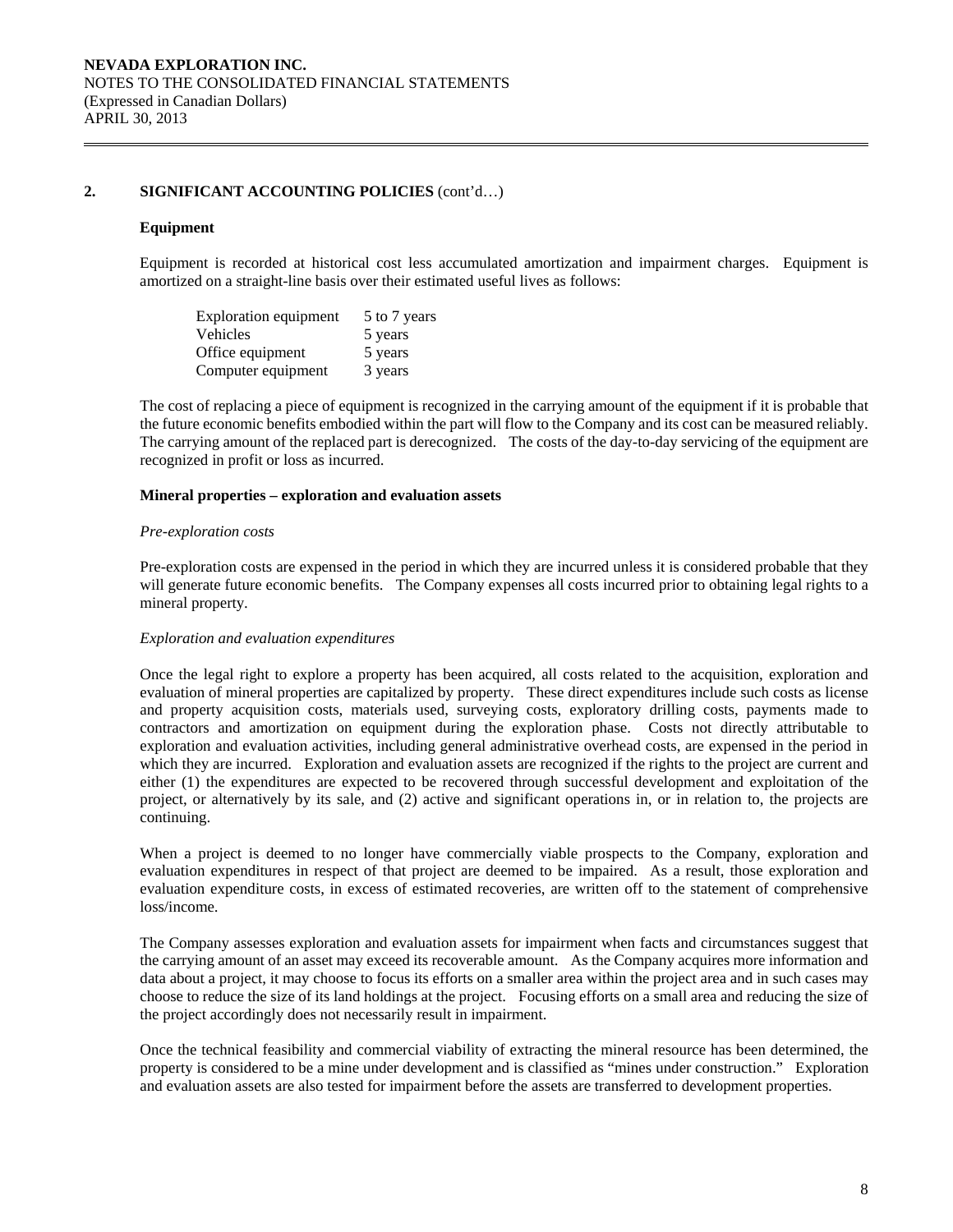### **Mineral properties – exploration and evaluation assets** (cont'd…)

#### *Title*

Ownership in a mineral property involves certain risk due to the difficulties in determining the validity of certain claims as well as the potential for problems arising from the frequently ambiguous conveyancing history characteristic of many mineral interest. The Company has investigated the ownership of its mineral properties and, to the best of its knowledge, ownership of interests are in good standing.

#### **Impairment**

At the end of each reporting date, the carrying amounts of the Company's long-lived assets are reviewed to determine whether there is any indication that those assets may be impaired. If such indication exists, the recoverable amount of the asset is estimated in order to determine the extent of the impairment, if any. In addition, capitalized exploration and evaluation assets are tested for impairment when technical feasibility and commercial viability of the related project is established.

Impairment is determined for an individual asset unless the asset does not generate cash inflows that are independent of those generated from other assets or group of assets, in which case, the individual assets are grouped together into cash generating units ("CGU's") for impairment purposes. The recoverable amount is the higher of fair value less costs to sell and value in use. Fair value is determined as the amount that would be obtained from the sale of the asset in an arm's length transaction between knowledgeable and willing parties. In assessing value in use, the estimated future cash flows are discounted to their present value using a pre-tax discount rate that reflects current market assessments of the time value of money and the risks specific to the asset. If the recoverable amount of an asset is estimated to be less than its carrying amount, the carrying amount of the asset is reduced to its recoverable amount and the impairment loss is recognized in profit and loss for the period.

Where an impairment loss subsequently reverses, the carrying amount of the asset (or cash-generating unit) is increased to the revised estimate of its recoverable amount, but to an amount that does not exceed the carrying amount that would have been determined had no impairment loss been recognized for the asset (or cash-generating unit) in prior years. A reversal of an impairment loss is recognized immediately in profit or loss.

#### **Income taxes**

Income tax expense comprises current and deferred tax. Income tax is recognized in profit or loss except to the extent that it relates to items recognized directly in equity. Current tax expense is the expected tax payable on taxable income for the year, using tax rates enacted or substantively enacted at period end, adjusted for amendments to tax payable with regards to previous years.

Deferred taxes are recorded using the liability method, providing for temporary differences, between the carrying amounts of assets and liabilities for financial reporting purposes and the amounts used for taxation purposes. Temporary differences are not provided for relating to goodwill not deductible for tax purposes, the initial recognition of assets or liabilities that do not affect either accounting or taxable loss, or differences relating to investments in subsidiaries to the extent that they will probably not reverse in the foreseeable future. The amount of deferred tax provided is based on the expected manner of realization or settlement of the carrying amount of assets and liabilities, using tax rates enacted or substantively enacted at the statement of financial position date.

A deferred tax asset is recognized only to the extent that it is probable that future taxable profits will be available against which the asset can be utilized. To the extent that the Company does not consider it probable that a deferred tax asset will be recovered, it does not recognize that excess.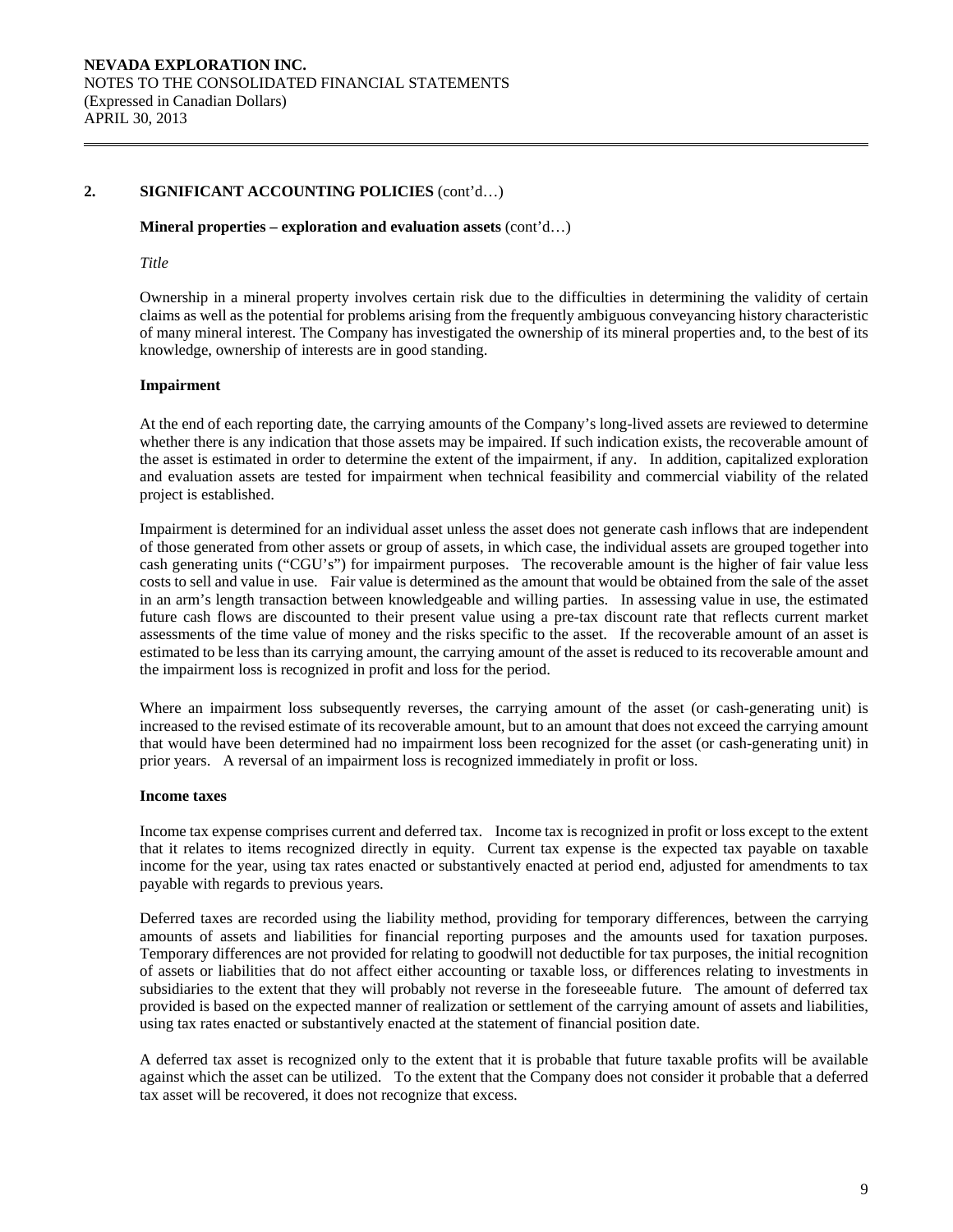#### **Provision for environmental rehabilitation**

The Company recognizes the fair value of a liability for the provision for environmental rehabilitation in the year in which it is incurred when a reliable estimate of fair value can be made. The carrying amount of the related long-lived asset is increased by the same amount as the liability.

Changes in the liability for an asset retirement obligation due to the passage of time will be measured by applying an interest method of allocation. The amount will be recognized as an increase in the liability and an accretion expense in the consolidated statement of comprehensive loss. Changes resulting from revisions to the timing or the amount of the original estimate of undiscounted cash flows are recognized as an increase or a decrease to the carrying amount of the liability and the related long-lived asset. As at April 30, 2013 and April 30, 2012, the Company has not recorded any provision for environmental rehabilitation.

#### **Warrants**

Proceeds from unit placements are allocated between shares and warrants issued according to their relative fair value. The fair value of the share component is credited to capital stock and the value of the warrant component is credited to warrants reserve. Upon exercise of warrants, consideration paid by the warrant holder together with the amount previously recognized in warrants reserve is recorded as an increase to capital stock. Upon expiration of warrants, the amount applicable to warrants expired is recorded as an increase to capital stock.

#### **Basic and diluted loss per common share**

Basic loss per share is calculated by dividing the loss for the year by the weighted average number of common shares outstanding during the year.

 Diluted loss per share is determined by adjusting the loss attributable to common shareholders by the weighted average number of common shares outstanding for the dilutive effect of options, warrants and similar instruments. Under this method the dilutive effect on loss per share is recognized on the use of the proceeds that could be obtained upon exercise of options, warrants and similar instruments. It assumes that the proceeds would be used to purchase common shares at the average market price during the year. As at April 30, 2013 and April 30, 2012, warrants and options outstanding are anti-dilutive.

#### **Share-based payments**

The Company grants stock options to acquire common shares of the Company to directors, officers, employees and consultants. An individual is classified as an employee when the individual is an employee for legal or tax purposes, or provides services similar to those performed by an employee.

The fair value of employee stock options are measured on the date of grant, using the Black-Scholes option pricing model, and is recognized over the vesting period. In situations where equity instruments are issued to non-employees and some or all of the goods or services received by the entity as consideration cannot be reliably measured, they are measured at the fair value of the share-based payment consideration. Consideration paid for the shares on the exercise of stock options together with the fair value of the stock options previously recognized is credited to capital stock. When vested options are not exercised by the expiry date, the amount previously recognized in share-based payment is transferred to deficit. The Company estimates a forfeiture rate and adjusts the corresponding expense each period based on an updated forfeiture estimate.

# **Receivables**

Receivables are recorded at face value less any provisions for uncollectible amounts considered necessary.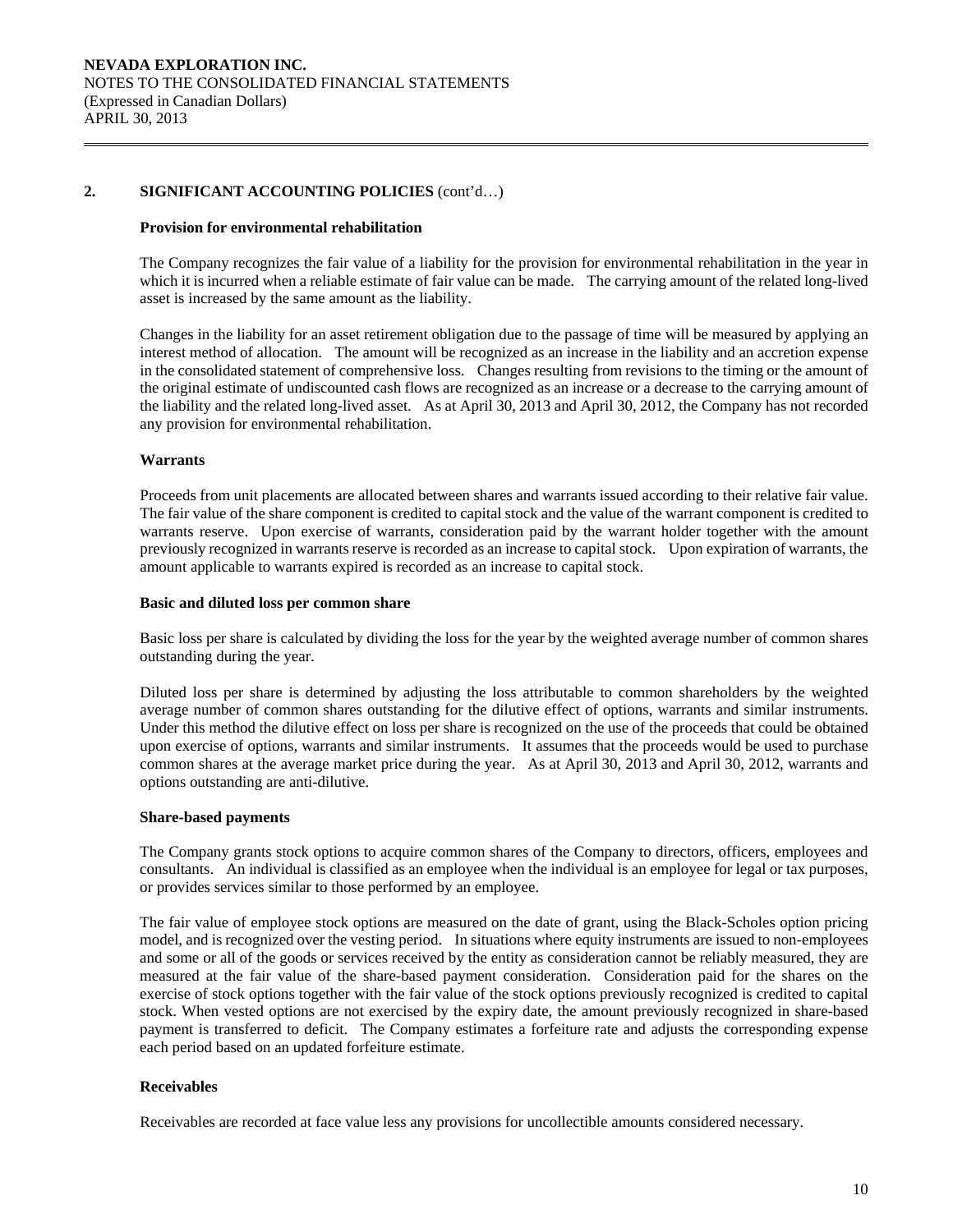#### **Revenue recognition**

Project management and consulting revenue is recognized at the time the service is provided and collection is reasonably assured.

Option payments received by the Company for mineral properties not recorded in exploration evaluation assets are recorded as revenue.

#### **Foreign currencies**

 Foreign currency transactions are initially recorded in the functional currency at the transaction date exchange rate. At closing date, monetary assets and liabilities denominated in a foreign currency are translated into the functional currency at the closing date exchange rate, and non-monetary assets and liabilities, at the historical rates. Exchange differences arising on the settlement of monetary items or on translating monetary items at different rates from those at which they are translated on initial recognition during the period or in previous consolidated financial statements are recognized in profit or loss.

For the purpose of presenting consolidated financial statements, the assets and liabilities of Pediment Gold LLC are expressed in Canadian dollars using the exchange rates prevailing at the end of the reporting period. Income and expense items are translated at the average exchange rates for the period, unless exchange rates fluctuated significantly during the period, in which case exchange rates at the dates of the transactions are used. Exchange differences are recognized in other comprehensive income and reported as currency translation reserve in equity.

 Foreign exchange gains and losses arising from a monetary item receivable or payable to a foreign operation, the settlement of which is neither planned nor likely to occur in the foreseeable future and which in substance is considered to form a part of the net investment in the foreign operation, are recognized in foreign currency translation in the currency translation reserve.

#### **Financial instruments**

#### Financial assets

Financial assets are classified as into one of the following categories based on the purpose for which the asset was acquired. The Company's accounting policy for each category is as follows:

*Fair value through profit or loss ("FVTPL")* – This category comprises derivatives, or assets acquired or incurred principally for the purpose of selling or repurchasing in the near term. They are carried in the statement of financial position at fair value with changes in fair value recognized in profit or loss.

*Loans and receivables ("LAR") -* Loans and receivables are financial assets with fixed or determinable payments that are not quoted in an active market. Such assets are initially recognized at fair value plus any directly attributable transaction costs. Subsequent to initial recognition, loans and receivables are measured at amortized cost using the effective interest method, less any impairment losses.

*Held-to-maturity ("HTM") -* These assets are non-derivative financial assets with fixed or determinable payments and fixed maturities that the Company's management has the positive intention and ability to hold to maturity. These assets are measured at amortized cost using the effective interest method. If there is objective evidence that the asset is impaired, determined by reference to external credit ratings and other relevant indicators, the financial asset is measured at the present value of estimated future cash flows. Any changes to the carrying amount of HTM financial assets, including impairment losses, are recognized in profit or loss.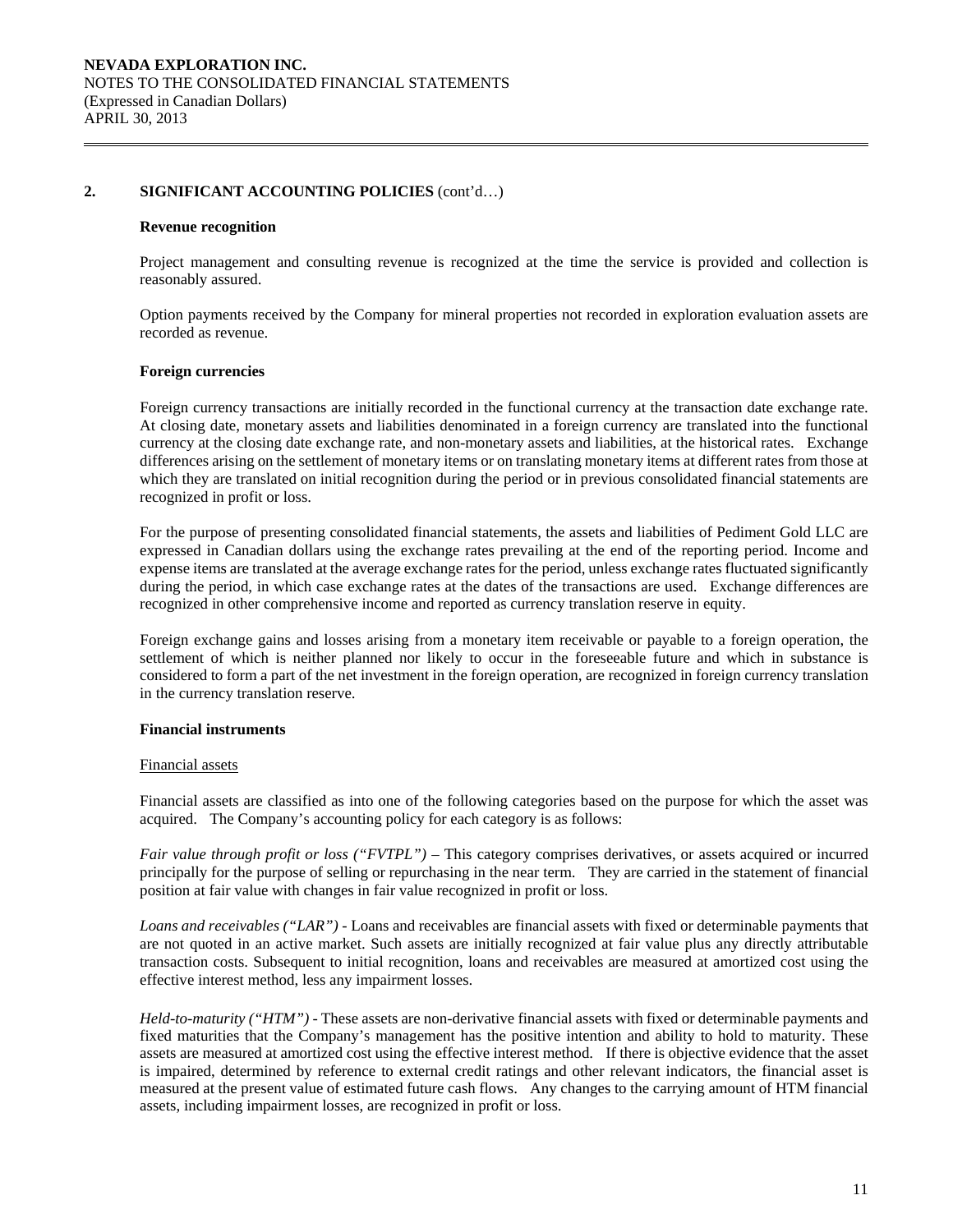#### **Financial instruments** (cont'd…)

#### Financial assets (cont'd…)

*Available-for-sale ("AFS") -* Non-derivative financial assets not included the above categories are classified as available-for-sale. They are carried at fair value with changes in fair value recognized directly in equity. Investments in equity instruments classified as available-for-sale that do not have a quoted market price in an active market and whose fair value cannot be reliably measured are measured at cost. Where a decline in the fair value of an available-for-sale financial asset constitutes objective evidence of impairment and at disposal, the amount of the cumulative loss is removed from equity and recognized in profit or loss.

#### Financial liabilities

Financial liabilities are classified into one of two categories, based on the purpose for which the liability was acquired. The Company's accounting policy for each category is as follows:

*Fair value through profit or loss ("FVTPL")* – This category comprises derivatives, or liabilities acquired or incurred principally for the purpose of selling or repurchasing in the near term. They are carried in the consolidated statement of financial position at fair value with changes in fair value recognized in profit or loss.

*Other financial liabilities ("OFL") -* This category includes amounts due to related parties, accounts payable and accrued liabilities and finance lease obligations, all of which are recognized at amortized cost.

| <b>Financial Instrument</b>                    | Classification |
|------------------------------------------------|----------------|
| Cash                                           | LAR            |
| Accounts receivable (excluding HST receivable) | LAR            |
| Loans receivable                               | LAR            |
| Deposits and bonds                             | LAR            |
| Accounts payable and accrued liabilities       | <b>OFL</b>     |
| Finance lease obligations                      | <b>OFL</b>     |
| Investments                                    | <b>FVTPL</b>   |

#### Impairment

All financial assets except for those at FVTPL, are subject to review for impairment at least at each reporting date. Financial assets are impaired when there is any objective evidence that the estimated cash flows of a financial asset or group of financial assets are negatively impacted. Evidence of impairment could include:

- significant financial difficulty of the issuer or counterparty; or
- default or delinquency in interest or principal payments by the borrower; or
- it becomes probable that the borrower will enter into bankruptcy or financial reorganization.

The carrying amount of the financial asset is directly reduced by any impairment loss.

#### **Provisions**

A provision is recognized if, as a result of a past event, the Company has a present legal or constructive obligation that can be estimated reliably, and it is probable that an outflow of economic benefits will be required to settle the obligation. Provisions are determined by discounting the future cash flows at a pre-tax rate that reflects current market assessments of the time value of money and the risks specific to the liability. Provisions are not recognized for future operating losses.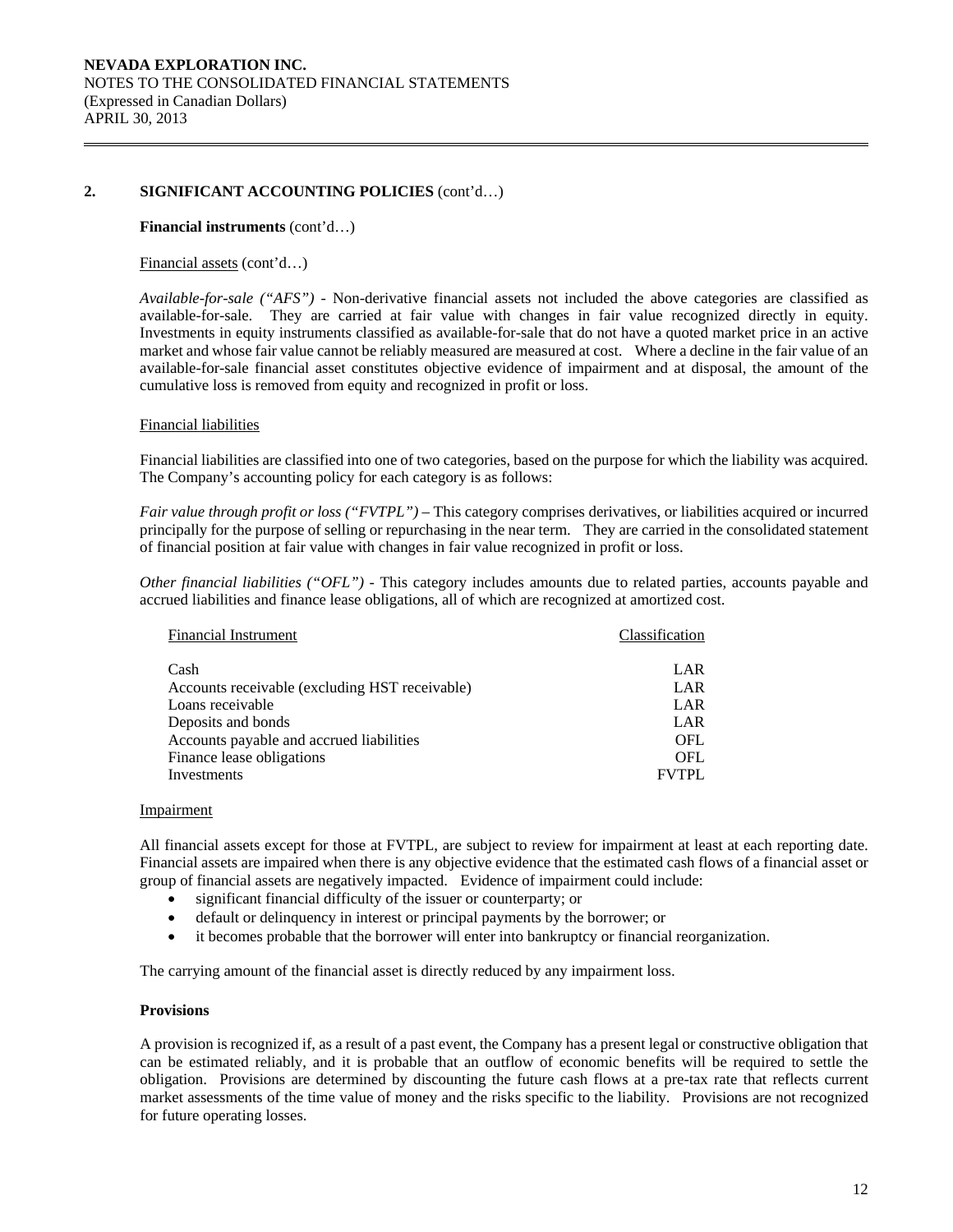#### **Leases**

Leases that transfer substantially all of the benefits and risks of ownership of the assets to the Company are accounted for as finance lease obligations. At the time the finance lease obligation is entered into, an asset is recorded together with the related obligation. Assets under finance lease obligations are depreciated over their estimated useful lives.

#### **New Accounting Standards and Amendments to Existing Standards**

#### New and amended standards adopted by the Company

 Effective May 1, 2012, the Company adopted amendments to IFRS 7, *Financial Instruments: Disclosures* that were issued by the IASB. The application of these amendments has not had any material impact on current and prior year disclosures but may affect disclosures for future transactions or arrangements.

#### New or revised standards and amendments to existing standards not yet effective

 The Company has not applied the following new or revised standards and amendments that have been issued but are not yet effective at April 30, 2013:

- (i) Effective for annual periods beginning on or after July 1, 2012
	- Amendments to IAS 1, *Presentation of Financial Statements*
- (ii) Effective for annual periods beginning on or after January 1, 2013
	- New standard IFRS 10, *Consolidated Financial Statements*
	- New standard IFRS 11, *Joint Arrangements*
	- New standard IFRS 12, *Disclosure of Interests in Other Entities*
	- New standard IFRS 13, *Fair Value Measurement*
	- Reissued IAS 27, *Separate Financial Statements*
	- Reissued IAS 28, *Investments in Associates and Joint Ventures*

(iii) Effective for annual periods beginning on or after January 1, 2015

New standard IFRS 9, *Financial Instruments, Classification and Measurement*

The Company is currently assessing the impact that these standards will have on the Company's consolidated financial statements.

# **3. ACCOUNTS RECEIVABLE**

The Company's receivables arise from two main sources: Harmonized Sales Tax ("HST") receivable due from Canadian government taxation authorities and trade accounts receivable. These are broken down as follows:

|                                                                            | April 30,<br>2013            |     | April 30,<br>2012 |
|----------------------------------------------------------------------------|------------------------------|-----|-------------------|
| HST receivable<br>Due from a related party (Note 6)<br>Accounts receivable | \$<br>5,906<br>43,595<br>302 | - S | 15,190            |
| Total                                                                      | 49.803                       |     | 15,190            |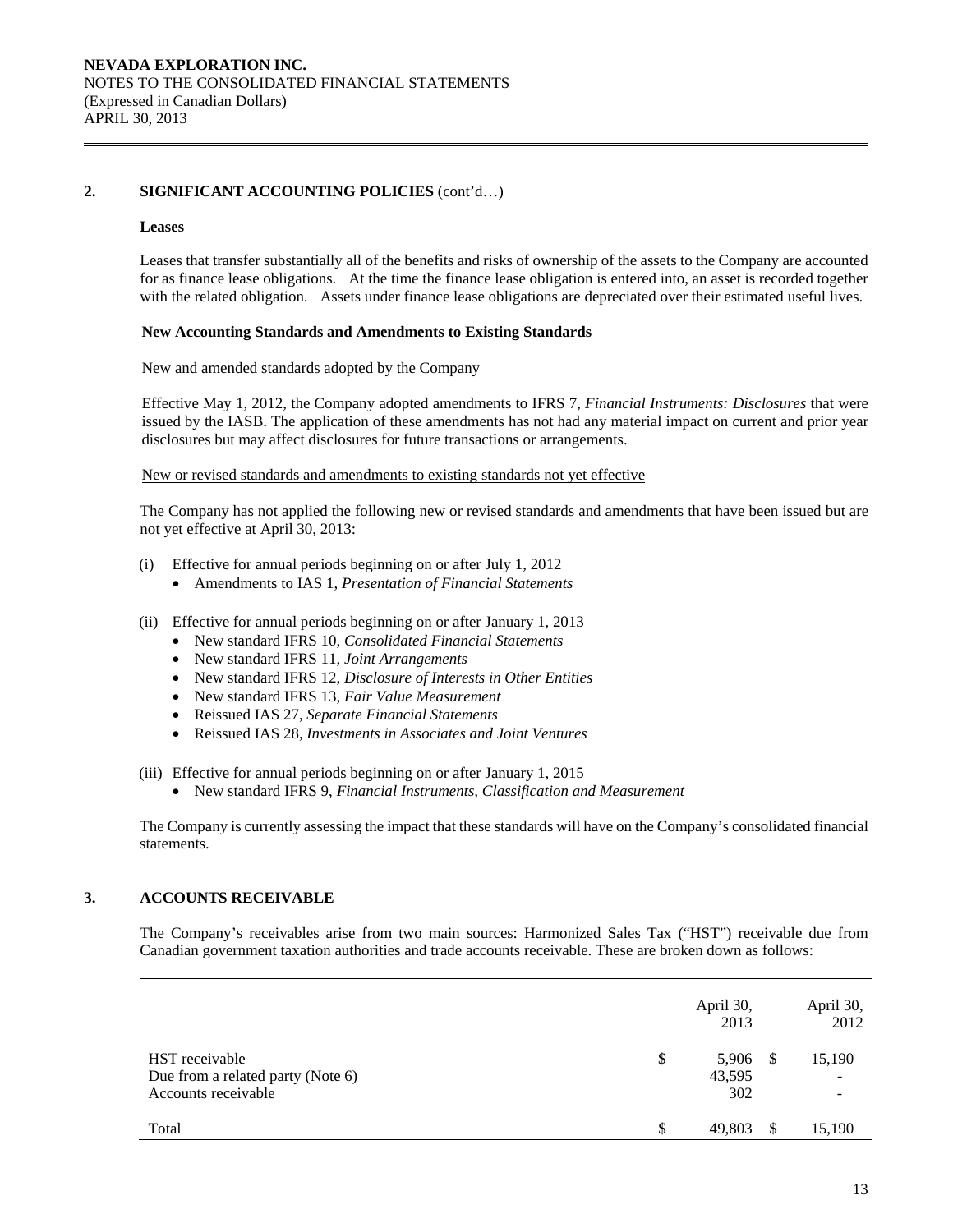### **4. PREPAID EXPENSES**

The prepaid expenses for the Company are as follows:

|                                         | April 30,<br>2013 | April 30,<br>2012 |
|-----------------------------------------|-------------------|-------------------|
| Security deposit for rental of premises | 15.594            |                   |

# **5. SHORT TERM INVESTMENTS**

| As at April 30, 2013                 |               |               |        |                            |
|--------------------------------------|---------------|---------------|--------|----------------------------|
|                                      | <b>Number</b> |               |        | <b>Cost Carrying Value</b> |
| Spruce Ridge Resources Ltd. - Shares | 170,068       | <sup>\$</sup> | 25,000 | 22,109                     |

During the year ended April 30, 2013, the Company received 170,068 shares with an initial value of \$25,000 from Spruce Ridge Resources Ltd. ("Spruce Ridge") as a partial payment on the option agreement entered into on the Fletcher Junction property (Notes 6 & 8). The Company revalued the shares based on the market price at April 30, 2013 resulting in an unrealized loss of \$2,891.

The Company classified this investment at fair value through profit or loss and determined the fair value of the Spruce Ridge shares based on the market price per share of \$0.13 at April 30, 2013. This resulted in a carrying value of \$22,109 for the 170,068 shares.

# **6. RELATED PARTY TRANSACTIONS**

During the year ended April 30, 2013, the Company:

- i) paid or accrued \$61,400 (2012 \$84,502) in professional fees to a firm in which the Chief Financial Officer of the Company is a partner.
- ii) granted 1,000,000 stock options to independent directors of the Company resulting in share based compensation of \$97,959.
- iii) entered into an Exploration and Option to Joint Venture Agreement with Spruce Ridge on the Company's Fletcher Junction Project (Note 8) and received 170,068 shares (Note 5) as partial payment on the option. A Director of the Company is also an Officer and Director of Spruce Ridge.
- iv) earned \$53,270 in project management and consulting income from Spruce Ridge as the Company provided consulting services. At April 30, 2013, the Company had \$43,595 (2012 - \$Nil) in accounts receivable from Spruce Ridge as a result of the services provided.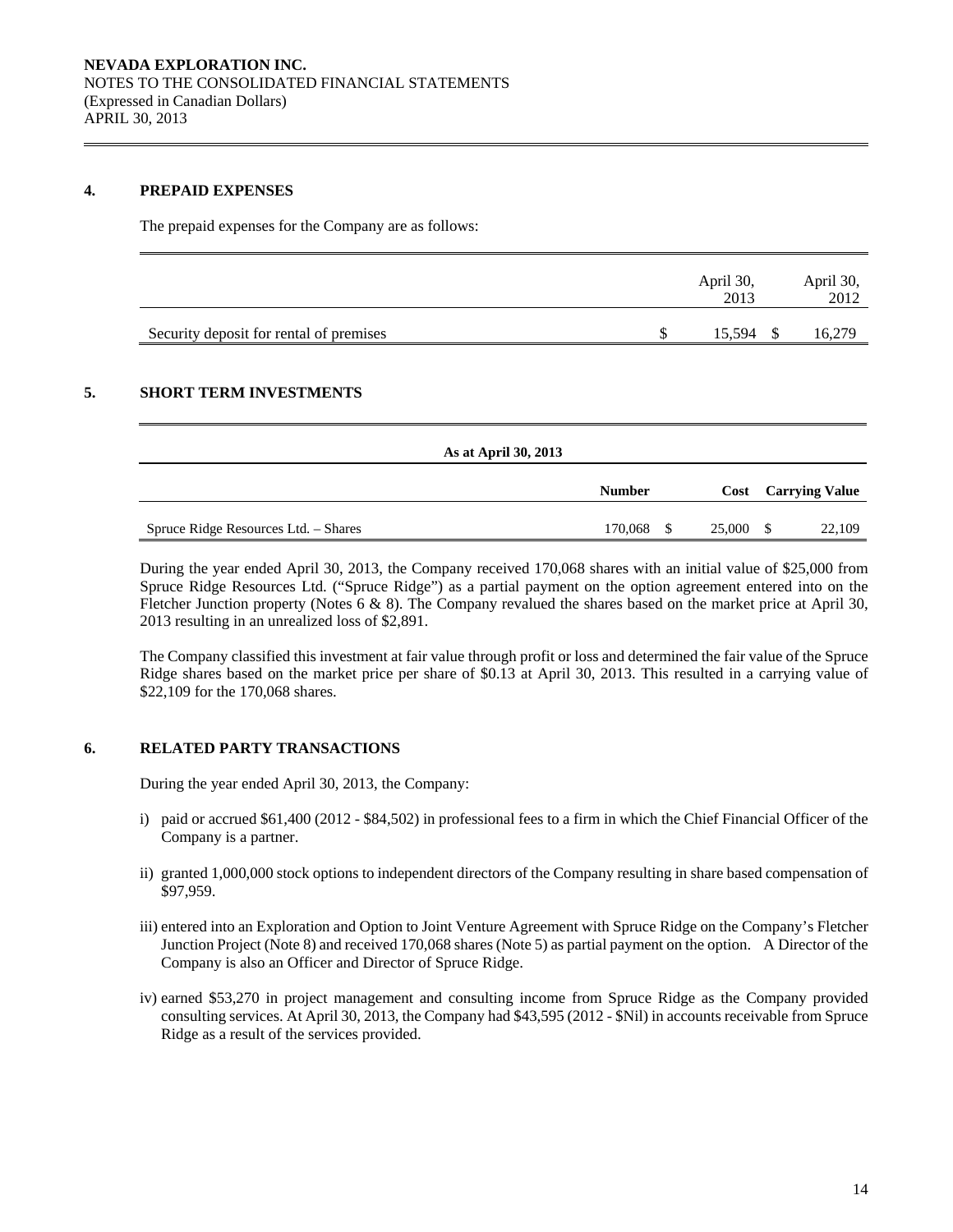# **6. RELATED PARTY TRANSACTIONS** (cont'd...)

The amounts of due to related parties included in accounts payable and accrued liabilities are as follows:

|                                                                                        |   | April 30,<br>2013 | April 30,<br>2012 |
|----------------------------------------------------------------------------------------|---|-------------------|-------------------|
| Due to a firm of which the Chief Financial Officer is a partner<br>Due to Spruce Ridge | S | 15,000<br>25,187  | 32,136            |
|                                                                                        |   | 40.187            | 32,136            |

# **7. EQUIPMENT**

|                                 | Exploration<br>equipment |           |    | Vehicles | Computer<br>equipment |                          | Office<br>equipment |                          | Total |            |
|---------------------------------|--------------------------|-----------|----|----------|-----------------------|--------------------------|---------------------|--------------------------|-------|------------|
|                                 |                          |           |    |          |                       |                          |                     |                          |       |            |
| Cost                            |                          |           |    |          |                       |                          |                     |                          |       |            |
| Balance, April 30, 2011         | \$                       | 233,902   | \$ | 73,460   | \$.                   | 20,752                   | \$                  | 72,604                   | \$.   | 400,718    |
| <b>Additions</b>                |                          |           |    |          |                       | 54,538                   |                     |                          |       | 54,538     |
| Disposals                       |                          | (5,681)   |    | (5,644)  |                       |                          |                     |                          |       | (11, 325)  |
| <b>Effect of translation</b>    |                          | 10,307    |    | 3,271    |                       | 707                      |                     | 4.015                    |       | 18,300     |
|                                 |                          |           |    |          |                       |                          |                     |                          |       |            |
| Balance, April 30, 2012         |                          | 238,528   |    | 71,087   |                       | 75,997                   |                     | 76,619                   |       | 462,231    |
| <b>Additions</b>                |                          | 9,464     |    |          |                       | 27,775                   |                     |                          |       | 37,239     |
| Disposals                       |                          | (18, 841) |    | (1,321)  |                       | $\overline{\phantom{0}}$ |                     |                          |       | (20, 162)  |
| Effect of translation           |                          | 4,615     |    | 1,410    |                       | 1,530                    |                     | 2,052                    |       | 9,607      |
|                                 |                          |           |    |          |                       |                          |                     |                          |       |            |
| Balance, April 30, 2013         | \$                       | 233,766   | \$ | 71,176   | \$                    | 105,302                  | \$                  | 78,671                   |       | \$488,915  |
|                                 |                          |           |    |          |                       |                          |                     |                          |       |            |
|                                 |                          |           |    |          |                       |                          |                     |                          |       |            |
| <b>Accumulated amortization</b> |                          |           |    |          |                       |                          |                     |                          |       |            |
| Balance, April 30, 2011         | \$                       | 105,953   | \$ | 47,062   | \$                    | 20,029                   | $\mathbb{S}$        | 56,343                   | \$.   | 229,387    |
| Amortization                    |                          | (4,261)   |    | (4,233)  |                       | $\overline{a}$           |                     |                          |       | (8, 494)   |
| Disposals                       |                          | 41,063    |    | 14,456   |                       | 753                      |                     | 11,494                   |       | 67,766     |
| Effect of translation           |                          | 4,782     |    | 2,142    |                       | 880                      |                     | 3,328                    |       | 11,132     |
|                                 |                          |           |    |          |                       |                          |                     |                          |       |            |
| Balance, April 30, 2012         |                          | 147,537   |    | 59,427   |                       | 21,662                   |                     | 71,165                   |       | 299,791    |
| Amortization                    |                          | 39,234    |    | 11,817   |                       | 1,615                    |                     | 5,527                    |       | 58,193     |
| Disposals                       |                          | (15,073)  |    | (1,321)  |                       | $\overline{a}$           |                     | $\overline{\phantom{0}}$ |       | (16, 394)  |
| Effect of translation           |                          | 3,009     |    | 1,253    |                       | 429                      |                     | 1.979                    |       | 6,670      |
|                                 |                          |           |    |          |                       |                          |                     |                          |       |            |
| Balance, April 30, 2013         | \$                       | 174,707   | \$ | 71,176   | \$                    | 23,706                   | \$                  | 78,671                   |       | \$ 348,260 |
|                                 |                          |           |    |          |                       |                          |                     |                          |       |            |
|                                 |                          |           |    |          |                       |                          |                     |                          |       |            |
| <b>Carrying amounts</b>         |                          |           |    |          |                       |                          |                     |                          |       |            |
| As at April 30, 2012            | \$                       | 90,991    | \$ | 11,660   | \$                    | 54,335                   | \$                  | 5,454                    |       | \$162,440  |
| As at April 30, 2013            | \$                       | 59,059    | \$ |          | \$                    | 81,596                   | \$                  | $\overline{\phantom{a}}$ | \$    | 140,655    |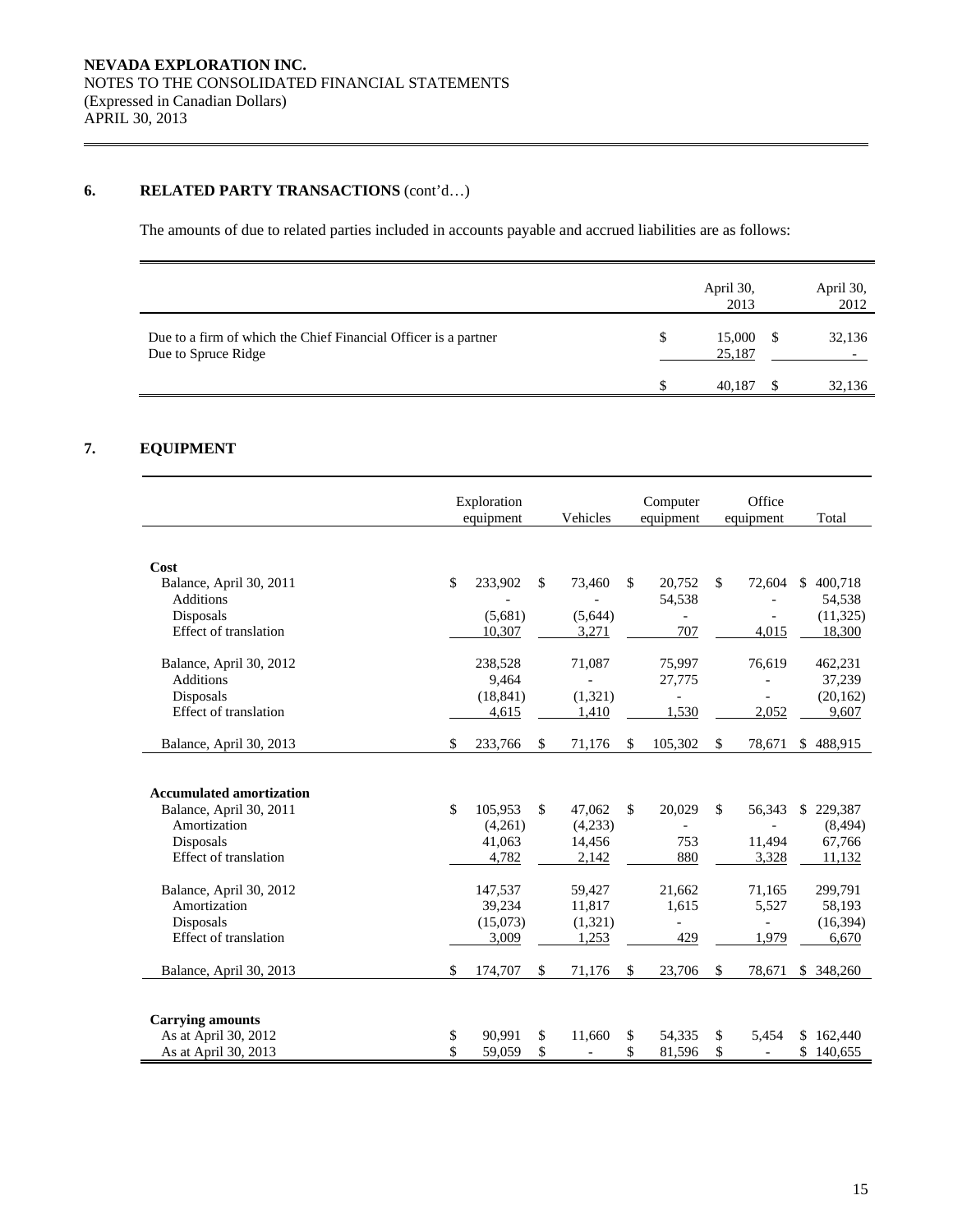# **7. EQUIPMENT** (cont'd…)

Included in equipment at April 30, 2013 are:

- i) assets under finance lease with a cost of \$118,745 (April 30, 2012 \$116,435) and accumulated amortization of \$98,666 (April 30, 2012 – \$75,344). The Company recorded amortization of \$23,322 (2012 - \$23,473) on leased assets.
- ii) database not yet available for use with a cost of \$63,848 (April 30, 2012 \$54,538). No amortization has been taken on this computer equipment in the current year.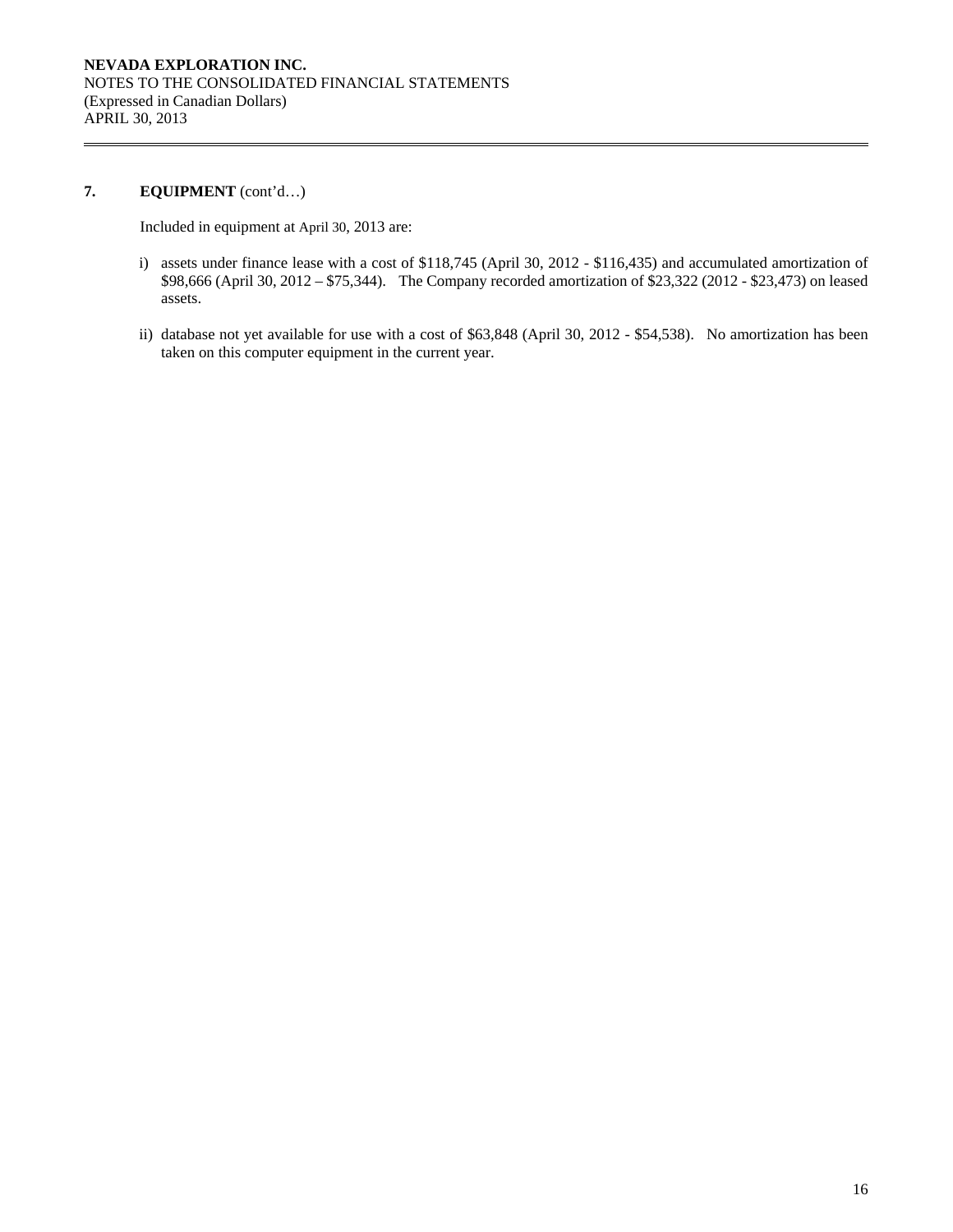NOTES TO THE CONSOLIDATED FINANCIAL STATEMENTS (Expressed in Canadian Dollars) APRIL 30, 2013

# **8. EXPLORATION AND EVALUATION ASSETS**

For the year ended April 30, 2013:

|                             | AW            | BU                           | FJ                       | HP            | JU            | KC             | RP                       | <b>SP</b>    | WF            | <b>TOTAL</b> |
|-----------------------------|---------------|------------------------------|--------------------------|---------------|---------------|----------------|--------------------------|--------------|---------------|--------------|
| <b>Acquisition costs</b>    |               |                              |                          |               |               |                |                          |              |               |              |
| Balance – beginning of year | 164,063<br>\$ | 399,961<br>\$.               | \$267,010                | 56,520<br>\$. | 156,360<br>S. | 644,510<br>SS. | 192,187<br>S             | 301,753<br>S | 200,844<br>S. | \$2,383,208  |
| Additions - cash            | 30,976        | 16,242                       | $\overline{\phantom{0}}$ | 20,886        | 16,294        | 108,309        | 11,183                   | 44,363       | 14,889        | 263,142      |
| Additions – shares          |               |                              |                          |               |               | 5,463          | $\overline{a}$           |              |               | 5,463        |
| Option payments received    |               | $\qquad \qquad \blacksquare$ | (49,950)                 |               |               |                |                          |              |               | (49,950)     |
| Effect of translation       | 3,770         | 8,044                        | 4,195                    | .496          | 3,337         | 14,656         | 3,931                    | 6,690        | 4,170         | 50,289       |
| Balance – end of year       | 198,809       | 424,247                      | 221,255                  | 78,902        | 175,991       | 772,938        | 207,301                  | 352,806      | 219,903       | 2,652,152    |
| <b>Exploration costs</b>    |               |                              |                          |               |               |                |                          |              |               |              |
| Balance – beginning of year | 624,356       | 869,907                      | 1,012,327                | 764,783       | 60,104        | 54,234         | 64,165                   | 85,739       | 84,080        | 3,619,695    |
| Geochemistry                | 5,446         | 9,975                        |                          |               |               | 1,761          | $\overline{\phantom{a}}$ |              |               | 17,182       |
| Geophysics                  |               |                              |                          |               |               | 11,361         | $\overline{\phantom{a}}$ |              |               | 11,361       |
| Geological                  | 2,677         | 3,753                        | 40                       | 19,585        |               | 6,489          | $\overline{\phantom{a}}$ |              |               | 32,544       |
| Travel                      | 1,351         | 1,699                        | 161                      |               |               | 370            |                          |              |               | 3,581        |
| Effect of translation       | 12,251        | 17,112                       | 19,570                   | 15,160        | 1,161         | ,434           | .240                     | 1,657        | 1,625         | 71,210       |
| Balance – end of year       | 646,081       | 902,446                      | 1,032,098                | 799,528       | 61,265        | 75,649         | 65,405                   | 87,396       | 85,705        | 3,755,573    |
| <b>Total costs</b>          | \$844,890     | \$1,326,693                  | \$1,253,353              | 878,430<br>S  | 237,256<br>S  | 848,587<br>SS. | 272,706                  | 440,202<br>S | 305,608<br>S. | \$6,407,725  |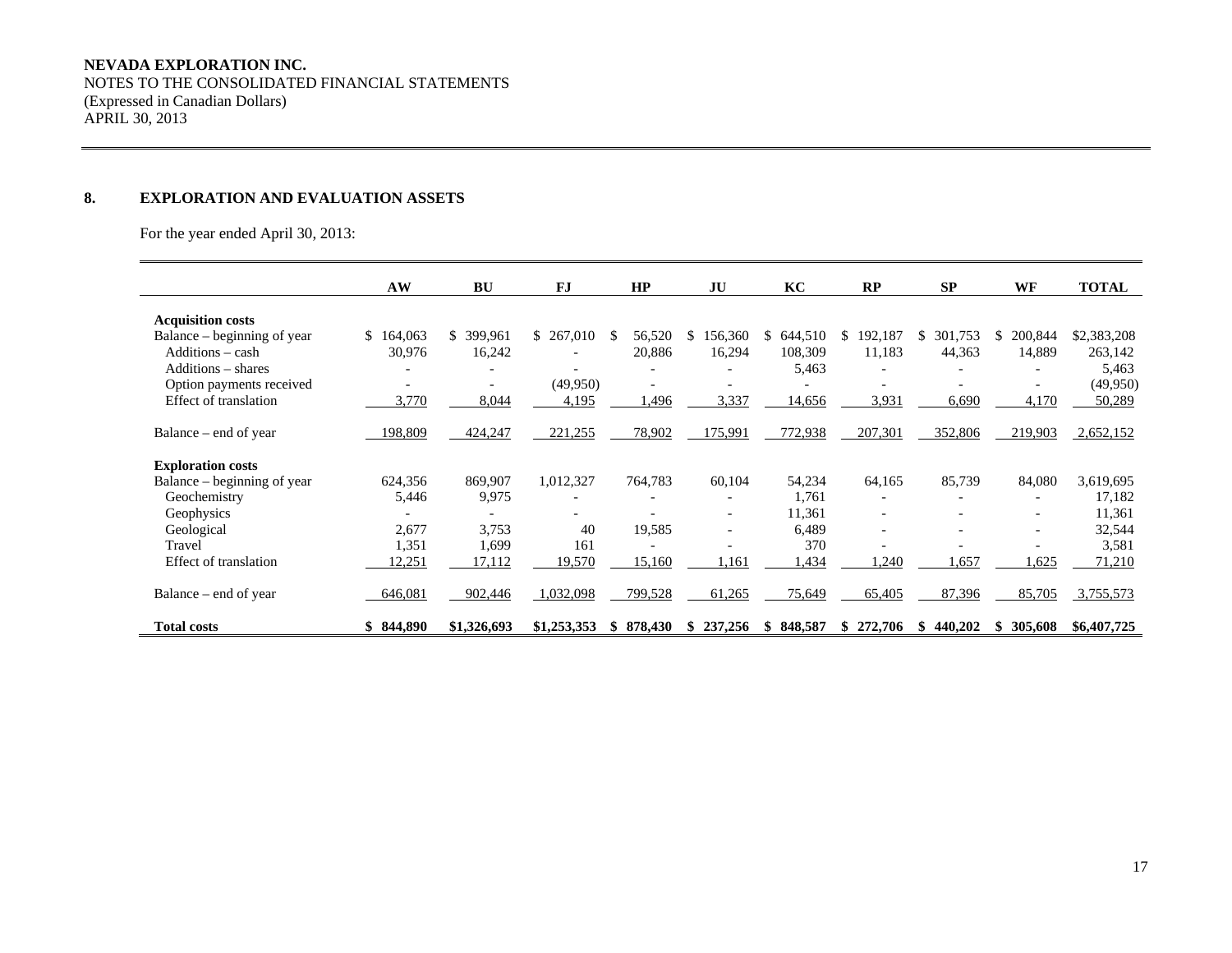#### **NEVADA EXPLORATION INC.**

NOTES TO THE CONSOLIDATED FINANCIAL STATEMENTS (Expressed in Canadian Dollars) APRIL 30, 2013

# 8. **EXPLORATION AND EVALUATION ASSETS** (cont'd...)

For the year ended April 30, 2012:

|                             | AW        | <b>BU</b>                | <b>FJ</b>                | HP             | JU                       | KC                       | RP                       | SP                       | WF                       | <b>TOTAL</b> |
|-----------------------------|-----------|--------------------------|--------------------------|----------------|--------------------------|--------------------------|--------------------------|--------------------------|--------------------------|--------------|
| <b>Acquisition costs</b>    |           |                          |                          |                |                          |                          |                          |                          |                          |              |
| Balance – beginning of year | \$238,492 | \$<br>344,641            | \$238,965                | \$.<br>33,461  | 126,760                  | 483,426<br>S.            | 160,954<br>\$.           | 237,356                  | 174,499<br>S             | \$2,038,554  |
| Additions - cash            | 2,254     | 39,605                   | 17,554                   | 20,838         | 23.456                   | 135,760                  | 23,682                   | 52,541                   | 18,454                   | 334,144      |
| Option payments received    | (83, 129) |                          |                          |                |                          |                          |                          |                          |                          | (83, 129)    |
|                             |           |                          |                          |                |                          |                          |                          |                          |                          |              |
| Effect of translation       | 6,446     | 15,715                   | 10,491                   | 2,221          | 6,144                    | 25,324                   | 7,551                    | 1,856                    | 7,891                    | 93,639       |
| Balance – end of year       | 164,063   | 399,961                  | 267,010                  | 56,520         | 156,360                  | 644,510                  | 192,187                  | 301,753                  | 200,844                  | 2,383,208    |
| <b>Exploration costs</b>    |           |                          |                          |                |                          |                          |                          |                          |                          |              |
| Balance – beginning of year | 587,098   | 835,727                  | 972,551                  | 722,804        | 57,078                   | 49,910                   | 60,980                   | 81,706                   | 80,776                   | 3,448,630    |
| Drilling                    | 12,726    | $\overline{\phantom{a}}$ |                          |                |                          | 2,193                    |                          |                          | $\overline{\phantom{a}}$ | 14,919       |
| Geological                  |           |                          | $\overline{\phantom{a}}$ | 11,549         | 664                      | $\overline{\phantom{a}}$ | 664                      | 664                      | $\overline{\phantom{a}}$ | 13,541       |
| Travel                      | -         |                          |                          | 382            | $\overline{\phantom{0}}$ | $\overline{\phantom{a}}$ | $\overline{\phantom{0}}$ | $\overline{\phantom{0}}$ | $\overline{a}$           | 382          |
| Effect of translation       | 24,532    | 34,180                   | 39,776                   | 30,048         | 2,362                    | 2,131                    | 2,521                    | 3,369                    | 3,304                    | 142,223      |
|                             |           |                          |                          |                |                          |                          |                          |                          |                          |              |
| Balance – end of year       | 624,356   | 869,907                  | 1,012,327                | 764,783        | 60,104                   | 54,234                   | 64,165                   | 85,739                   | 84,080                   | 3,619,695    |
| <b>Total costs</b>          | 788,419   | \$1,269,868              | \$1,279,337              | 821,303<br>SS. | 216,464                  | 698.744<br>S             | 256,352<br>\$            | 387,492                  | 284,924                  | \$6,002,903  |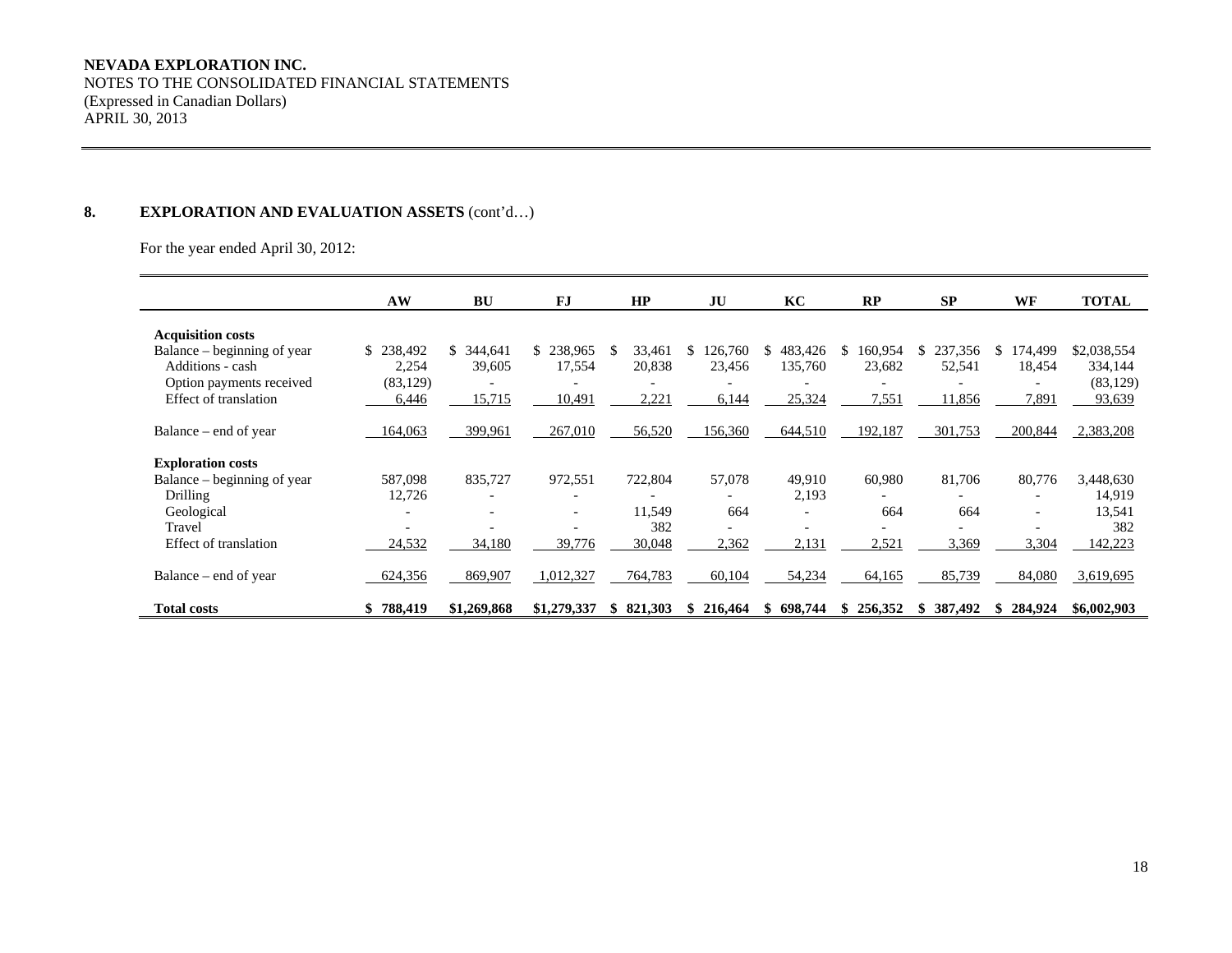### **8. EXPLORATION AND EVALUATION ASSETS** (cont'd….)

#### **Awakening (AW)**

The Awakening Project is located in Humboldt County, Nevada, approximately 50 km north-northwest of Winnemucca, Nevada. The Company has a 100% interest in 206 (2012 – 432) claims (approx. 16.7 km<sup>2</sup>) at Awakening.

On July 1, 2008, the Company entered into a Mining Lease agreement with DIR Exploration Inc. ("DIR") on 15 claims (approx. 120 hectares). Based on the results of the Company's work to date at the Awakening Project, the Company has focused its exploration on areas within the claims controlled directly by NGE; accordingly, NGE terminated the Mining Lease during the year ended April 30, 2013.

On June 4, 2010, the Company entered into an Exploration and Option to Joint Venture Agreement with Northgate Minerals Corp. ("Northgate"), whereby Northgate could earn a joint venture interest in the Awakening Gold Project.

In October, 2011, Northgate was acquired by AuRico Gold Inc. ("AuRico"), and during the year ended April 30, 2012, AuRico elected to terminate the Agreement and retains no interest in the project.

#### **Bull Creek (BU)**

The Bull Creek Project is located in Humboldt County, Nevada, approximately 60 km west-northwest of Winnemucca, Nevada. The Company has a 100% interest in  $108(2012 - 264)$  claims (approx. 8.7 km<sup>2</sup>) at Bull Creek.

#### **Fletcher Junction (FJ)**

The Fletcher Junction Project is located in Mineral County, Nevada, approximately 30 km southwest of Hawthorne, Nevada. The Company has a 100% interest in 117 (2012 – 117) claims (approx. 9.6 km<sup>2</sup>) at the Fletcher Junction Project, subject to a 1.25% net smelter return royalty ("NSR").

During the year ended April 30, 2013, the Company entered into an Exploration and Option to Joint Venture Agreement with Spruce Ridge Resources Ltd. ("Spruce Ridge"), whereby Spruce Ridge may earn a 70% joint venture interest in the property by:

- a) funding US\$2,600,000 in qualifying expenditures over 4 years; and
- b) making US\$300,000 in payments over 3 years of which Spruce Ridge may elect to pay up to 50% of the payments by issuing common shares to the Company. Upon signing the agreement, Spruce Ridge paid the Company US\$25,000 and issued 170,068 shares to the Company with a value of US\$25,000 (Note 5).

If Spruce Ridge completes earn-in, Spruce Ridge may earn an additional 15% for a total of 85%, by completing a feasibility report.

#### **Hot Pot (HP)**

On September 16, 2005, the Company entered into a Mining Lease Agreement on 8.8  $km^2$  at the Hot Project located in Humboldt County, Nevada, approximately 30 km northwest of Battle Mountain, Nevada. Under the terms of the agreement, the Company is required to make annual payments of US\$20,000 on each anniversary, and the agreement is subject to a 3% NSR to the property owner. The Company also controls  $6(2012-6)$  claims (approx. 50) hectares) at Hot Pot. All of the Company's mineral interests at Hot Pot are subject to a 1.25% NSR.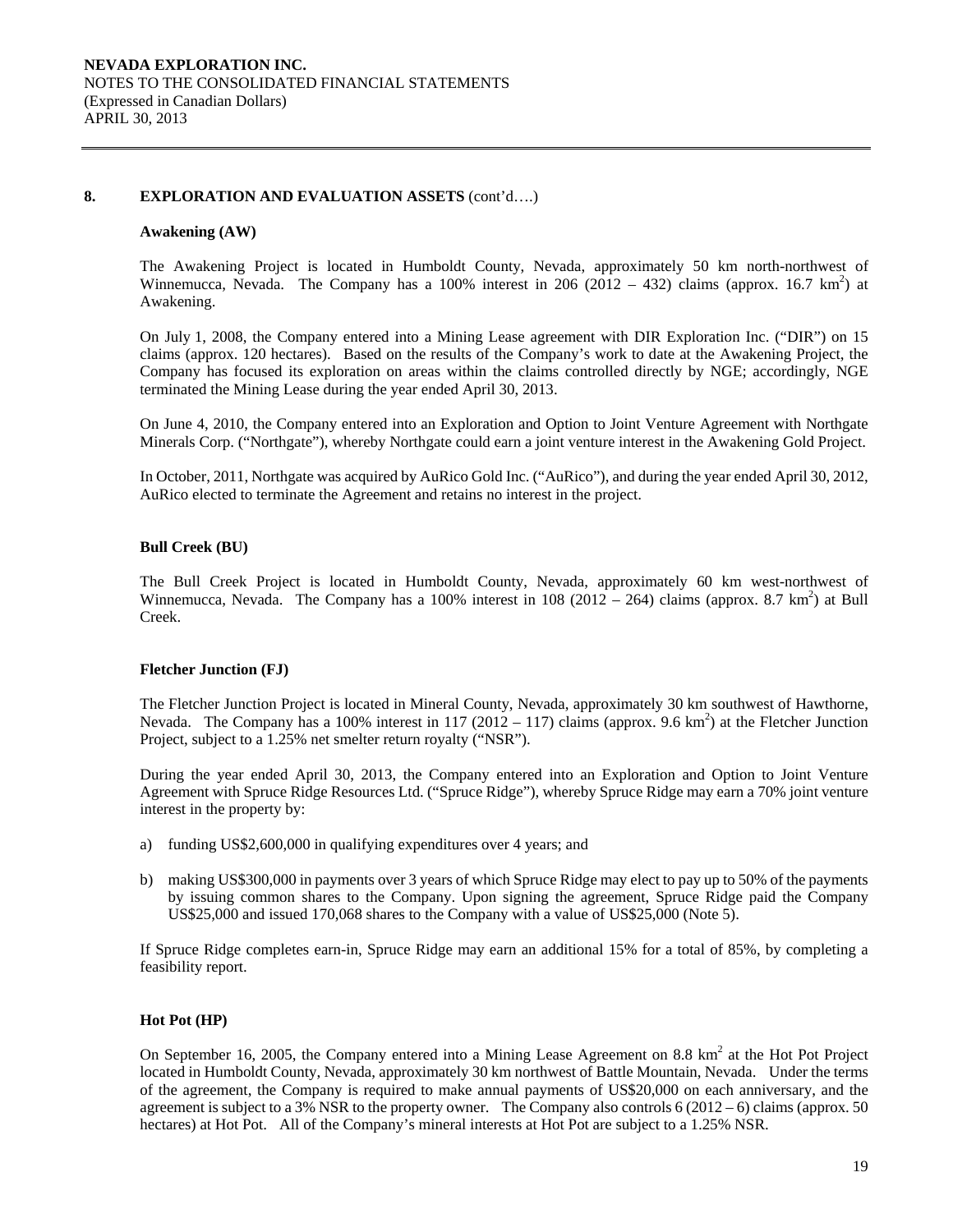### **8. EXPLORATION AND EVALUATION ASSETS** (cont'd….)

#### **Hot Pot (HP)** (cont'd…)

On September 16, 2009, the Company entered into an Exploration Agreement with International Enexco Ltd. ("Enexco") whereby Enexco could earn a 51% interest in the Hot Pot Property by drilling 6,000 meters (19,600ft) over three years, with the option to earn an additional 19%, for 70% total, by drilling another 3,000 meters (9,800ft) during the fourth year. During the year ended April 30, 2012, Enexco elected to terminate the agreement and retains no interest in the project.

#### **Jungo (JU)**

The Jungo Property is located in both Humboldt and Pershing Counties, Nevada, approximately 60 km west of Winnemucca, Nevada. The Company has a 100% interest in  $108(2012 - 156)$  claims (approx. 8.7 km<sup>2</sup>) at Jungo.

### **Kelly Creek (KC)**

The Kelly Creek Project is located in Humboldt County, Nevada, approximately 40 km north-northwest of Battle Mountain, Nevada. The Company has a 100% interest in  $430(2012 - 581)$  claims (approx. 34.8 km<sup>2</sup>) at Kelly Creek.

On October 1, 2009, the Company entered into a Mining Lease and Option to Purchase Agreement with Genesis Gold Corporation ("Genesis"). Genesis has 100% interest in 254 (2012 – 254) claims (approx. 20.2 km<sup>2</sup>) at Kelly Creek under the Agreement, the Company is the Operator and has the option to purchase 100% of the Genesis claims for 100,000 common shares (50,000 shares issued in 2011, 50,000 shares issued in 2010) and US\$1,500,000, subject to a 1.5% Net Smelter Return Royalty ("Royalty"). The Company also has the option to purchase one half of the royalty (0.75%) for US\$750,000. The share issuance transaction is measured at fair value of the shares issued as the fair value of the option payment could not be reliably measured.

The Company shall pay to Genesis advance royalty payments as follows:

| $1st$ anniversary                       | 5.000  | (paid)               |
|-----------------------------------------|--------|----------------------|
| $2nd$ anniversary                       | 10,000 | (paid)               |
| 3 <sup>rd</sup> anniversary             | 10,000 | (paid) <sup>i)</sup> |
| 4 <sup>th</sup> anniversary             | 10,000 |                      |
| $5th$ and each subsequent anniversaries | 50,000 |                      |

i) 50% was paid in cash and another 50% was paid through the issuance of 50,049 shares (Note 12 b) i)).

# **Rye Patch (RP)**

The Rye Patch Project is located in Pershing County, Nevada, approximately 30 km northeast of Lovelock, Nevada. The Company has a 100% interest in 41 (2012 – 126) claims (approx. 3.3 km<sup>2</sup>) at Rye Patch.

On May 22, 2008, the Company entered into a four year Mining Lease Agreement on an additional 65 hectares, subject to a 2.0% NSR. On November 9, 2010, an amendment to the agreement was made reducing the Company's annual payments from US\$10,000 to US\$5,000 effective May 22, 2010. The amendment also waived the exclusivity of the Company's option to purchase the property for US\$325,000.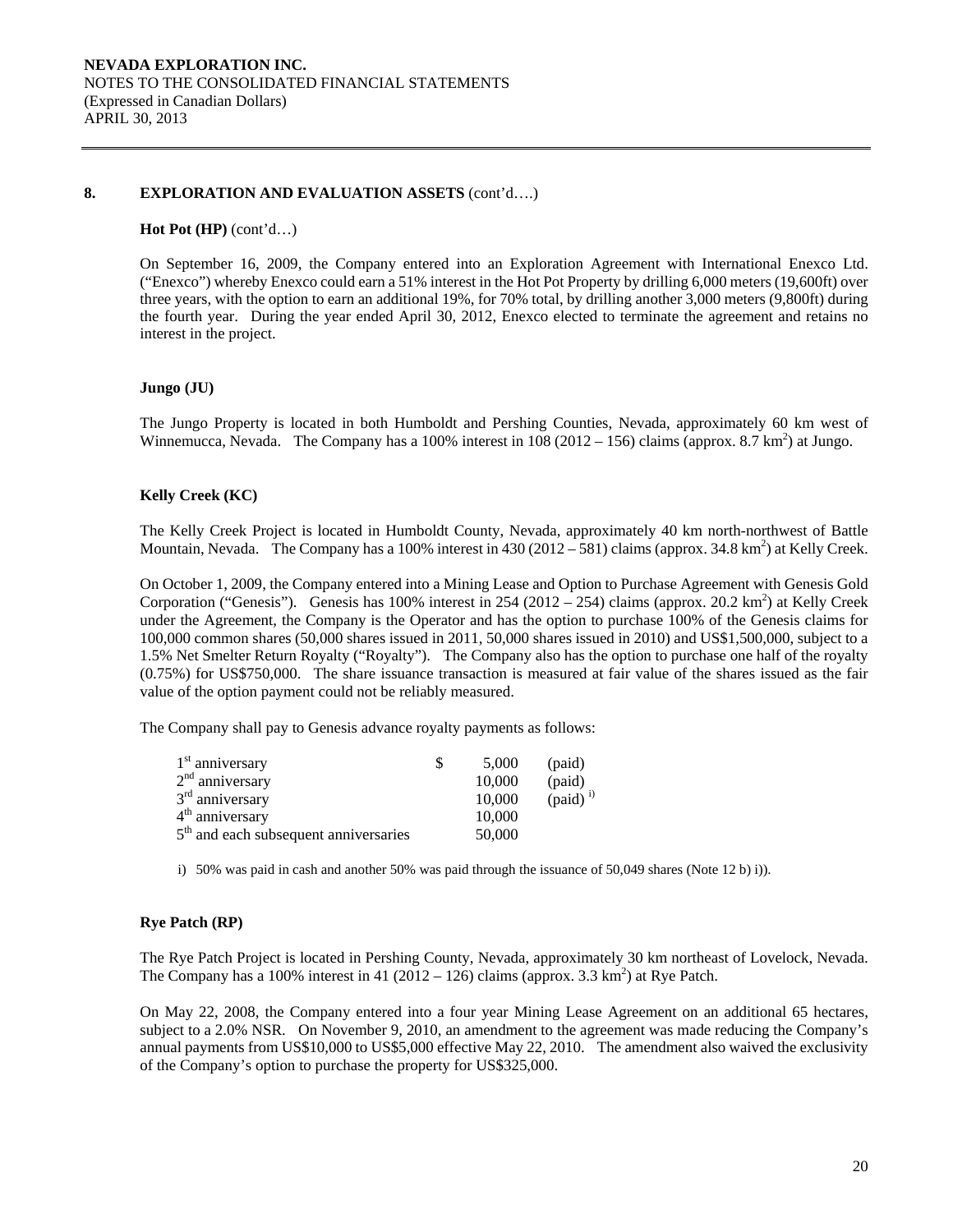### **8. EXPLORATION AND EVALUATION ASSETS** (cont'd….)

#### **Rye Patch (RP)** (cont'd…)

On July 21, 2008, the Company entered into a four year Mining Lease Agreement on an additional 16 hectares, subject to a 2% NSR. Under the terms of this agreement the Company is required to make annual payments of US\$6,000, and the Company has the option to purchase this property for US\$30,000. During fiscal 2011 and 2012 the Company did not make the annual payment of US\$6,000 as the Company is trying to re-negotiate this agreement. The Company has attempted to contact the owner and has not received a notice of default.

### **Sand Pass (SP)**

The Sand Pass Project is located in Humboldt County, Nevada, approximately 10 km north of Winnemucca, Nevada. The Company has a 100% interest in 89 (2012 – 145) claims (approx. 16.6  $km^2$ ) at Sand Pass, and on July 10, 2008, the Company entered into a Mining Lease agreement for another 9.4 km<sup>2</sup> with multiple parties, subject to a 2% NSR. Under the terms of the agreement, the Company is required to make minimum lease payments of US\$31,000 each anniversary, which is being fulfilled every year.

# **Whiskey Flats (WF)**

The Whiskey Flats Project is located in Mineral County, Nevada, approximately 20 km south of Hawthorne, Nevada. The Company has a 100% interest in 99 (2012 – 123) claims  $(8.0 \text{ km}^2)$  at Whiskey Flats.

# **Grass Valley Project**

On February 27, 2012, the Company announced the signing of agreement with McEwen Mining Inc, ("MMI"), a two-year Exploration Agreement to generate new gold projects in a 25,000 hectare (95 sq mi) study area in north central Nevada (referred to as the Area of Interest or "AOI") using the Company's hydrogeochemistry exploration technology.

Under the agreement, the Company is engaged to complete a hydrogeochemistry sampling program across the large AOI to indentify and delineate discrete new target areas in exchange for a service fee. Any projects that MMI acquires within the AOI will be deemed Designated Properties. Upon acquiring a Designated Property, MMI will pay the Company the greater of US\$25,000 or US\$100 per claim, and grant the Company a 30% carried interest in the Designated Property. MMI will be the manager of the Designated Properties, will have sole discretion on the nature and timing of all exploration and development activities at the Designated Properties, and will be solely responsible for payment of all costs incurred in respect of the Designated Properties. If MMI elects to continue to maintain a Designated Property, MMI will pay the Company US\$100,000 on the first through fourth anniversaries of acquiring the Designated Property, and then US\$250,000 on each subsequent anniversary. If MMI completes a Production Decision Report on a Designated Property that MMI deems sufficient to base a decision to commence production, the Designated Property will advance under a Joint Venture agreement.

On September 24, 2012, the Company announced that MMI elected to designate a new gold project in Grass Valley, Nevada, as a Designated Property. The Grass Valley Project consists of approximately 59 square kilometres (23 sq mi) of unpatented mining claims and is located along the western side of Grass Valley in central Nevada, approximately 16 kilometres (10 mi) south of Barrick Gold Corp.'s Cortez Hills, the world's largest primary gold producer in 2011. As per the terms of the Exploration Agreement, MMI has granted the Company a 30% carried interest in the property and paid the Company \$72,516 (US\$73,500) which has been recognized as option payments income for the year ended April 30, 2013.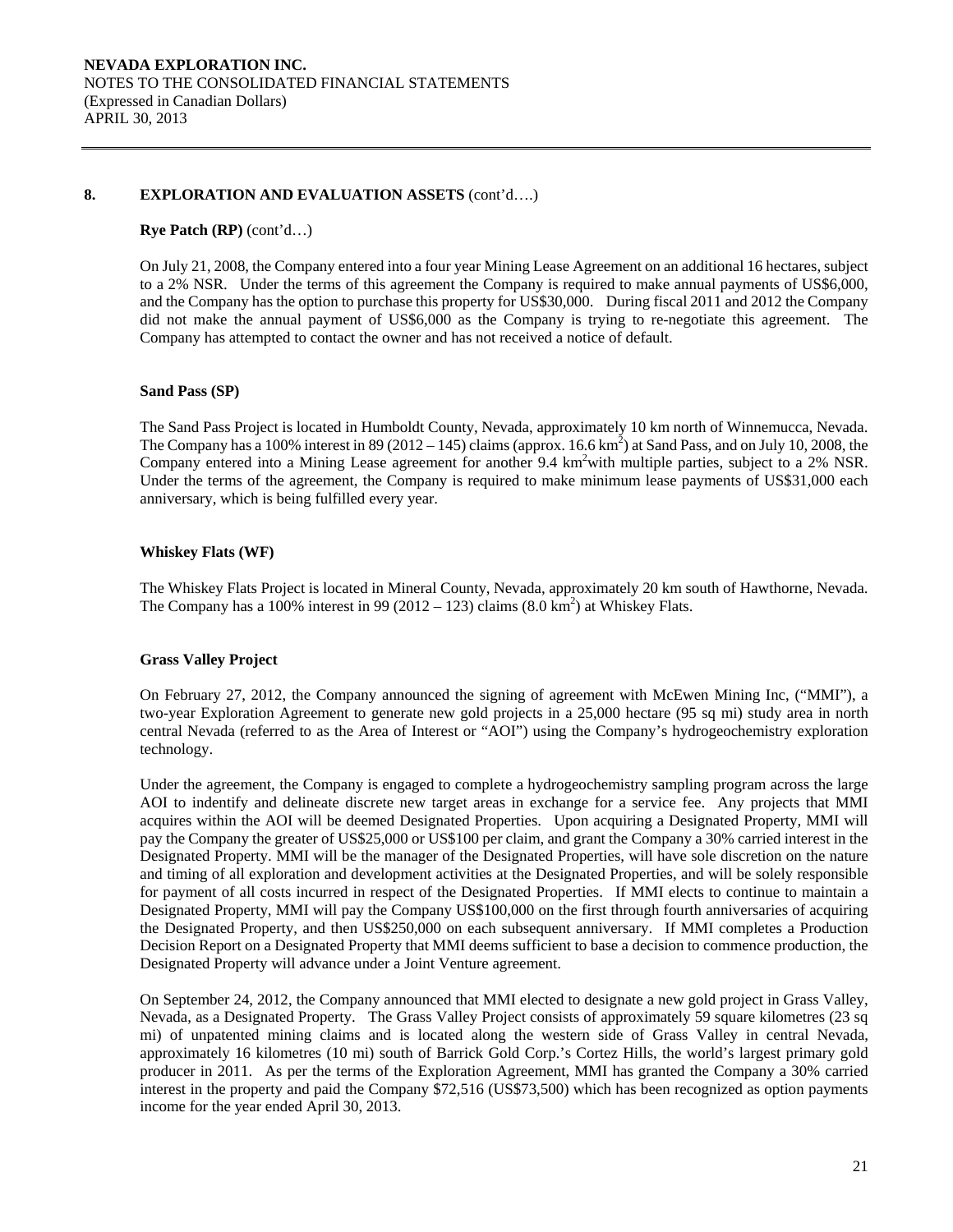### **9. DEPOSITS AND BONDS**

|                                                                              |   | April 30,<br>2013 | April 30,<br>2012 |
|------------------------------------------------------------------------------|---|-------------------|-------------------|
| Security deposits <sup>(1)</sup><br>Reclamation bond deposits <sup>(2)</sup> | S | 11,500<br>83,220  | 11,500<br>81,601  |
|                                                                              |   | 94.720            | 93,101            |

(1) Security deposits consists of a \$11,500 guaranteed investment certificate ("GIC") maturing on August 3, 2013 and bearing interest at prime less 2%. The GIC is used to secure the credit limit on a credit card.

(2) Reclamation deposits are required by the U.S. Bureau of Land Management ("BLM") and the U.S. Forest Service ("USFS") to ensure that any reclamation and clean-up work required on the Company's properties will be completed to the satisfaction of the BLM and the USFS. The Company does not have any asset retirement obligations as of April 30, 2013 and April 30, 2012.

# **10. ACCOUNTS PAYABLE AND ACCRUED LIABILITIES**

Accounts payable and accrued liabilities for the Company are as follows:

|                                                                                                                      |     | April 30,<br>2013                   |    | April 30,<br>2012                              |
|----------------------------------------------------------------------------------------------------------------------|-----|-------------------------------------|----|------------------------------------------------|
| Customer prepayments<br>Trade payables<br>Due to related parties (Note 6)<br>Accrued liabilities<br>Salaries payable | \$  | 12,151<br>7,766<br>40,187<br>47,934 | -S | 67,138<br>62,000<br>32,136<br>51,102<br>21,287 |
| Total                                                                                                                | \$. | 108,038                             | S  | 233,663                                        |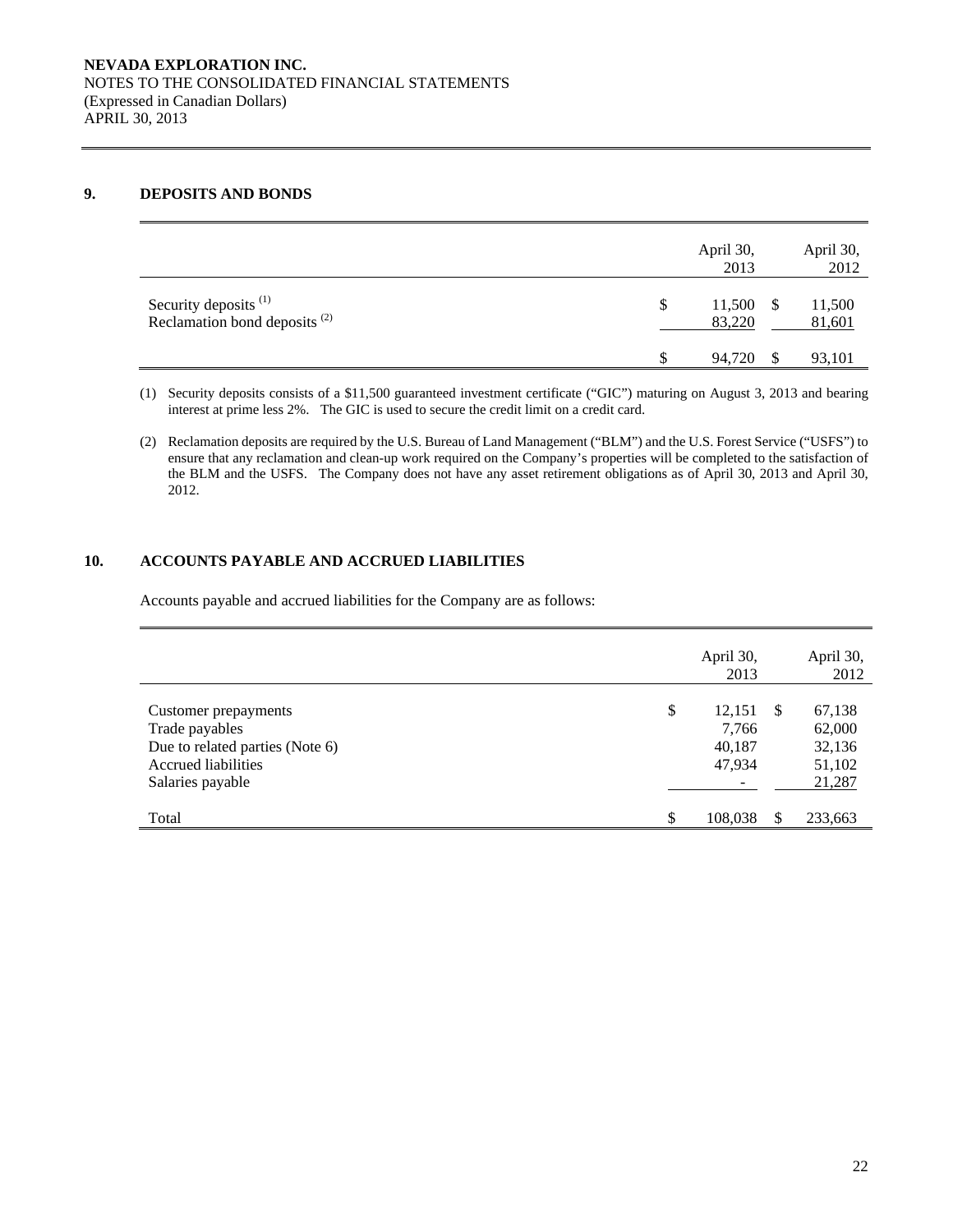# **11. FINANCE LEASE OBLIGATIONS**

The Company has a finance lease obligation for a leased vehicle, with blended monthly payments of principal and interest of US\$677 and bearing interest at a rate of 1.93% per annum. As at April 30, 2013, the financial lease obligation has been paid off in full.

|                                                                      | April 30,<br>2013        |   | April 30,<br>2012 |
|----------------------------------------------------------------------|--------------------------|---|-------------------|
| Lease obligations<br>Deduct: amount representing interest            | \$<br>-                  | S | 7,253<br>(69)     |
| Present value of minimum lease payments due<br>Less: current portion |                          |   | 7,184<br>(7, 184) |
|                                                                      | $\overline{\phantom{0}}$ |   |                   |

# **12. CAPITAL STOCK**

a) Authorized share capital:

As at April 30, 2013, the authorized share capital of the Company was: Unlimited number of common shares without par value; Unlimited number of preferred shares without par value; All issued shares are fully paid.

b) Issued share capital:

During the year ended April 30, 2013, the Company:

- i) settled outstanding indebtedness to a vendor of \$20,000 through the issuance of 200,000 common shares of the Company at a deemed price of \$0.10 per common share, and the Company issued 50,049 common shares of the Company at a deemed price of \$0.11 per common share as part of the annual payment due under a mining lease with Genesis on the Kelly Creek Project (Note 8).
- ii) completed a non-brokered private placement by issuing 10,000,000 Units at a price of \$0.10 per Unit for total gross proceeds of \$1,000,000. Each Unit consists of one common share and one-half of one non-transferable common share purchase warrant. Each whole warrant entitles the holder to purchase one common share at a price of \$0.15 for a period of one year. Fair value allocated in connection to these warrants was \$128,376. In connection with the private placement, the Company:
	- a) paid cash share issuance costs of \$46,198; and
	- b) issued 369,200 agent warrants with a fair value of \$15,226, where each agent warrant entitles the holder to purchase one common share at a price of \$0.15 for a period of one year. In the absence of a reliable measurement of the services received, the services have been measured at the fair value of the agent warrants issued.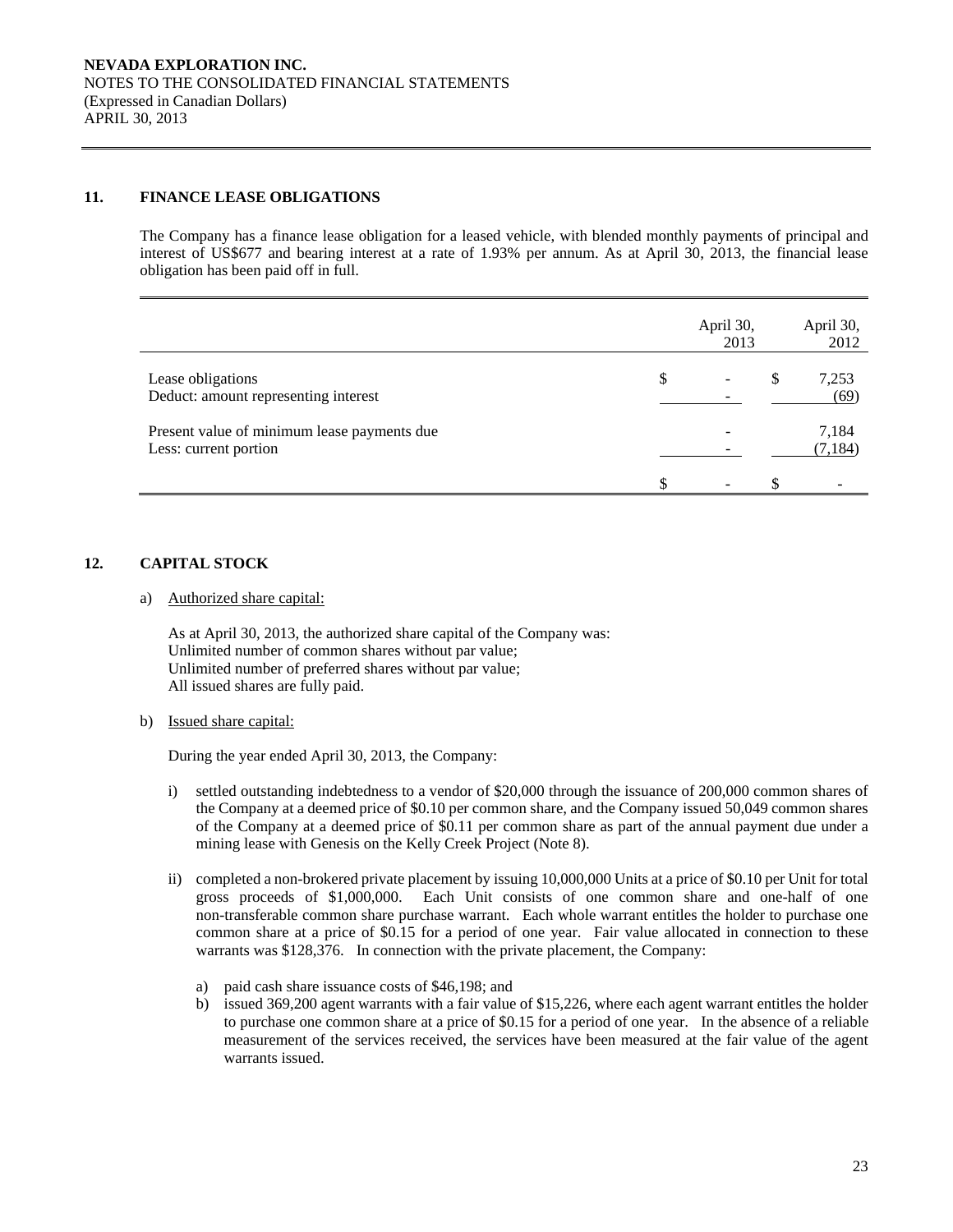### **12. CAPITAL STOCK**

b) Issued share capital: (cont'd…)

During the year ended April 30, 2012, the Company:

- i) completed a non-brokered private placement by issuing 7,000,000 Units at a price of \$0.08 per Unit for total gross proceeds of \$560,000. Each unit consists of one common share and one-half of one non-transferable common share purchase warrant. Each whole warrant entitles the holder to purchase one common share at a price of \$0.12 for a period of one year (expired during the year – Note 13 (b)). Fair value allocated in connection to these warrants was \$51,907. In connection with the private placement, the Company:
	- a) paid cash share issuance costs of \$28,570; and
	- b) issued 288,200 agent warrants with a fair value of \$4,718, where each agent warrant entitles the holder to purchase one common share at a price of \$0.12 for a period of one year (expired during the year – Note 13 (b)). In the absence of a reliable measurement of the services received, the services have been measured at the fair value of the agent warrants issued.
- ii) completed a non-brokered private placement by issuing 9,100,000 Units at a price of \$0.10 per Unit for total gross proceeds of \$910,000. Each unit consists of one common share and one-half of one non-transferable common share purchase warrant. Each whole warrant entitles the holder to purchase one common share at a price of \$0.14 for a period of two years. Fair value allocated in connection to these warrants was \$132,735. In connection with the private placement the Company:
	- a) paid cash share issue costs of \$76,423; and
	- b) issued 728,000 agent warrants with a fair value of \$9,806, where each agent warrant entitles the holder to purchase one common share at a price of \$0.14 for a period of two years. In the absence of a reliable measurement of the services received, the services have been measured at the fair value of the agent warrants issued
- iii) issued 1,183,000 common shares due to the exercise of warrants for gross proceeds of \$141,960.

#### **13. RESERVES**

a) Options

The Company has a stock option plan under which it is authorized to grant options to executive officers and directors, employees and consultants enabling them to acquire up to 10% of the issued and outstanding common stock of the Company. Under the plan, the exercise price of each option equals the market price, minimum price or a discounted price of the Company's stock as calculated on the date of grant. The options can be granted for a maximum term of five years, and generally vest over a 3 year period, or as determined by the Company's directors.

During the year ended April 30, 2013, the Company:

- i) granted 1,100,000 stock options to directors and employees resulting in share-based payment of \$106,802.
- ii) recorded share-based payment expense of \$2,634 for options granted in the prior year which vested during the current year.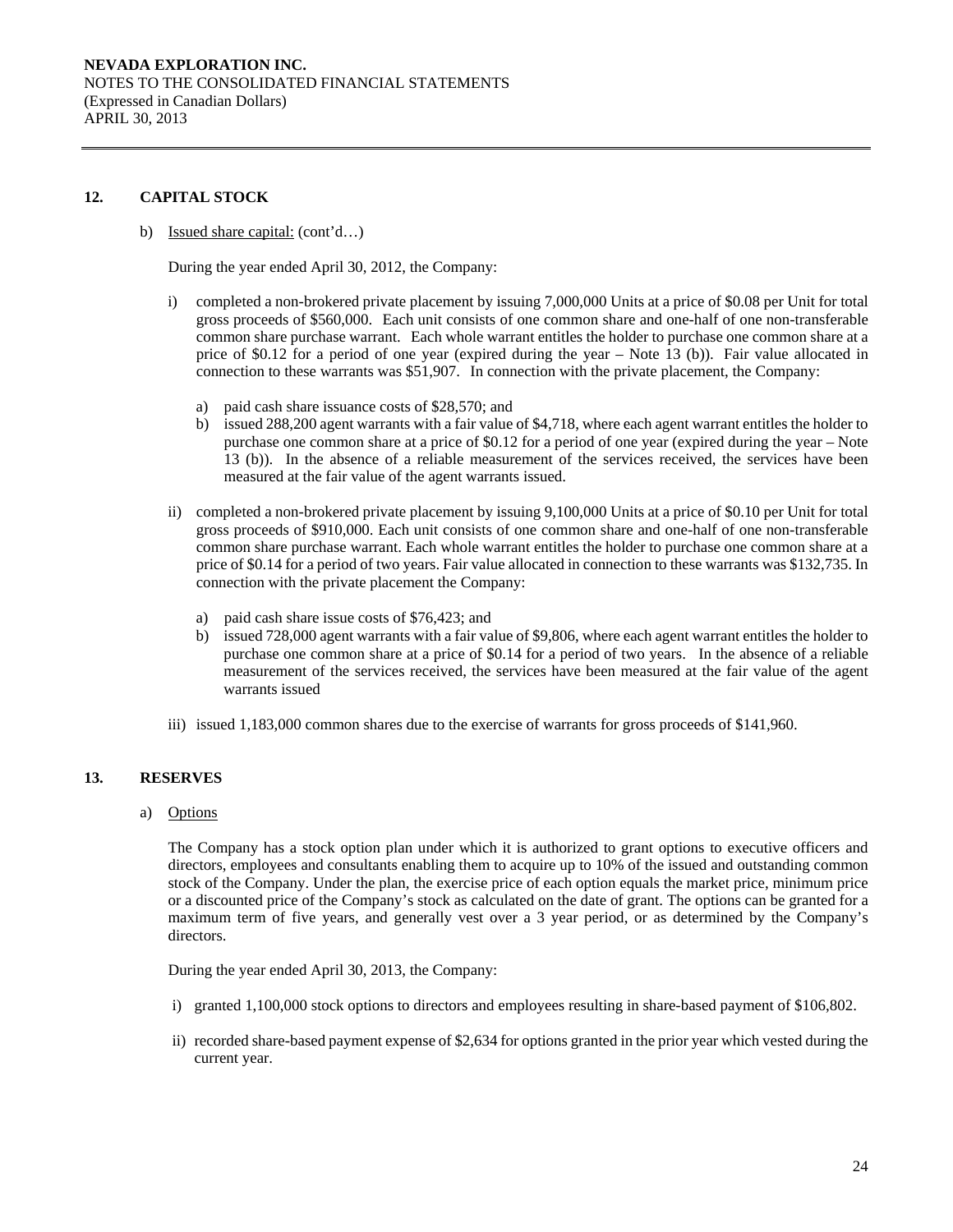#### **13. RESERVES** (cont'd…)

#### a) Options (cont'd…)

During the year ended April 30, 2012, the Company:

- i) granted 2,250,000 stock options to certain officers, directors and consultants of the Company resulting in share-based payment of \$160,925.
- ii) granted 250,000 stock options to Ubika Corporation for investor relations services resulting in a share-based payment of \$21,543 of which \$19,841 was recorded during the year ended April 30, 2012. In the absence of a reliable measurement of the services received, the transaction has been measured at the fair value of the stock options issued.
- iii) re-priced the exercise price of 2,450,000 options resulting in an incremental fair value of \$14,141. The original exercise prices were \$0.15 to \$0.17.
- iv) recorded share-based payment expense of \$1,822 for unvested options at fiscal 2011 year end which vested during the year.

Option pricing models require the use of estimates and assumptions including the expected volatility. Changes in underlying assumptions can materially affect the fair value estimates. The following weighted average assumptions were used for the Black-Scholes valuation of options granted during the year:

|                                                      | Granted<br>April 30,<br>2013 | Granted<br>April 30,<br>2012 | Re-priced<br>April 30,<br>2012 |
|------------------------------------------------------|------------------------------|------------------------------|--------------------------------|
|                                                      |                              |                              |                                |
| Share price                                          | \$0.11                       | \$0.08                       | \$0.08                         |
| Risk-free interest rate                              | 1.36%                        | 1.5%                         | 1.24%                          |
| Expected life of options                             | 5 years                      | 4.94 years                   | 2.19 years                     |
| Annualized volatility based on historical volatility | 141.31%                      | 147.95%                      | 113.67%                        |
| Dividend rate                                        | $0.00\%$                     | $0.00\%$                     | $0.00\%$                       |
| Forfeiture rate                                      | $0.00\%$                     | $0.00\%$                     | $0.00\%$                       |
| Fair value per option                                | \$0.10                       | \$0.07                       | \$0.01                         |
| Exercise price                                       | \$0.11                       | \$0.10                       | \$0.10                         |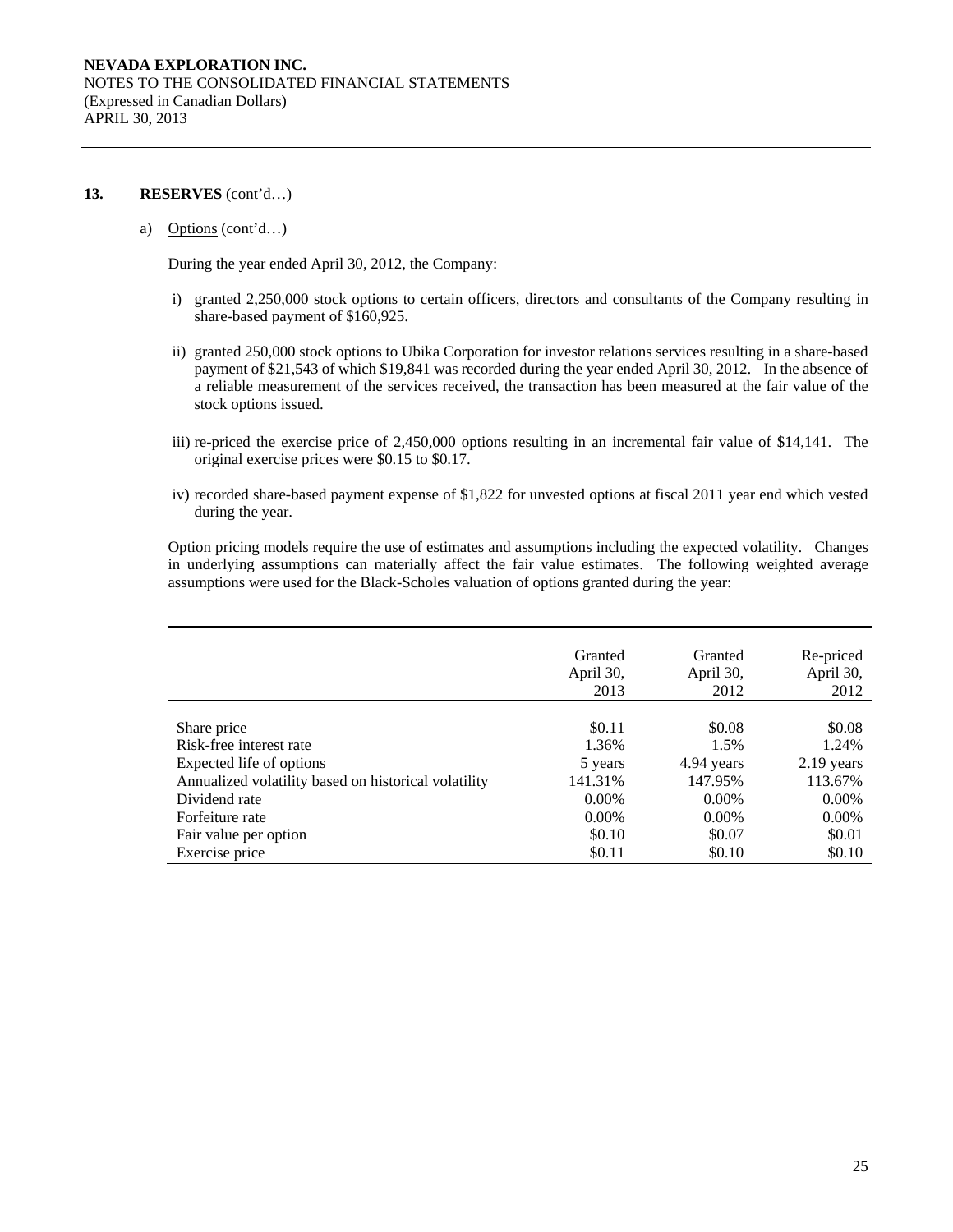### **13. RESERVES** (cont'd…)

### a) Options (cont'd…)

A continuity of share purchase options for the year ended April 30, 2013 is as follows:

|                                                        |     | Exercise | April 30,    |           | Expired /   | April 30, |             |
|--------------------------------------------------------|-----|----------|--------------|-----------|-------------|-----------|-------------|
| Expiry date                                            |     | price    | 2012         | Granted   | Forfeited   | 2013      | Exercisable |
|                                                        |     |          |              |           |             |           |             |
| June 8, 2012                                           | \$. | 0.95     | 150,000      |           | (150,000)   |           |             |
| June 11, 2012                                          |     | 1.00     | 150,000      |           | (150,000)   |           |             |
| March 4, 2013                                          |     | 0.10     | 550,000      |           | (550,000)   |           |             |
| June 10, 2013 (i)                                      |     | 0.15     | 200,000      |           |             | 200,000   | 200,000     |
| September 30, 2014                                     |     | 0.16     | 250,000      |           |             | 250,000   | 250,000     |
| September 30, 2014                                     |     | 0.10     | 900,000      |           |             | 900,000   | 900,000     |
| November 17, 2014                                      |     | 0.10     | 600,000      |           |             | 600,000   | 600,000     |
| December 31, 2015                                      |     | 0.10     | 3,100,000    |           |             | 3,100,000 | 3,100,000   |
| August 9, 2016                                         |     | 0.10     | 2,500,000    |           | (250,000)   | 2,250,000 | 2,250,000   |
| September 25, 2017                                     |     | 0.11     |              | 600,000   |             | 600,000   | 600,000     |
| December 4, 2017                                       | \$  | 0.12     |              | 500,000   |             | 500,000   | 500,000     |
|                                                        |     |          |              |           |             |           |             |
| Total                                                  |     |          | 8,400,000    | 1,100,000 | (1,100,000) | 8,400,000 | 8,400,000   |
|                                                        |     |          |              |           |             |           |             |
| Weighted average exercise price                        |     |          | 0.13         | 0.11      | 0.34        | 0.10      | 0.10        |
|                                                        |     |          |              |           |             |           |             |
| Weighted average remaining life of options outstanding |     |          | $2.76$ years |           |             |           |             |

(i) Expired subsequent to the year ended April 30, 2013.

### b) Warrants

A continuity of share purchase warrants for the year ended April 30, 2013 is as follows:

| Expiry date                                                                                             |         | Exercise<br>price            | April 30,<br>2012                   | Granted   | Expired                    | April 30,<br>2013      | Exercisable            |
|---------------------------------------------------------------------------------------------------------|---------|------------------------------|-------------------------------------|-----------|----------------------------|------------------------|------------------------|
| July 30, 2012<br>August 4, 2012<br>April 16, 2014 <sup>(i), (ii)</sup><br>December 24, 2013 (iii), (iv) | S<br>\$ | 0.12<br>0.12<br>0.14<br>0.15 | 2,516,000<br>1,272,200<br>5,278,000 | 5,369,200 | (2,516,000)<br>(1,272,200) | 5,278,000<br>5,369,200 | 5,278,000<br>5,369,200 |
| Total                                                                                                   |         |                              | 9,066,200                           | 5,369,200 | (3,788,200)                | 10.647.200             | 10,647,200             |
| Weighted average exercise price                                                                         |         |                              | 0.13                                | 0.15      | 0.12                       | 0.15                   | 0.15                   |

(i) includes 728,000 agent warrants

(ii) if on any 20 consecutive trading days after the issuance of the units, the closing price of the common shares of the Company quoted on the TSX-V exceeds \$0.22, the Company may accelerate the expiry date of the warrants to 30 days after the date on which the Company gives notice to the warrant holder. The Company has not given notice to the warrant holders since the date of issuance.

(iii) Includes 369,200 agent warrants.

(iv) if on any 20 consecutive trading days after the issuance of the units, the closing price of the common shares of the Company quoted on the TSX-V exceeds \$0.25, the Company may accelerate the expiry date of the warrants to 30 days after the date on which the Company gives notice to the warrant holder. The Company has not given notice to the warrant holders since the date of issuance.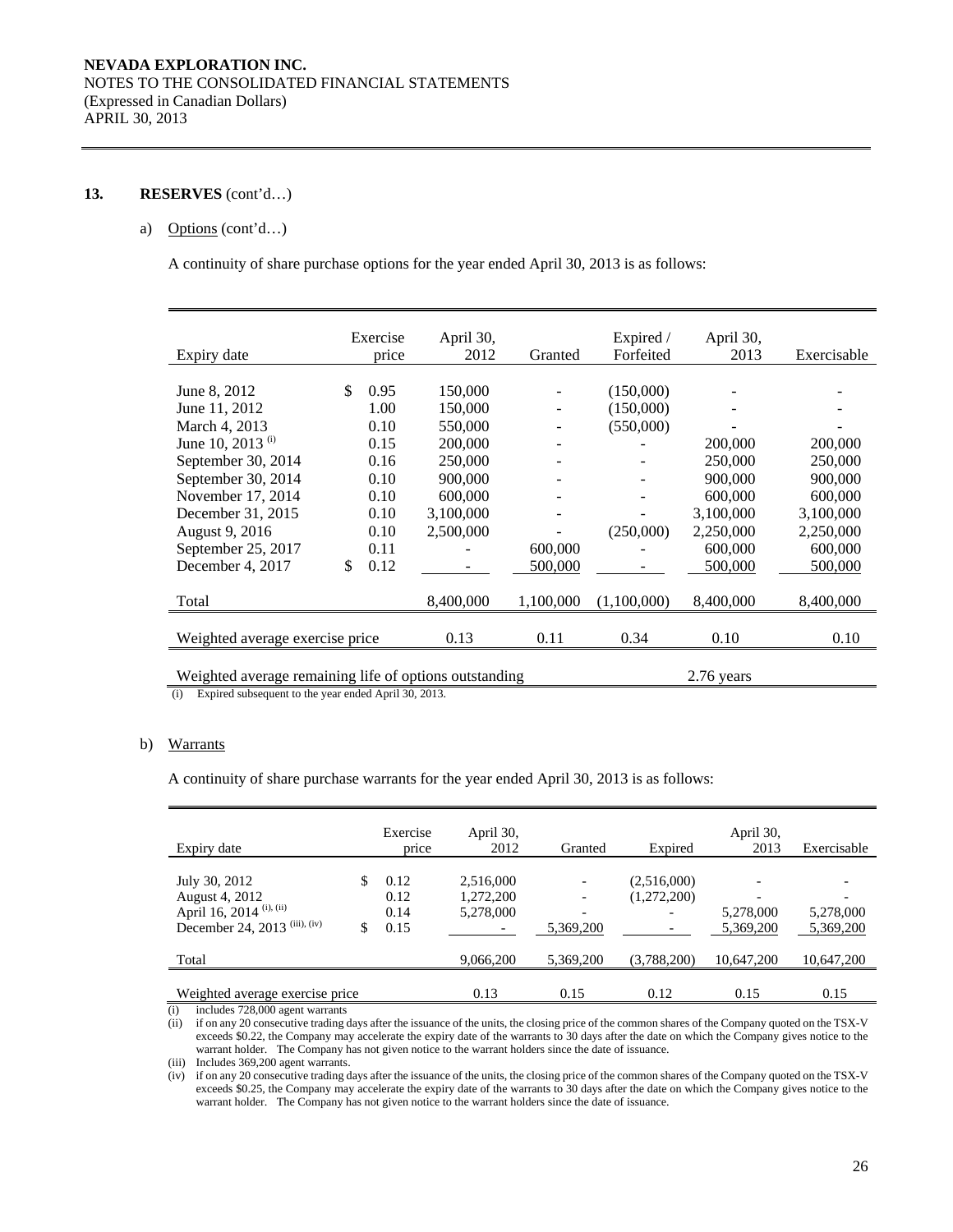### **13. RESERVES** (cont'd…)

#### b) Warrants (cont'd…)

The following weighted average assumptions were used for the Black-Scholes valuation of warrants granted during the year:

|                                                      | April 30,<br>2013 | April 30,<br>2012 |
|------------------------------------------------------|-------------------|-------------------|
|                                                      |                   |                   |
| Share price                                          | \$0.14            | \$0.10            |
| Risk-free interest rate                              | 1.12%             | 1.29%             |
| Expected life of warrants                            | 1 year            | $1.5$ year        |
| Annualized volatility based on historical volatility | 80.91%            | 78.96%            |
| Dividend rate                                        | $0.00\%$          | 0.00%             |
| Fair value per warrant                               | \$0.03            | \$0.02            |

# **14. SUPPLEMENTAL DISCLOSURE WITH RESPECT TO CASH FLOWS**

The Company had the following significant non-cash transactions.

During the year ended April 30, 2013, the Company:

- i) incurred equipment costs of \$17,800 included in accounts payable and accrued liabilities.
- ii) issued 200,000 shares with a fair value of \$20,000 for debt.
- iii) issued 50,049 shares with a fair market value of \$5,468 as part of the annual payment due under a Mining Lease.
- iv) received 170,068 shares of Spruce Ridge with a value of \$25,000 as part of an option payment on the Fletcher Junction property.

During the year ended April 30, 2012, the Company:

- i) incurred exploration and evaluation expenditures of \$12,199 included in accounts payable and accrued liabilities.
- ii) incurred equipment costs of \$40,860 included in accounts payable and accrued liabilities.

# **15. LOANS RECEIVABLE**

Loans receivable at April 30, 2013 consists of \$Nil (2012 - \$9,052) receivable from a former employee of the Company. The unsecured loan was due on demand and bears interest at 5% per annum. During the year ended April 30, 2013, the Company considered the loans unlikely to be recovered and consequently recognized a write-off of loans receivable of \$9,529.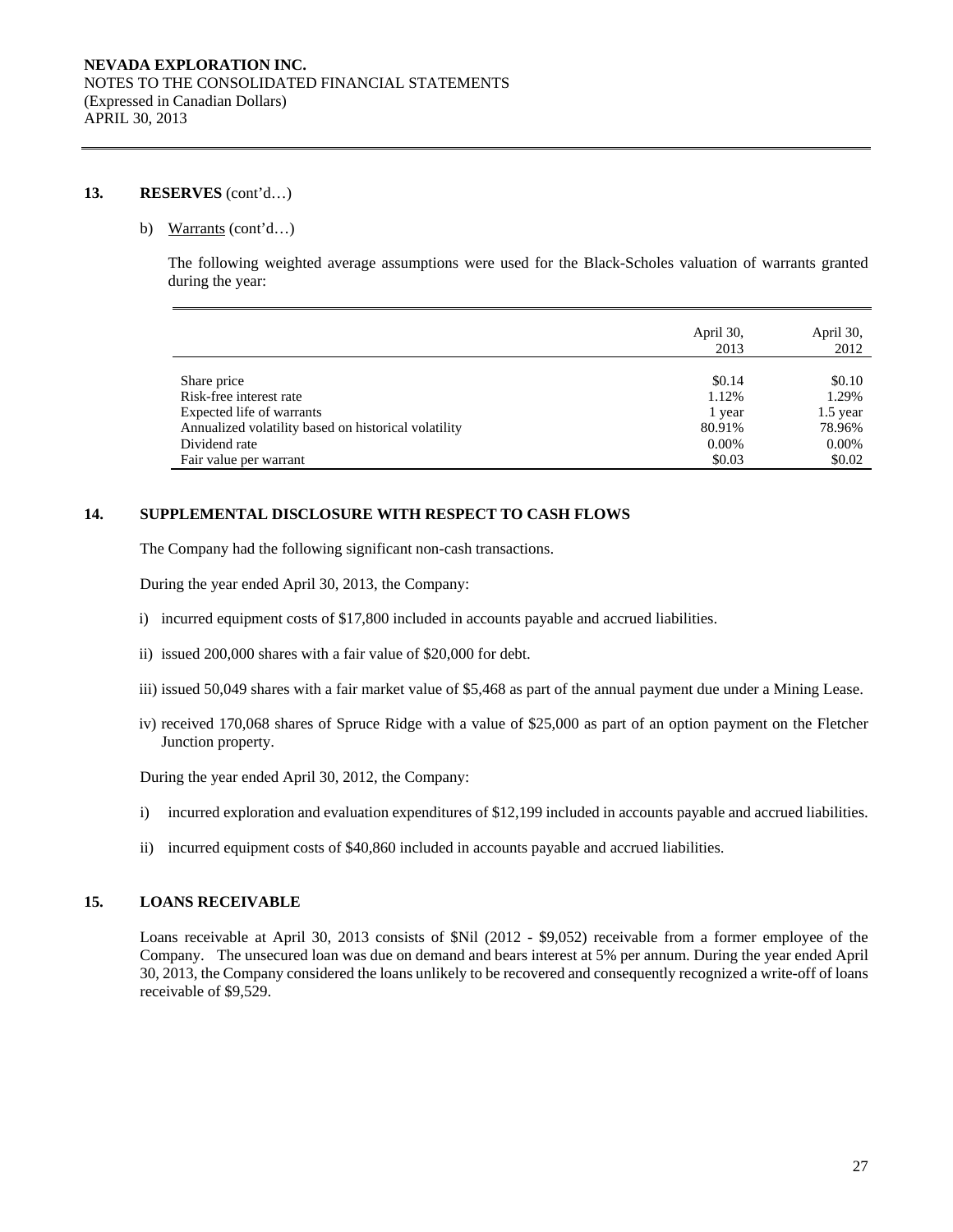# **16. INCOME TAXES**

|                                                                                               |    | 2013            |               | 2012        |
|-----------------------------------------------------------------------------------------------|----|-----------------|---------------|-------------|
| Loss before income taxes                                                                      | \$ | $(821, 148)$ \$ |               | (854,904)   |
|                                                                                               |    |                 |               |             |
| Expected income tax recovery at average statutory rate of 25.0% for 2013<br>$(2012 - 26.0\%)$ | \$ | $(205, 287)$ \$ |               | (222, 275)  |
| Share-based payment and other non-deductible expenses                                         |    | 30,000          |               | 51,150      |
| Share issuance costs                                                                          |    | (11,550)        |               | (26, 248)   |
| Change in statutory rates and other                                                           |    | (36, 863)       |               | (28, 727)   |
| Tax benefits not recognized                                                                   |    | 223,700         |               | 226,100     |
|                                                                                               | S  |                 |               |             |
|                                                                                               |    |                 |               |             |
|                                                                                               |    | 2013            |               | 2012        |
|                                                                                               |    |                 |               |             |
| Deferred tax assets:                                                                          |    |                 |               |             |
| Non-capital loss carry-forwards                                                               | \$ | 2,850,000       | <sup>\$</sup> | 2,624,500   |
| Share issue costs and other                                                                   |    | 39,000          |               | 40,800      |
| Deferred tax assets not recognized                                                            |    | (2,889,000)     |               | (2,665,300) |
|                                                                                               |    |                 |               |             |
| Net deferred tax assets                                                                       | \$ |                 | \$            |             |

 The Company has available for deduction against future taxable income non-capital losses of approximately \$3,697,000 and US net operating losses of approximately \$5,670,000 (expressed in Canadian dollars) expiring as follows:

|      | <b>CDN</b>      |    | <b>US</b> |
|------|-----------------|----|-----------|
|      |                 |    |           |
| 2025 | \$<br>33,000    | \$ |           |
| 2026 | 266,000         |    |           |
| 2027 | 858,000         |    | 183,000   |
| 2028 | 569,000         |    | 680,000   |
| 2029 | 549,000         |    | 2,544,000 |
| 2030 | 81,000          |    | 826,000   |
| 2031 | 366,000         |    | 816,000   |
| 2032 | 591,000         |    | 241,000   |
| 2033 | 384,000         |    | 380,000   |
|      |                 |    |           |
|      | \$<br>3,697,000 | \$ | 5,670,000 |

Deferred tax assets have not been recognized in respect of these items because it is not probable that future taxable income will be available against which the Company can utilize the benefits.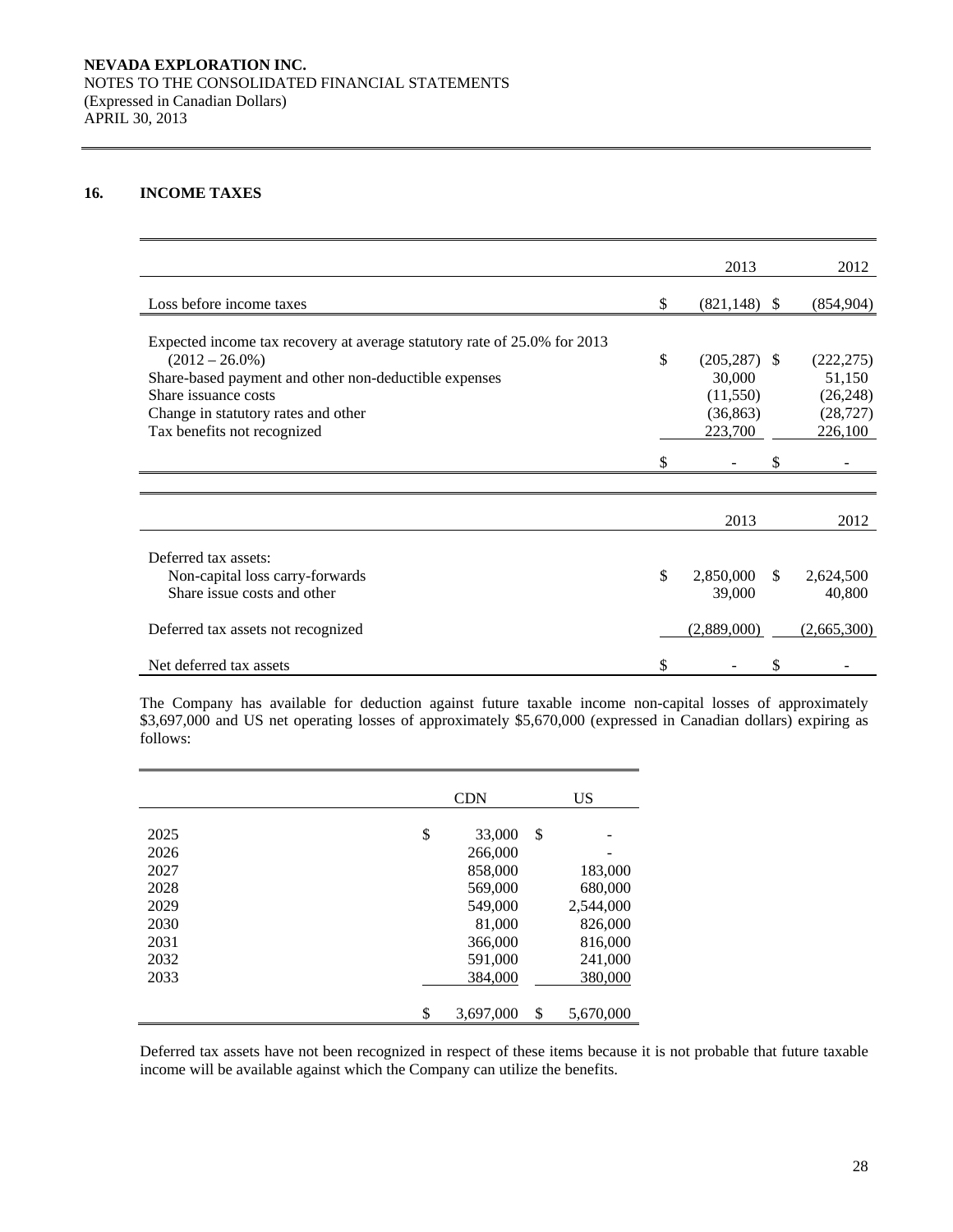#### **17. COMMITMENTS**

The Company has the following commitments:

- a) The Company has entered into a lease agreement for premises expiring on November 30, 2014. Lease commitments are US\$4,630 per month for the first year, and US\$4,769 per month for the second year.
- b) The Company has various commitments relating to its exploration and evaluation assets as disclosed in Note 8.

# **18. SEGMENTED INFORMATION**

The Company operates in one industry segment, being the acquisition, exploration and development of resource properties. Geographic information is as follows:

|                                                                                                                     |    | April 30,<br>2013              |               | April 30,<br>2012              |
|---------------------------------------------------------------------------------------------------------------------|----|--------------------------------|---------------|--------------------------------|
| Non-current assets:<br><b>United States</b><br>Equipment<br>Exploration and evaluation assets<br>Deposits and bonds | \$ | 140,655<br>6,407,725<br>83,220 | <sup>\$</sup> | 162,440<br>6,002,903<br>81,601 |
|                                                                                                                     | S  | 6,631,600                      | S             | 6,246,944                      |
| Income:<br><b>United States</b><br>Project management and consulting<br>Option payments                             | \$ | 167,679<br>72,516<br>240,195   | $\mathbb{S}$  | 543,535<br>543,535             |

# **19. KEY MANAGEMENT COMPENSATION**

Of the \$407,451 in salary expenses, \$330,108 is from key management personnel, defined as those persons having authority and responsibility for planning, directing and controlling activities of the Company, directly or indirectly including any director (whether executive or otherwise) of the Company. The Company's key management personnel include the following: Chief Executive Officer, Chief Operating Officer, and Vice President of Corporate Development.

Remuneration of key management of the Company was as follows:

|                                          |    | Year Ended<br>April 30,<br>2013 |    | Year Ended<br>April 30,<br>2012 |
|------------------------------------------|----|---------------------------------|----|---------------------------------|
| <b>Salaries</b><br>Share-based payment * | \$ | 330,108 \$                      |    | 341,074<br>121,424              |
|                                          | S  | 330,108                         | -S | 462,498                         |

Share-based payment is the fair value of options granted and vested to key management personnel.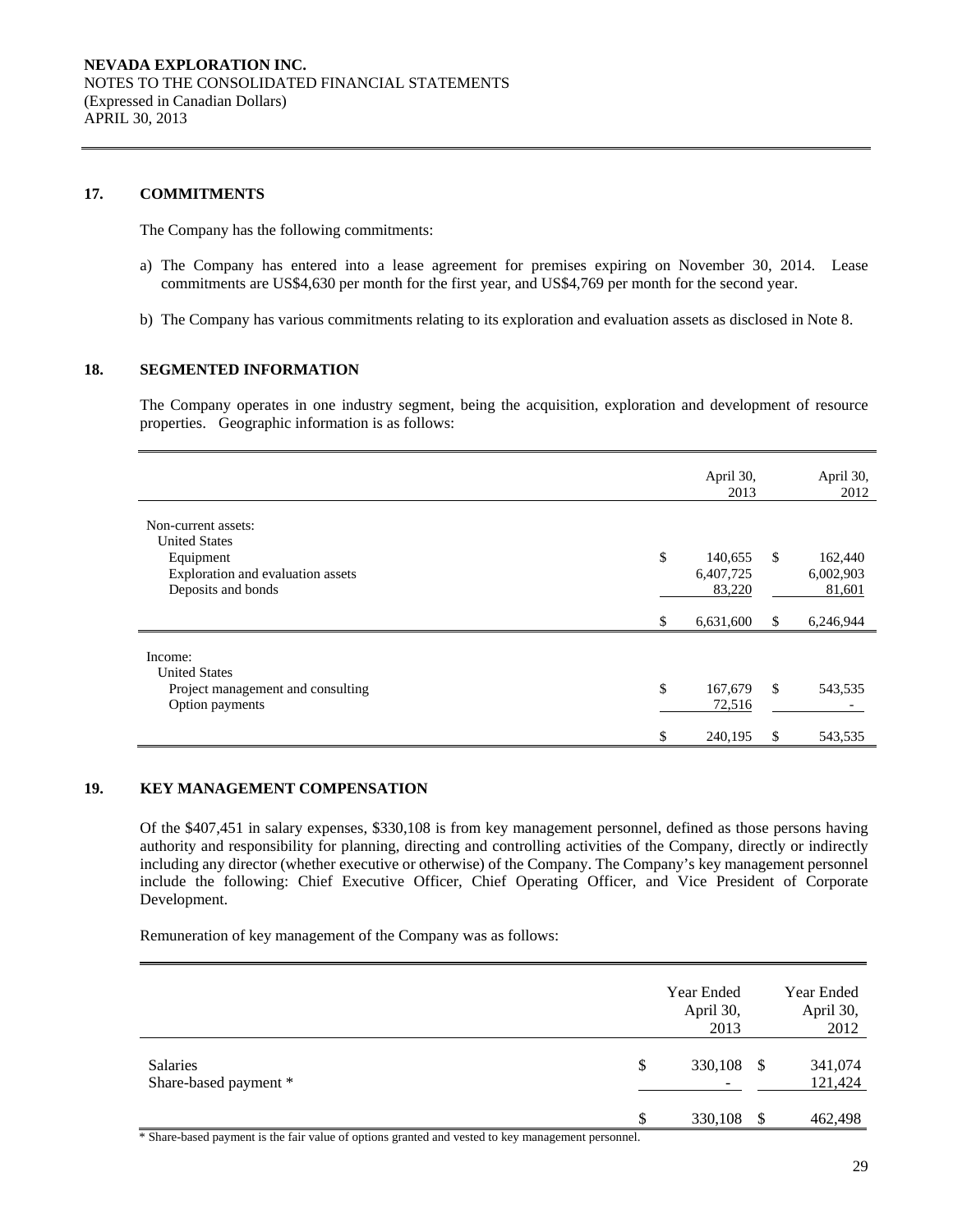### **20. CAPITAL AND FINANCIAL RISK MANAGEMENT**

#### **Capital management**

In order to maintain its capital structure, the Company, is dependent on equity funding and when necessary, raises capital through the issuance of equity instruments, primarily comprised of common shares and incentive stock options. In the management of capital, the Company includes the components of equity as well as cash.

The Company prepares annual estimates of exploration expenditures and monitors actual expenditures compared to the estimates to ensure that there is sufficient capital on hand to meet ongoing obligations. The Company's investment policy is to invest any excess cash in highly liquid short-term deposits with terms of one year or less and which can be liquidated after thirty days without interest penalty. The Company currently has insufficient capital to fund its exploration programs and is reliant on completing equity financings to fund further exploration. The Company is not subject to any externally imposed capital requirements.

There were no changes in the Company's approach to capital management during the year ended April 30, 2013.

#### **Fair value**

Financial instruments measured at fair value are classified into one of three levels in the fair value hierarchy according to the relative reliability of the inputs used to estimate the fair values. The three levels of the fair value hierarchy are:

Level 1 – Unadjusted quoted prices in active markets for identical assets or liabilities;

Level 2 – Inputs other than quoted prices that are observable for the asset or liability either directly or indirectly; and

Level 3 – Inputs that are not based on observable market data.

Short term investments are measured at level 1 of the fair value hierarchy. The fair value of short term investments is measured at the market price of the common shares held at the measurement date. The carrying value of cash, accounts receivable (excluding HST receivable), loans receivable, deposits and bonds, obligations under finance lease and accounts payable and accrued liabilities approximated their fair value because of the short-term nature of these instruments.

#### **Financial risk factors**

The Company's risk exposures and the impact on the Company's financial instruments are summarized below:

#### *Credit risk*

 Credit risk is the risk of loss associated with a counterparty's inability to fulfill its payment obligations. The Company's credit risk is primarily attributable to cash and deposits and bonds. Management believes that the credit risk concentration with respect to cash is remote as it maintains accounts with highly-rated financial institutions.

#### *Liquidity risk*

Liquidity risk is the risk that the Company will not be able to meet its financial obligations as they fall due. The Company manages liquidity risk through the management of its capital structure and financial leverage, as outlined in the discussion on capital management. It also manages liquidity risk by continuously monitoring actual and projected cash flows. The Board of Directors reviews and approves the Company's operating and capital budgets, as well as any material transactions out of the normal course of business.

As at April 30, 2013, the Company had a cash balance of \$591,060 (2012 - \$777,826) to settle current liabilities of \$108,038 (2012 - \$240,847). As a result, at April 30, 2013 the Company is not exposed to liquidity risk.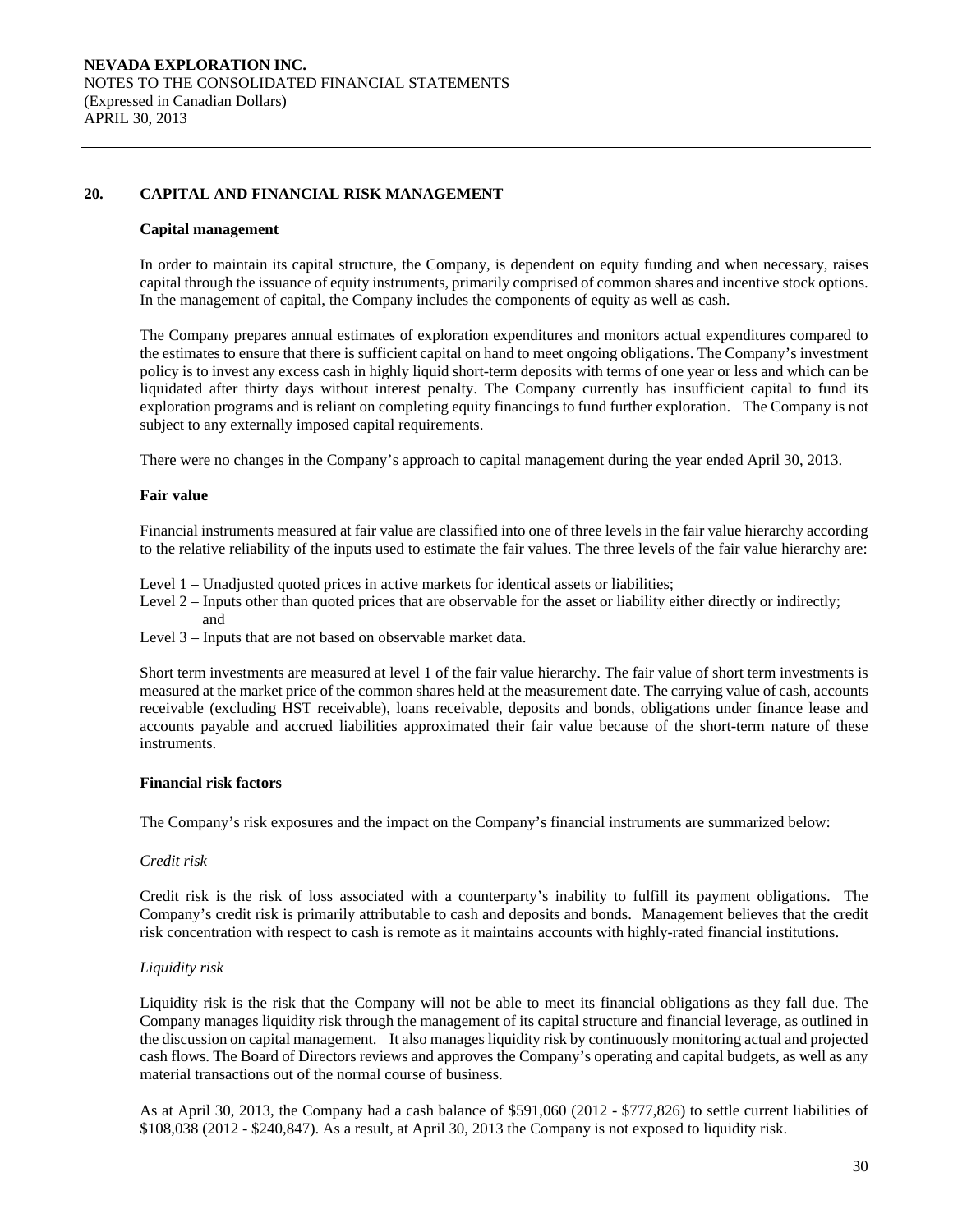# **20. CAPITAL AND FINANCIAL RISK MANAGEMENT** (cont'd…)

### **Financial risk factors** (cont'd…)

#### *Market risk*

Market risk is the risk of loss that may arise from changes in market factors such as interest rates, foreign exchange rates and equity prices.

### (a) Interest rate risk

 The Company is exposed to interest rate risk to the extent that the cash maintained at the financial institutions is subject to floating rate of interest. The interest rate risks on cash, deposits and bonds and on the Company's obligations are not considered significant.

# (b) Foreign currency risk

The Company is exposed to financial risk arising from fluctuations in foreign exchange rates and the degree of volatility of these rates. A significant portion of the Company's expenses is denominated in US dollars. Consequently, certain assets, liabilities and operating expenses are exposed to currency fluctuations. The Company does not use derivative instruments to reduce its exposure to foreign currency risk.

Net assets denominated in foreign currency and the Canadian dollar equivalents at April 30, 2013 are as follows:

|                                                             | <b>CDN</b>                             |    | USD                             |
|-------------------------------------------------------------|----------------------------------------|----|---------------------------------|
| Current assets<br>Non-current assets<br>Current liabilities | \$<br>87.889<br>6,631,600<br>(61, 821) | \$ | 87,234<br>6,582,233<br>(61,361) |
|                                                             | \$<br>6,657,668                        | S  | 6,608,106                       |

#### *Net exposure*

Based on the above net exposures as at April 30, 2013, and assuming all other variables remain constant, a 1% change in the value of the US dollar against the Canadian dollar would result in an increase/decrease of \$66,577 in profit or loss.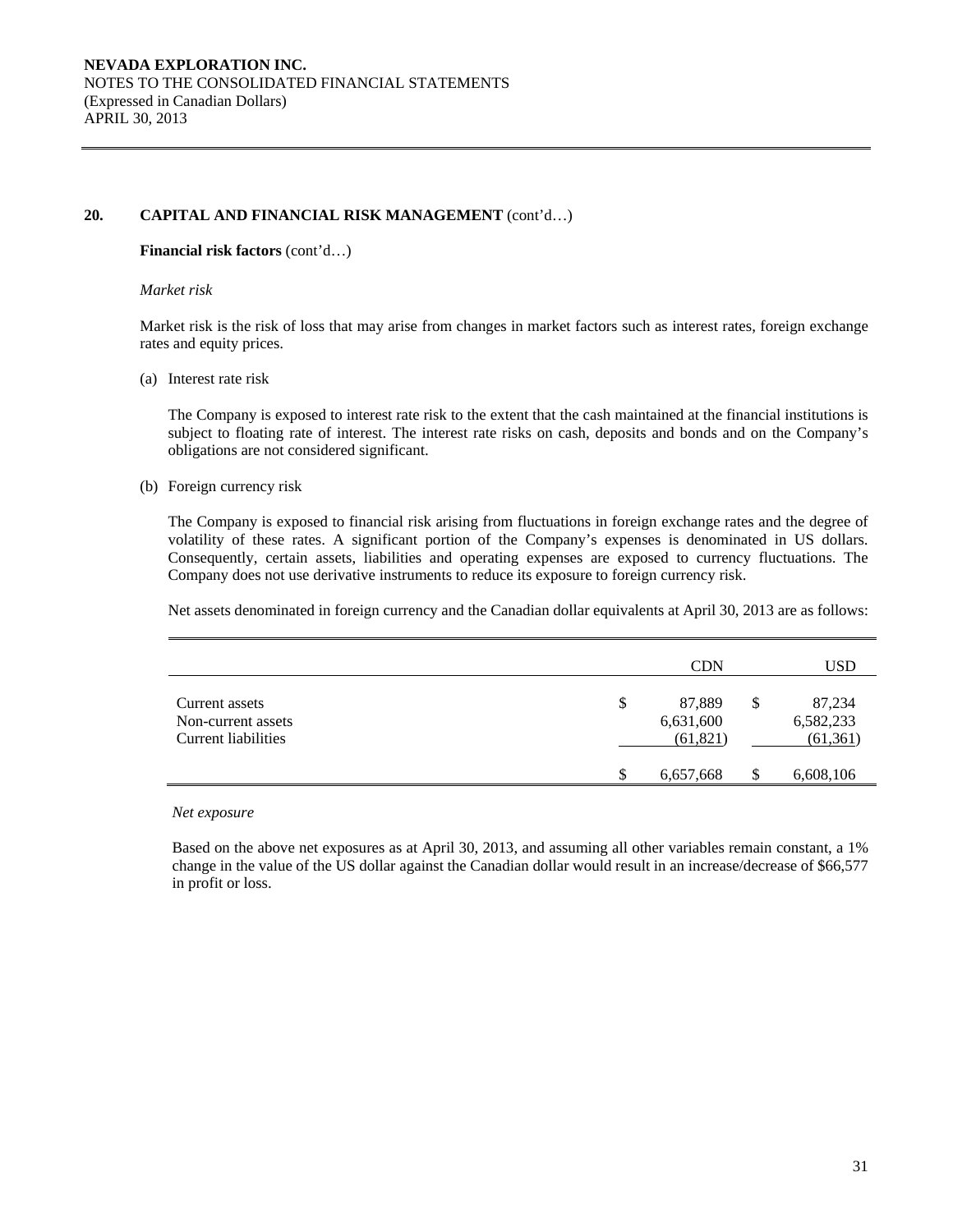The following Management Discussion and Analysis ("MD&A) prepared as of July 29, 2013 should be read in conjunction with the audited consolidated financial statements for the year ended April 30, 2013, and the related notes thereto. The reader should also refer to the annual audited financial statements and the MD&A for the year ended April 30, 2012. Those audited consolidated financial statements have been prepared in accordance with International Financial Reporting Standards ("IFRS"). All dollar amounts included therein and in the following MD&A are expressed in Canadian dollars except where noted.

Statements in this report that are not historical facts are forward-looking statements involving known and unknown risks and uncertainties, which could cause actual results to vary considerably from these statements. Readers are cautioned not to put undue reliance on forward-looking statements.

Additional information related to Nevada Exploration Inc. (the "Company" or "NGE") is available for view on SEDAR at www.sedar.com.

# **DESCRIPTION OF THE BUSINESS**

Nevada Exploration Inc. is a publicly traded junior mineral exploration company whose shares are traded on the TSX Venture Exchange ("TSX-V"). The Company is engaged in gold exploration in Nevada, USA. The Company was incorporated under the Canada Business Corporations Act on April 6, 2006. On July 14, 2010, the Company amalgamated with its subsidiary 2107189 Ontario Inc. The Company and its wholly owned subsidiary Pediment Gold LLC are referred to herein collectively as "the Company", "NGE", "our", or "we".

NGE is applying the latest in covered deposit exploration technology to identify, acquire, and advance new exploration properties in Nevada's highly prospective, yet underexplored covered basins. Specifically, the Company has developed proprietary hydrogeochemistry (groundwater chemistry) exploration technology to explore for gold in Nevada's covered basins where traditional exploration techniques are challenged. NGE's business model is to create shareholder value by leveraging its properties and technology through generative exploration, joint ventures, and other exploration partnerships.

# **LAND ACQUISITION AND MAINTENANCE**

On an ongoing basis, the Company evaluates the holding costs and results to date at each of its properties to ensure that the Company focuses its resources on land with the highest exploration potential.

**Project Claims OTHER\* Total Project According to ACC Claims OTHER\* Total** Claims Area (km<sup>2</sup>) **) Area (km<sup>2</sup> ) Area (km<sup>2</sup> )**  Fletcher Junction (FJ) 117 9.6 - 9.6 Hot Pot (HP) 6 0.5 8.8 9.2 Bull Creek (BU) 108 8.7 - 8.7 Awakening (AW) 206 16.7 - 16.7 Sand Pass (SP) 89 7.2 - 7.2 Rye Patch (RP)  $41$   $3.3$   $3.3$ Jungo (JU)  $108$  8.7 - 8.7 Kelly Creek (KC) 430 34.8 20.2 55.0 Whiskey Flats (WF)  $99$  8.0 - 8.0  $8.0$ **TOTAL** 1,204 97.4 29.0 126.4

As of July 29, 2013, NGE directly holds 1,204 unpatented mining claims and other mineral interests in the following properties through its wholly owned US subsidiary Pediment Gold LLC:

\*Leased private lands and claims on BLM land leased from third parties.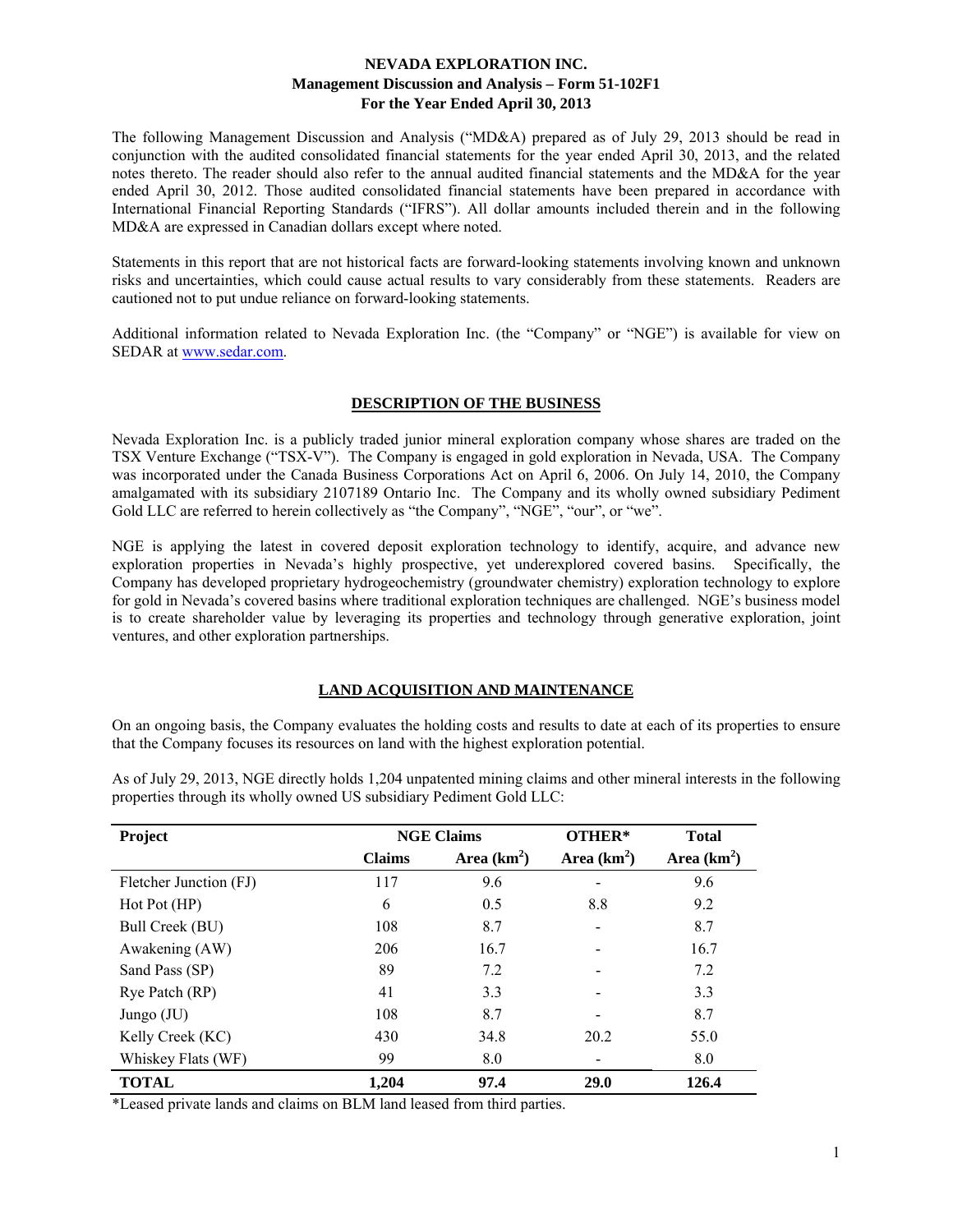### **EXPLORATION RISK MANAGEMENT STRATEGY**

NGE manages exploration risk by focusing exploration resources in specific, planned stages on each property. If the results from one stage are positive, then NGE allocates funds to the next stage. If at any stage, results are negative, NGE drops the property from further consideration. NGE's staged exploration strategy assures that properties showing positive results move aggressively through the exploration pipeline.

NGE's exploration stages include:

- − Hydrogeochemistry: NGE first uses its proprietary hydroprobe sampling technology to collect regularized hydrogeochemistry samples across areas already shown to be prospective based on samples collected from existing springs and wells. NGE uses the data to develop a computerized hydrogeochemistry model of each target.
- − Acquisition: NGE acquires the mineral rights covering prospective targets showing large areas of highly anomalous hydrogeochemistry. If a target of exploration interest is on BLM land that is open to location (available), NGE locates mineral claims. If a target lies on private land, NGE completes a title review to determine mineral title ownership, and then endeavours to negotiate an agreement with the owner.
- − Soil Geochemistry: NGE completes detailed soil sampling across areas demonstrating prospective hydrogeochemistry to detect the possible vertical migration of gold and trace-elements from the underlying bedrock into the soils above. The use of soil geochemistry allows NGE to confirm the presences of anomalous levels of gold and other trace elements in an additional medium.
- − Gravity Geophysics: NGE uses detailed gravity geophysics to provide valuable information about the depth to bedrock across a property. Gravity data can suggest areas of strong changes in the relief or composition of the underlying bedrock, which can be indicative of underlying fault zones and alteration that often control the location of gold mineralization.
- − Air Magnetics: NGE uses detailed air magnetic geophysics to provide information on the locations and types of rocks, fault zones, and hydrothermal alteration that generally accompany large gold deposits.
- − Seismic Geophysics: NGE uses seismic geophysics, where appropriate, to identify deep-seated, steeply-dipping fault zones that can be projected into the near surface environment. Major, high-angle structures are important since they provide a potential conduit or 'plumbing' system for potential gold-bearing, hydrothermal fluids to access near-surface areas and deposit gold.
- − Drilling: where properties successfully pass through the above exploration stages, NGE uses drilling to test for: (1) shallow bedrock (< 1,000ft beneath the surface); (2) structures or faults in bedrock that may source potential mineralization; (3) bedrock that has been altered by hydrothermal fluids; (4) anomalous concentrations of gold and associated trace-elements in bedrock; and (5) sufficiently sized target to reasonably contain an economic resource. NGE evaluates drilling results based on these criteria to determine whether or not to continue to maintain each property and commit further exploration expenditures towards them.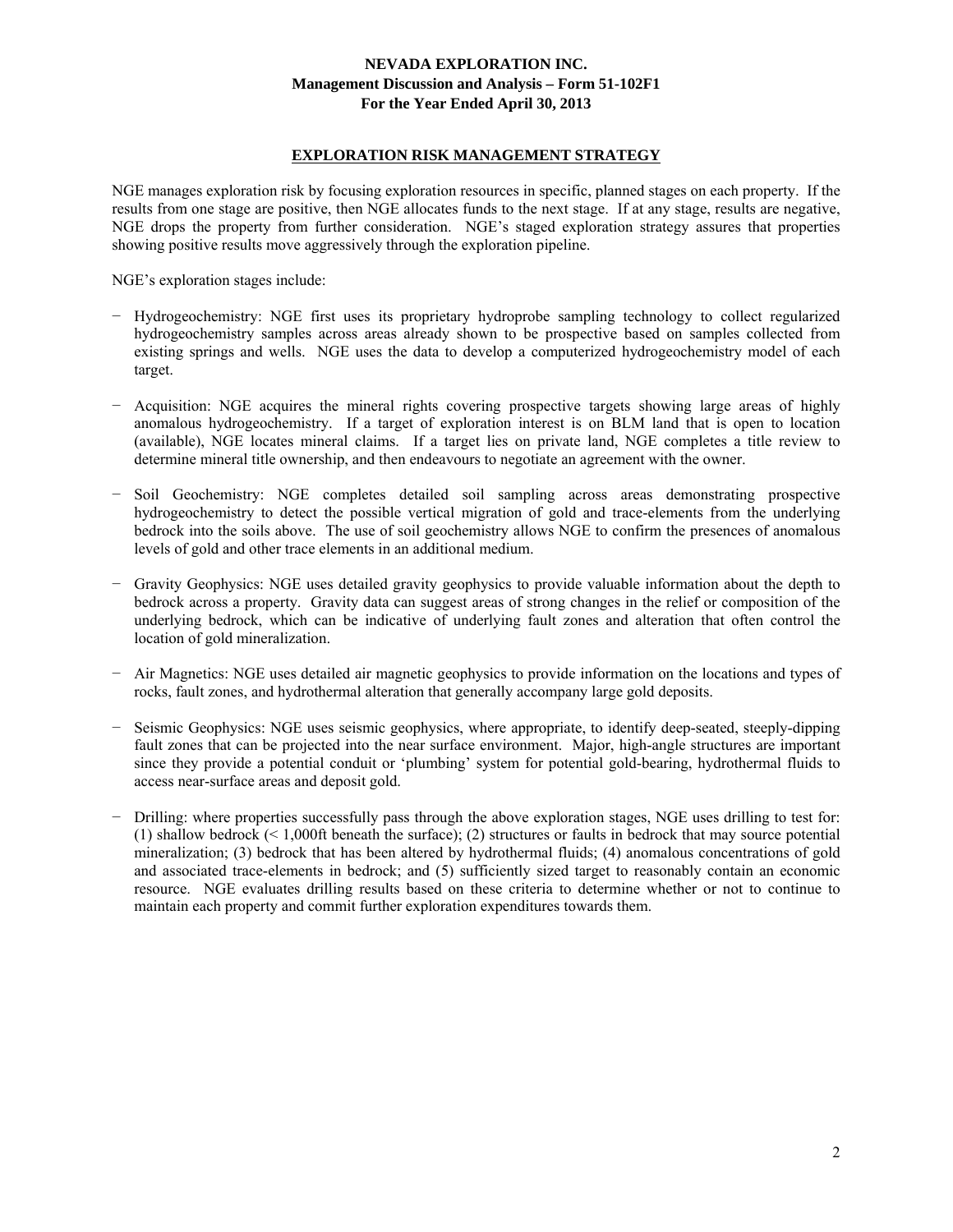### **MINERAL EXPLORATION PROPERTIES**

### *Fletcher Junction (FJ)*

The Fletcher Junction Project is located in Mineral County, Nevada, approximately 30km southwest of Hawthorne, Nevada. The Company has a 100% interest in 117 claims (9.6km<sup>2</sup>) at the Fletcher Junction Project, subject to a 1.25% net smelter return royalty ("NSR") to Royal Gold, Inc.

On December 18, 2008, NGE announced the completion of a Phase I RC drill program at Fletcher Junction, and presented the detailed results that demonstrate how NGE used its hydrogeochemistry exploration technology to discover a new, gold-bearing hydrothermal system in an otherwise blind, covered bedrock setting. Nine widespaced drill holes were completed to target depth, and all nine encountered altered bedrock that contained geochemically anomalous gold and gold-associated trace elements, as well as anomalous gold and trace-element hydrogeochemistry. The bedrock, alteration, and the suite of gold-associated trace elements found at Fletcher Junction are similar to those found at the nearby Aurora mining district, noted for historic, high grade underground production.

While significant intervals of potentially ore grade mineralization were not encountered in the Phase I drilling, management believes that the results at Fletcher Junction are substantive in that they demonstrate how NGE has used its unique and proprietary hydrogeochemistry exploration technique to discover a new gold-bearing, hydrothermal system in a covered bedrock setting. The results to date at Fletcher Junction add value to NGE's other projects that were all identified using the same hydrogeochemistry exploration technology, and they establish NGE as a source of quality exploration projects for potential Joint Venture partners.

NGE believes the first phase drill results at Fletcher Junction justify a much larger, Phase II drill program specifically designed to test the vertical fault zones believed to contain ore-grade gold mineralization that source the anomalous gold in groundwater, alluvium, quartz-boulders and bedrock at Fletcher Junction. In preparation for Phase II drilling, NGE has submitted and received approval from the US Forest Service for a new Plan of Operations.

On July 31, 2012, the Company entered into an Exploration and Option to Joint Venture Agreement with Spruce Ridge Resources Ltd. ("Spruce Ridge"), whereby Spruce Ridge earn a 70% interest in the Property by:

- a) funding US\$2,600,000 in qualifying expenditures over 4 years; and
- b) making US\$300,000 in payments over 3 years of which Spruce Ridge may elect to pay up to 50% of the payments by issuing common shares to the Company. Upon signing the agreement, Spruce Ridge paid the Company US\$25,000 and issued 170,068 shares to the Company with a value of US\$25,000.

If Spruce Ridge completes earn-in, Spruce Ridge may earn an additional 15% for a total of 85%, by completing a feasibility report.

To date, Spruce Ridge has completed two core holes, totaling approximately 1,230 metres (4,000 feet). NGE understands that Spruce Ridge is waiting for lab results from some of the samples that it submitted.

# *Hot Pot (HP)*

In 2004, NGE's regional reconnaissance hydrogeochemistry program identified a prospective exploration target near Hot Pot in Humboldt County, Nevada, approximately 30km northwest of Battle Mountain, Nevada. Regional gravity data suggested that the Hot Pot area is underlain by a bedrock high covered by a thin layer of sand  $\&$  gravel.

On September 16, 2005, the Company entered into a 10 year Mining Lease Agreement on 8.8km<sup>2</sup> at Hot Pot Project, subject to a 3% NSR to the land owner. The Company also controls 6 claims at Hot Pot (50 hectares). The lands within the Mining Lease Agreement and the 6 claims are subject to a 1.25% NSR to Royal Gold, Inc.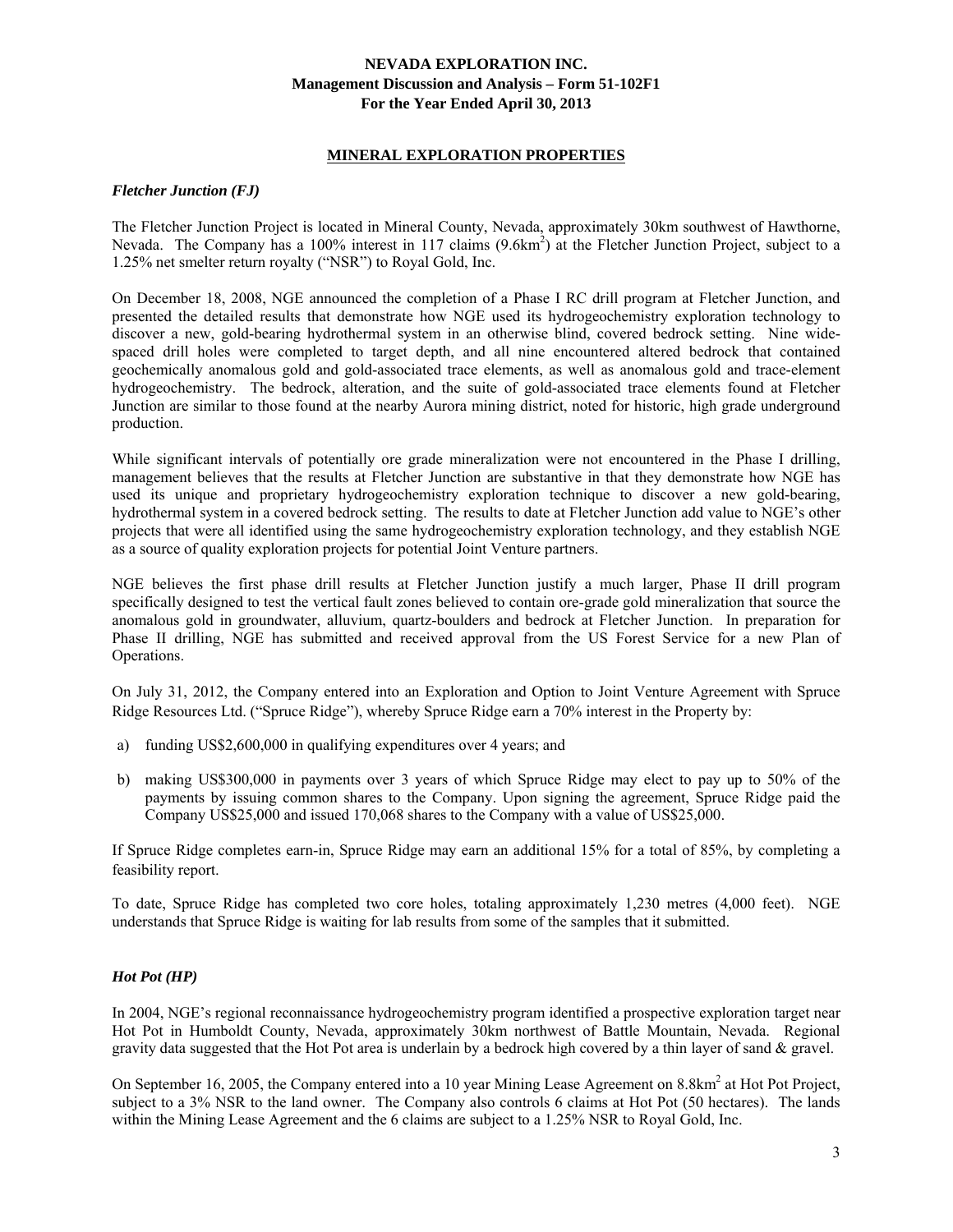In 2005, nine RC drill holes were completed at Hot Pot to depths ranging from 92m (300ft) to 190m (620ft) for a total of 1,195m (3,900ft). The widely-spaced, shallow holes confirmed bedrock to range in depth from 33m (110ft) to 112m (370ft). The bedrock was hydrothermally altered and contained anomalous gold and trace elements similar to that associated with the Lone Tree gold mine. The drilling also confirmed and enlarged the area of anomalous hydrogeochemistry.

In 2007, NGE used its hydroprobe equipment to complete a detailed hydrogeochemistry survey at Hot Pot on a 400m (1/4 mi) grid. The resulting dataset showed highly anomalous gold and trace elements chemistry and further expanded the area of exploration interest. Additionally, in 2007, NGE completed two seismic geophysical lines, which identified several deep, north-trending, steeply-dipping fault zones.

In 2008, NGE completed a detailed gravity geophysical survey, which successfully mapped the relative depth to the underlying bedrock by measuring the density contrast between 200m sampling points. The gravity survey delineated sharp changes in the slope of the bedrock that coincided with the fault zones identified by seismic geophysics.

In 2008, NGE completed 10 vertical, RC drill holes to test small segments of the steeply-dipping fault zones identified by the 2007 seismic and gravity geophysics. Three vertical holes were spaced 100m (330ft) apart on each of three lines. The holes ranged in depth from 50m (165ft) to 175m (575ft) for a total of 1,085m (3,565ft). The shallow drill holes encountered hydrothermally altered bedrock containing anomalous gold and trace elements. Deeper, angle drill holes designed to cross cut the areas where the steeply-dipping fault zones had been projected were planned, but the drilling contractor was unable to complete the program.

Also in 2008, an energy company, with business interests separate from NGE, started a deep test drill hole on the Hot Pot property. In exchange for NGE's seismic data, NGE was granted access to drill cuttings from the 1,372m (4,500ft) drill hole. Significantly, the deep drill hole encountered hydrothermally-altered, Paleozic Rocks underlying the Hot Pot Project. Hydrothermal alteration includes carbon re-mobilization, local bleaching, clay, decalcification and secondary pyrite.

Although potentially economic quantities of gold mineralization have not yet been encountered at Hot Pot, drilling to date has been wide-spaced and could have easily missed the type of high-angle fault zones that control significant known gold mineralization elsewhere in the region. The widely-distributed, highly anomalous gold in groundwater together with the large area of hydrothermally-altered and geochemically anomalous bedrock strongly suggests that higher values for gold in bedrock than have been discovered to date may still be located nearby. The next step is more closely-spaced, shallow, vertical drill holes and/or deeper, angle holes targeted to intersect steeply-dipping, potentially ore-bearing fault zones and favourable bedrock units.

On September 16, 2009, the Company entered into an Exploration Agreement with International Enexco Ltd. ("Enexco") whereby Enexco can earn a 51% interest in the Hot Pot Property by drilling 6,000 meters (19,600ft) over three years, with the option to earn an additional 19%, for 70% total, by drilling another 3,000 meters (9,800ft) during the fourth year. On July 2, 2009, NGE announced that Enexco had begun drilling at Hot Pot.

In 2009 and early 2010, Enexco completed an 11 hole, 3,462 metre (11,360 ft) core drilling program at Hot Pot to collect stratigraphic information and test for mineralized structures beneath the alluvial cover. Enexco's drilling successfully encountered weak, but widespread anomalous gold values in all 11 holes. Importantly, the results showed that the anomalous gold values at Hot Pot are associated with increased copper values, an association that is related to ore-grade gold mineralization within the Marigold mine complex 9 km (6 miles) to the south-southwest. In addition, the results included anomalous silver concentrations, including one 4.57 metre (15 ft) interval averaging 15.5 gpt silver, as well as several other trace element distribution patterns indicative of a large hydrothermal system. Enexco engaged Doug McGibbon, an economic geologist with over 25 years of exploration experience in the Battle Mountain area and responsible for major discoveries at the Marigold and Pinson mines, to review the drilling results and the exploration data, and to put the Hot Pot property into regional context (taken from January 25, 2010, Enexco news release):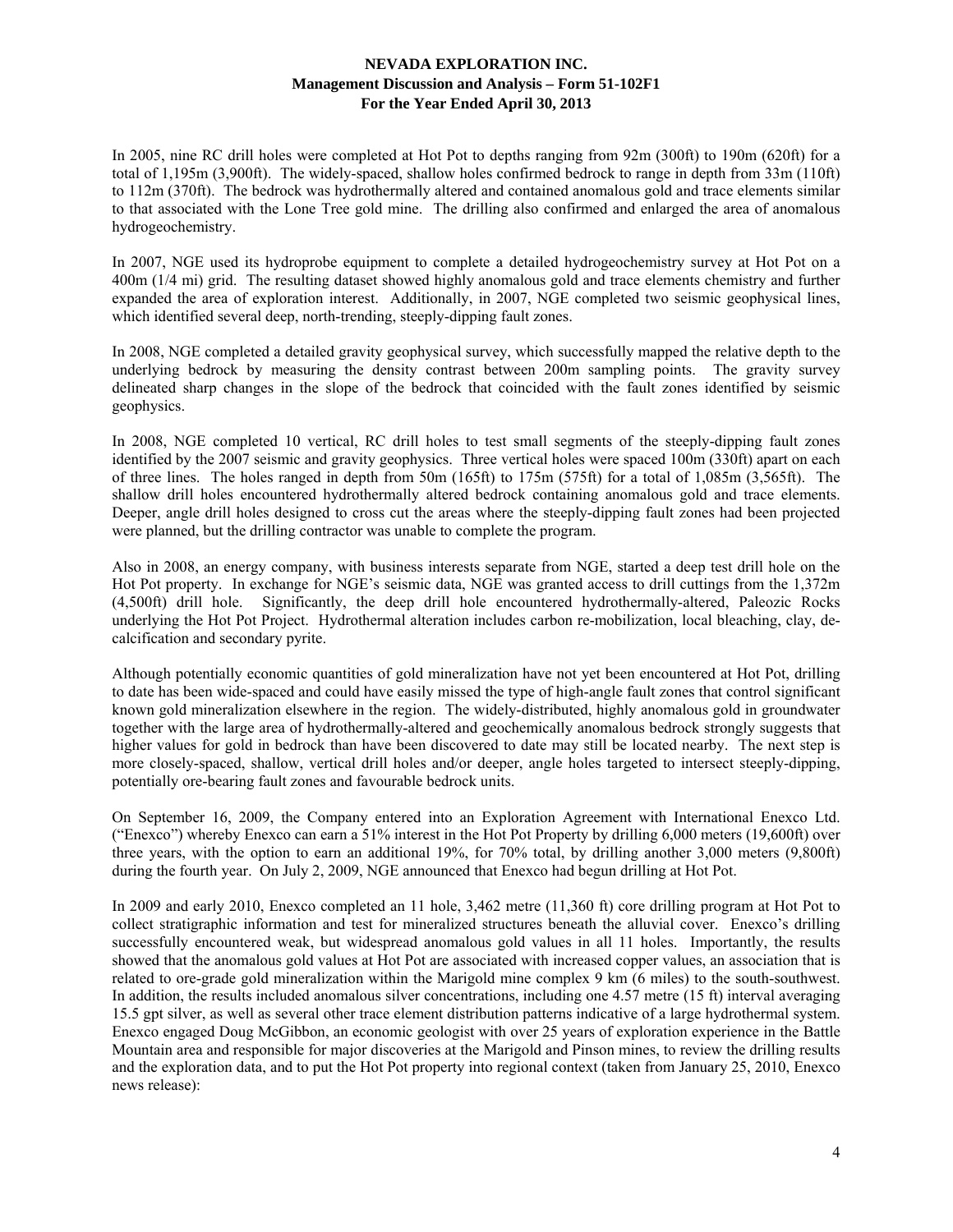"Mr. McGibbon's study has confirmed that the hydrothermally altered and mineralized lithologies at Hot Pot are similar if not stratigraphically equivalent to those hosting orebodies at the Marigold mine. Although gold values only ranged up to 66 parts per billion, the mineralized zones encountered were up to 149 metres in length beneath overburden cover that was between 40 to 152 metres in all but two of the holes, with the spacing between holes still leaving sufficient room to host a significant gold deposit. Drilling also identified zones of oxidation to depths of 300 metres, significant intervals of brecciated material indicative of several major fault zones and an apparent horst block with similarities to the geologic setting at the Lone Tree mine. Structural analysis is currently under way, and additional geochemical and geophysical work are being considered to focus further drilling."

On August 16, 2011, NGE reported that Enexco withdrew from the Exploration Agreement at Hot Pot, and that as a result, Enexco retained no interest in the project.

# *Bull Creek (BU)*

The Bull Creek Project is located in Humboldt County, Nevada, approximately 60km west-northwest of Winnemucca, Nevada. The Company has a 100% interest in 108 claims (8.7km<sup>2</sup>) at Bull Creek.

In 2008, NGE completed a detailed groundwater survey at Bull Creek to delineate the project's anomalous hydrogeochemistry, and then completed a detailed soil sampling program to both verify and model the surface geochemistry above the target. Later in 2008, to further develop the project's exploration model, NGE completed detailed gravity and airborne magnetic geophysical surveys to better understand the different rock types and possible fault zones concealed beneath the large expanse of sand and gravel covering the target. Also in 2008, as a final input to the Bull Creek exploration model, NGE completed seismic geophysics to test for deep-seated fault zones. NGE combined these data sets to develop the conceptual targets for Phase I drill testing.

In 2008, NGE completed a Phase I drilling program at Bull Creek specifically to test the concept that an undiscovered, potentially gold-bearing hydrothermal system is responsible for the anomalous gold and traceelements discovered in the groundwater. NGE completed 18 RC drill holes at Bull Creek. The holes were spaced 0.4km (0.25mi) to 1.6km (1.0mi) apart across the  $41 \text{km}^2$  property, and the holes ranged in depth from 100m (300ft) to 300m (1,000ft). The drilling defined shallow bedrock along the eastern margin of the property, ranging in depth from 15m (50ft) to 100m (300ft).

On February 23, 2009, NGE announced completion of data reduction for its Phase I drill program at Bull Creek. The results showed several >200m (>650ft) intervals of hydrothermally altered and geochemically anomalous volcanic rock. The increase in alteration intensity and trace-elements geochemistry seen in the wide-spaced drill holes moving from west to east across the eastern half of the property suggests NGE has discovered the edge of a significant new hydrothermal system of exploration significance. NGE believes additional drilling is warranted farther to the east, and this conclusion is also supported by the structural interpretation of the gravity and air magnetic geophysics. In 2009, NGE increased its claim position towards the east to cover the developing target.

The initial identification of anomalous hydrogeochemistry at Bull Creek has resulted in a successful concept test: the discovery of a large area of hydrothermally-altered, shallow bedrock containing geochemically anomalous gold and gold-associated trace elements. These features of exploration significance are similar to those found at the nearby Sleeper Mine, which produced 1.7M ozs of gold and 1.9M ozs of silver from 1986 to 1996. These results further demonstrate how hydrogeochemistry can efficiently and effectively reduce large, sand and gravel covered valley basins to discrete, highly prospective exploration targets deserving of more focused and intense exploration expenditures.

On June 30, 2010 NGE completed a 438 page technical report summarizing all work completed on the property. NGE believes that additional drilling is warranted at Bull Creek and has is seeking a JV partner to advance the project.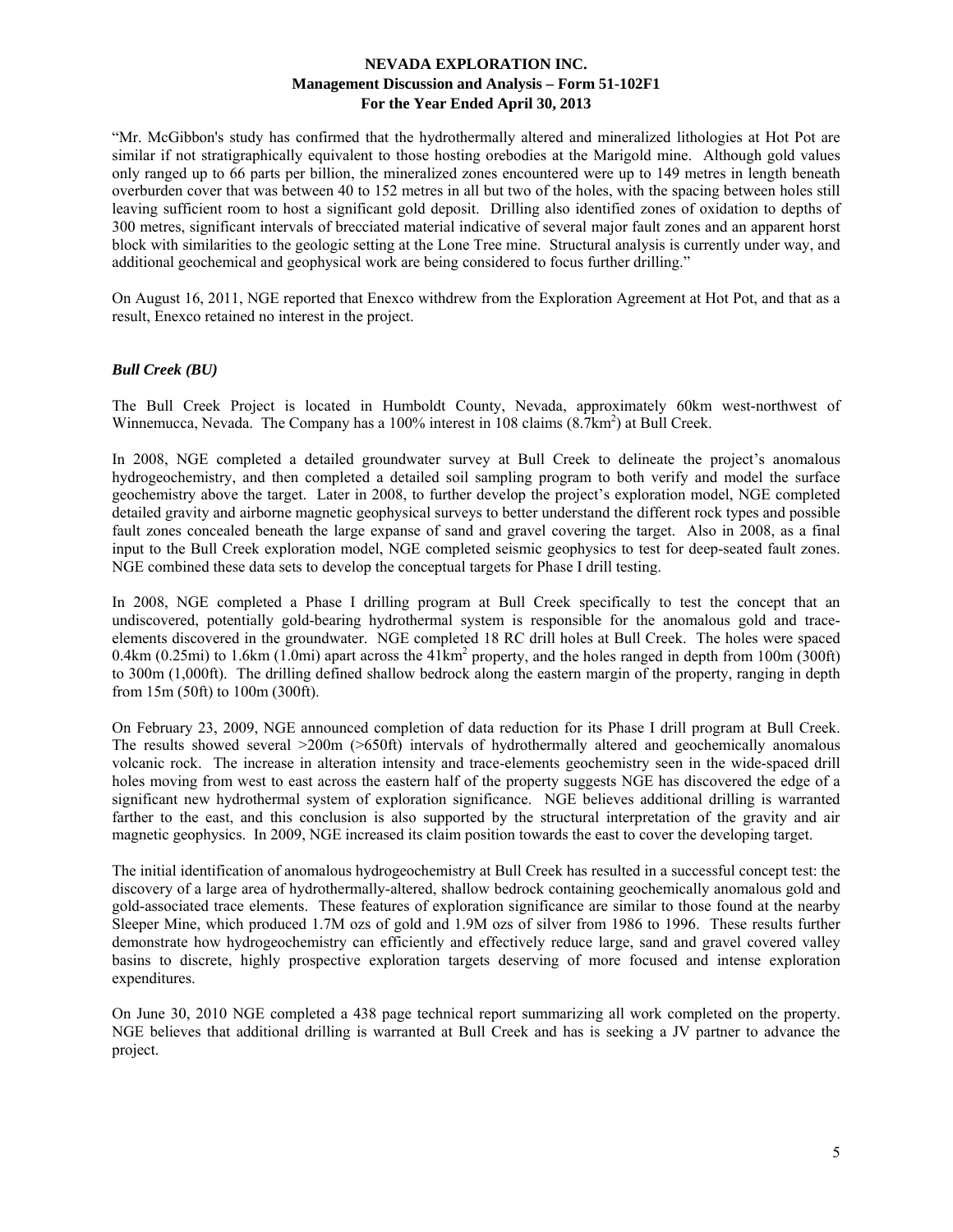### *Awakening (AW)*

The Awakening Project is located in Humboldt County, Nevada, approximately 50km north-northwest of Winnemucca, Nevada, and directly north of the Sleeper Gold Mine. The Company has a 100% interest in 206 claims  $(16.7 \text{km}^2)$  at Awakening.

The Awakening gold property is largely covered by syn- to post-mineral volcanic units and post-mineral alluvium and as a result, has seen little historic exploration activity. Projections of favourable lithology, structure, and alteration at regional, district and property scales suggest that potentially important gold-silver mineralization may be located within economic depths beneath the cover at Awakening.

In 2007 and 2008, NGE completed a detailed hydrogeochemistry program at Awakening. The groundwater samples contained high levels of gold and other trace elements in concentrations similar to those found at the adjacent Sleeper mine. During April and June, 2008, the Company's field crews completed soil sampling programs across the property and successfully confirmed the presence of anomalous gold and gold-related trace elements.

Also in 2008, NGE acquired approximately  $85 \text{km}^2$  (33mi<sup>2</sup>) of high quality gravity geophysics data and approximately 173 km<sup>2</sup> ( $67 \text{ m}^2$ ) of air magnetic data. The gravity geophysical survey was collected to delineate depth to metasedimentary and granitic bedrock, potential thickness of preserved rhyolitic volcanic rocks, and the location and orientation of prominent lithologic offsets that might be indicative of major fault zones. The detailed air magnetic survey was completed to be used in conjunction with the gravity data to define magnetically anomalous volcanic lithologies and zones of hydrothermal and/or structural magnetite destruction that might be indicative of major fault zones and possible hydrothermal alteration.

The results of the geochemistry and geophysical programs combined to improve NGE's exploration model and demonstrated that Awakening is a compelling target. In 2008, NGE commenced a Phase I RC drilling program at the Awakening property but drilling was suspended due to drilling difficulties.

During 2009, NGE completed detailed geologic mapping at a scale of 1:10,000 in the northern-most Slumbering Hills along the eastern edge of Awakening.

In March, 2010, the Company completed a 258 page technical report summarizing all work completed on the property and began discussions with potential JV partners.

On June 4, 2010, Northgate Minerals Corp. ("Northgate") (TSX: NGX, NYSE Amex: NXG) and NGE announced the completion and execution of an Exploration and Option to Enter Joint Venture Agreement ("Agreement") on NGE's Awakening Gold Project ("Property"), in Humboldt County, Nevada. The Agreement granted Northgate the option to earn an initial 51% interest in the Property by spending USD\$4,100,000 in exploration and making additional cash payments totaling USD\$436,000 over five years. If Northgate completed the initial 51% earn-in, it had the option to earn an additional 14%, for a total of 65%, by completing a feasibility report on the Property.

In early 2011, NGE completed a 10 hole, 1,573 metre (5,160 feet), Phase I drilling program on the Shine Claims within the Awakening Project, north of the Sleeper Gold Mine in Humboldt County, Nevada. NGE has a mining lease and option to purchase agreement on the 15 Shine Claims from DIR Exploration, Inc. The Shine Claims lie within NGE's larger Awakening Project.

During 2011, Northgate completed a seven hole core drilling program totalling 2,194 metres (7,198 feet). In October, 2011, Northgate was acquired by AuRico Gold Inc. ("AuRico"). AuRico indicated to NGE that Northgate's drilling results at Awakening were not encouraging enough to warrant AuRico's continuation of the Agreement, and during the year ended April 30, 2012, AuRico elected to terminate the Agreement. AuRico retains no interest in the project.

NGE has received all results from the Company's drilling on the Shine claims and Northgate's drilling and is presently updating the project's exploration model with the new drilling data.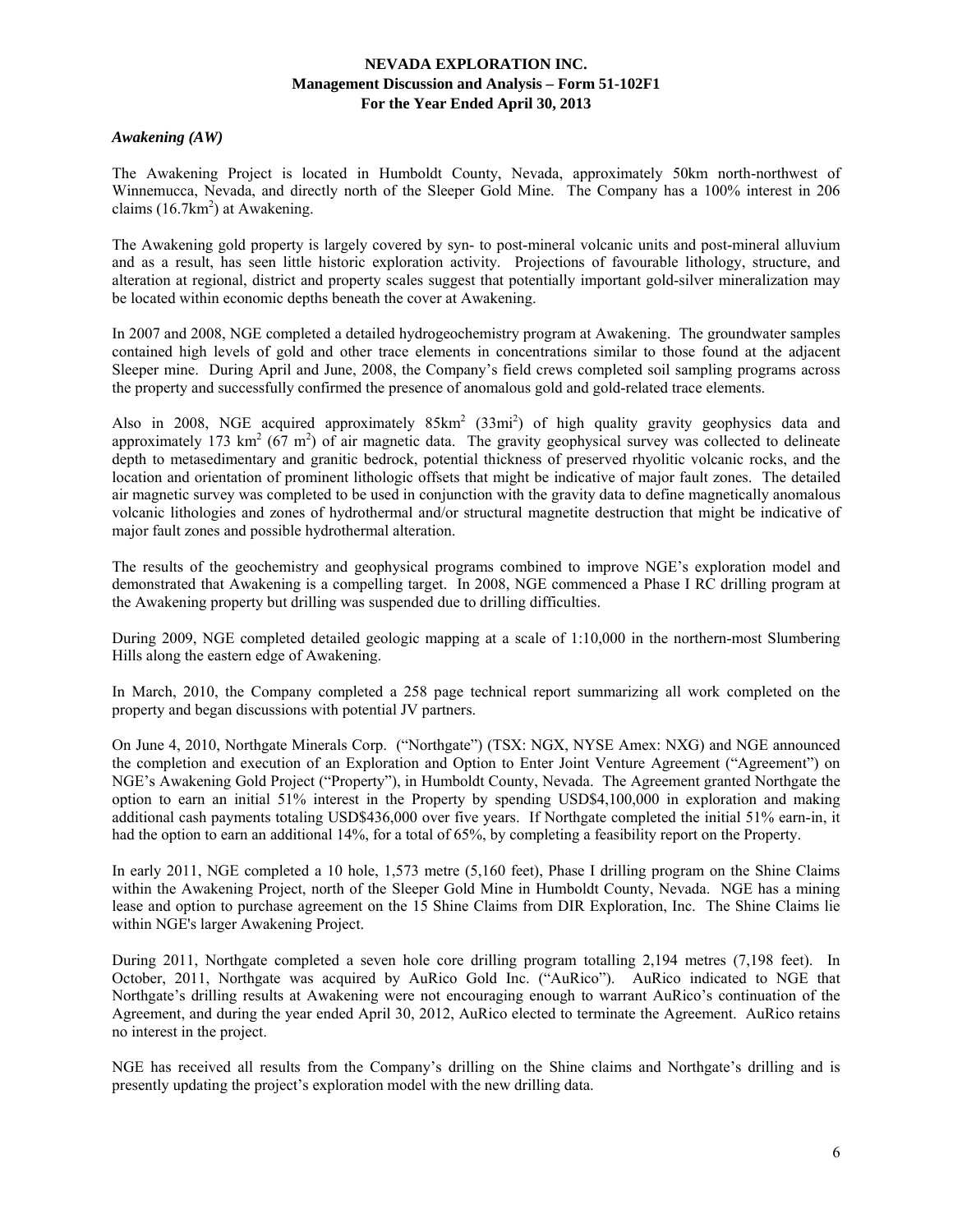On July 1, 2008, the Company entered into a Mining Lease agreement with DIR Exploration Inc. on 15 claims  $(1.2 \text{km}^2)$ . Based on the results of work to date at the Awakening Project, the Company is focusing its exploration on areas within the claims controlled directly by NGE; accordingly, NGE terminated the Mining Lease during the period ended July 31, 2012.

# *Sand Pass (SP)*

The Sand Pass Project is located in Humboldt County, Nevada, approximately 10km north of Winnemucca, Nevada. The Company has a  $100\%$  interest in 89 claims  $(7.2 \text{km}^2)$  at Sand Pass.

Similar to NGE's other properties, Sand Pass is covered by post-mineral alluvium, and as a result, the area has seen very limited historic exploration activity. Based on the projections of favourable lithology, structure and alteration present at the regional, district and property scales, NGE believes the project has the potential to contain gold-silver mineralization within economic depths beneath the cover.

During 2007 and 2008, NGE completed both hydrogeochemistry and soil geochemistry sampling programs across Sand Pass and identified geochemical indications of potential gold mineralization. Following up on the successful geochemistry programs, in 2008, NGE completed detailed, district-scale gravity and air magnetic geophysical surveys also with positive results. NGE is now preparing a detailed technical report summarizing all work completed on the property. NGE will begin discussions with potential JV partners upon the completion of the technical report.

On July 10, 2008, the Company entered into a Mining Lease agreement for another 9.4km<sup>2</sup> with multiple parties. Effective, July 10, 2013, the Company terminated the Mining Lease.

# *Rye Patch (RP)*

The Rye Patch Project is located in Pershing County, Nevada, approximately 30km northeast of Lovelock, Nevada. The Company has a  $100\%$  interest in 41 claims  $(3.3 \text{km}^2)$  at Rye Patch.

While the Rye Patch gold property is along the same West Humboldt Range structural trend responsible for both past and present producing gold mines, NGE's property has seen no historic exploration activity because it is largely covered by post-mineral alluvium. NGE's projections of favorable lithology, structure and alteration at the regional, district and property scales suggest that potentially important gold-silver mineralization may be located within economic depths beneath the cover at Rye Patch.

In 2007, NGE collected and analyzed groundwater samples across the project area and identified hydrogeochemical patterns that provided direct indications of potential gold mineralization. In 2008, NGE collected soil samples that confirmed the presence of anomalous concentrations of gold and gold-related trace elements in soils. In 2008, NGE completed a detailed, district-scale air magnetic geophysical survey, and in 2010, NGE completed a detailed gravity survey as well. NGE has systematically advanced the Rye Patch target through its staged exploration program and the combined datasets have delineated several compelling drill targets. NGE is presently preparing a detailed technical report summarizing all work completed on the property. NGE will begin discussions with potential JV partners upon the completion of the technical report.

On May 22, 2008, the Company entered into a Mining Lease Agreement on 0.65km<sup>2</sup> with a private party. Effective May 21, 2013, the Company terminated this Mining Lease Agreement. On July 21, 2008, the Company entered into a second Mining Lease Agreement on an additional 0.16km<sup>2</sup> from another private party. This second Mining Lease Agreement expired in July 2012.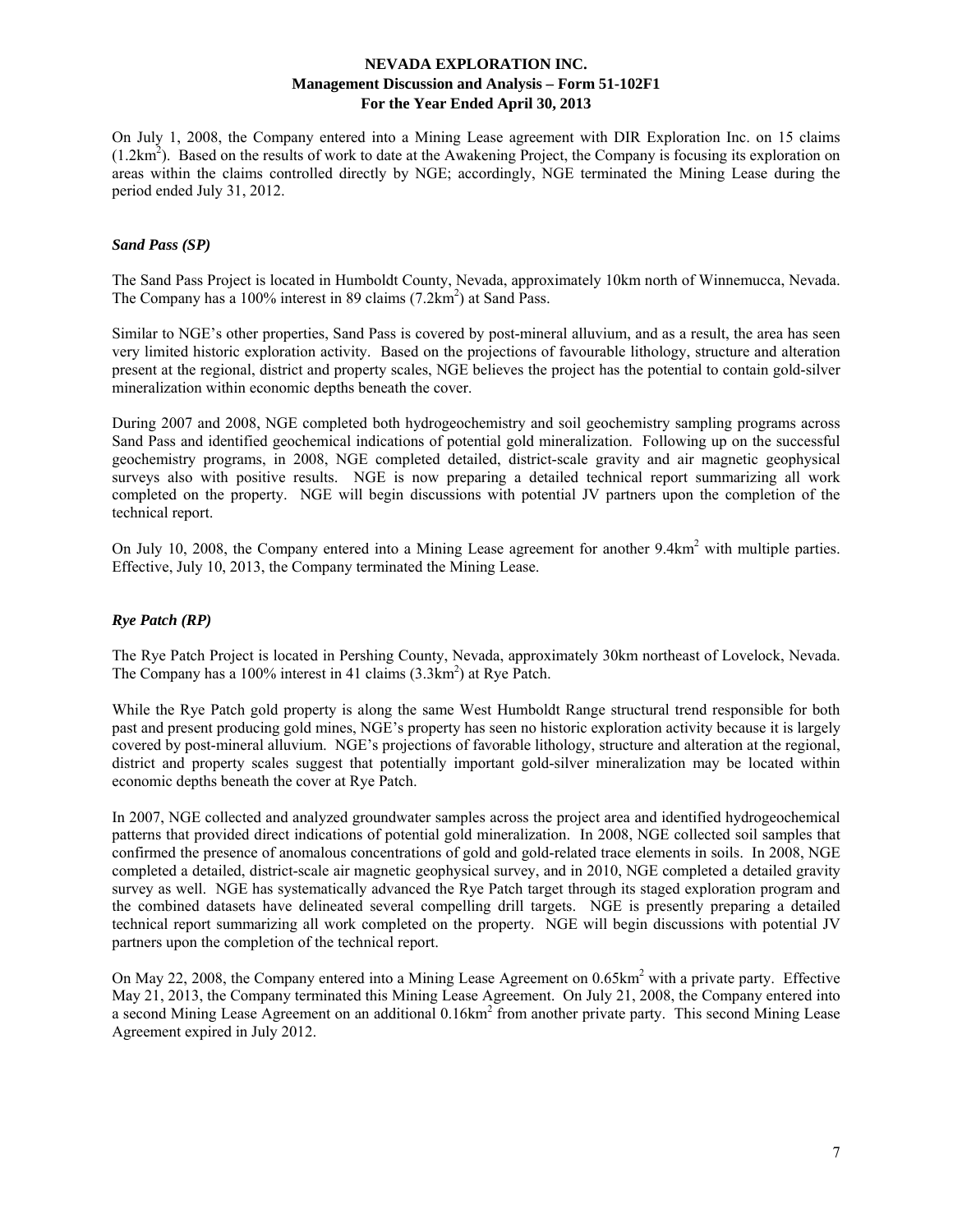# *Jungo (JU)*

The Jungo Project is located in both Humboldt and Pershing Counties, Nevada, approximately 60km west of Winnemucca, Nevada. The Company has a 100% interest in  $108$  claims  $(8.7 \text{km}^2)$  at Jungo. The Jungo property is largely covered by syn- to post-mineral volcanic units and post-mineral alluvium and has seen no historic exploration activity. NGE identified the Jungo target as part of its ongoing reconnaissance hydrogeochemistry sampling program. NGE has completed additional hydrogeochemistry sampling and examined the regional, district, and property scale lithology, structure and alteration, and NGE believes the results suggest favorable geology beneath the property and the potential for mineralization within economic depths.

# *Kelly Creek (KC)*

The Kelly Creek Project is located in Humboldt County, Nevada, approximately 40km north-northwest of Battle Mountain, Nevada. The Company has a 100% interest in 430 claims (34.8km<sup>2</sup>) at Kelly Creek. On October 1, 2009, the Company entered into a Mining Lease and Option to Purchase Agreement with Genesis Gold Corporation ("Genesis") to acquire a 100% interest of Genesis's Hot Pot Claims, which consist of 254 unpatented mineral claims  $(20.2 \text{km}^2)$ . Under the Agreement, the Company is the Operator and has the option to purchase 100% of the Genesis claims for USD\$1,500,000, subject to a 1.5% Net Smelter Return Royalty ("Royalty"). The Company also has the option to purchase one half of the royalty (0.75%) for USD\$750,000.

The Kelly Creek project area is located in the prolific Kelly Creek Basin, between multi-million ounce gold deposits on the north (Twin Creeks, Getchell, Turquoise Ridge and Pinson) and south (Lone Tree, Marigold, Converse, Trenton Canyon and Copper Canyon). With the addition of Genesis's Hot Pot claims, NGE is now one of the largest property holders in the Kelly Creek Basin, along with Newmont Mining Corporation, which controls the majority of the alternating sections. However, despite its close proximity to world class gold deposits, the Kelly Creek project area has seen very limited historic exploration activity because the Basin's bedrock is largely covered by syn- to post-mineral volcanic units and post-mineral alluvium.

During 2007 and 2008, NGE completed a large scale reconnaissance hydrogeochemistry sampling program across the Kelly Creek Basin and successfully delineated a significant area of anomalous hydrogeochemistry similar to that surrounding the adjacent gold mines. A detailed gravity geophysical survey was completed in 2010 with positive results confirming the presence of shallow bedrock over the large area.

NGE believes the hydrogeochemistry and gravity geophysics collected to date, as well as the favorable regional, district and property scale lithology, structure and alteration, indicate a strong potential for covered gold mineralization beneath the Kelly Creek project area. NGE expects the next phases of work at Kelly Creek to include detailed air magnetic geophysics, additional groundwater sampling, and seismic geophysics.

# *Whiskey Flats (WF)*

The Whiskey Flats Project is located in Mineral County, Nevada, approximately 20km south of Hawthorne, Nevada. The Company has a 100% interest in 99 claims (8.0km<sup>2</sup>) at Whiskey Flats.

The Whiskey Flat property is largely covered by syn- and post-mineral alluvium and has seen no historic exploration activity. Projections of favorable lithology, structure and alteration at regional, district and property scales suggest that potentially important gold-silver mineralization may be located within economic depths beneath the cover. In 2008, NGE completed a preliminary hydrogeochemistry sampling program across the property and the results show anomalous concentrations of gold and other trace elements, which NGE considers to be a good indication of potential covered gold mineralization. In 2009, NGE completed a detailed, district-scale air magnetic geophysical survey, and in 2011, NGE completed a detailed gravity survey as well.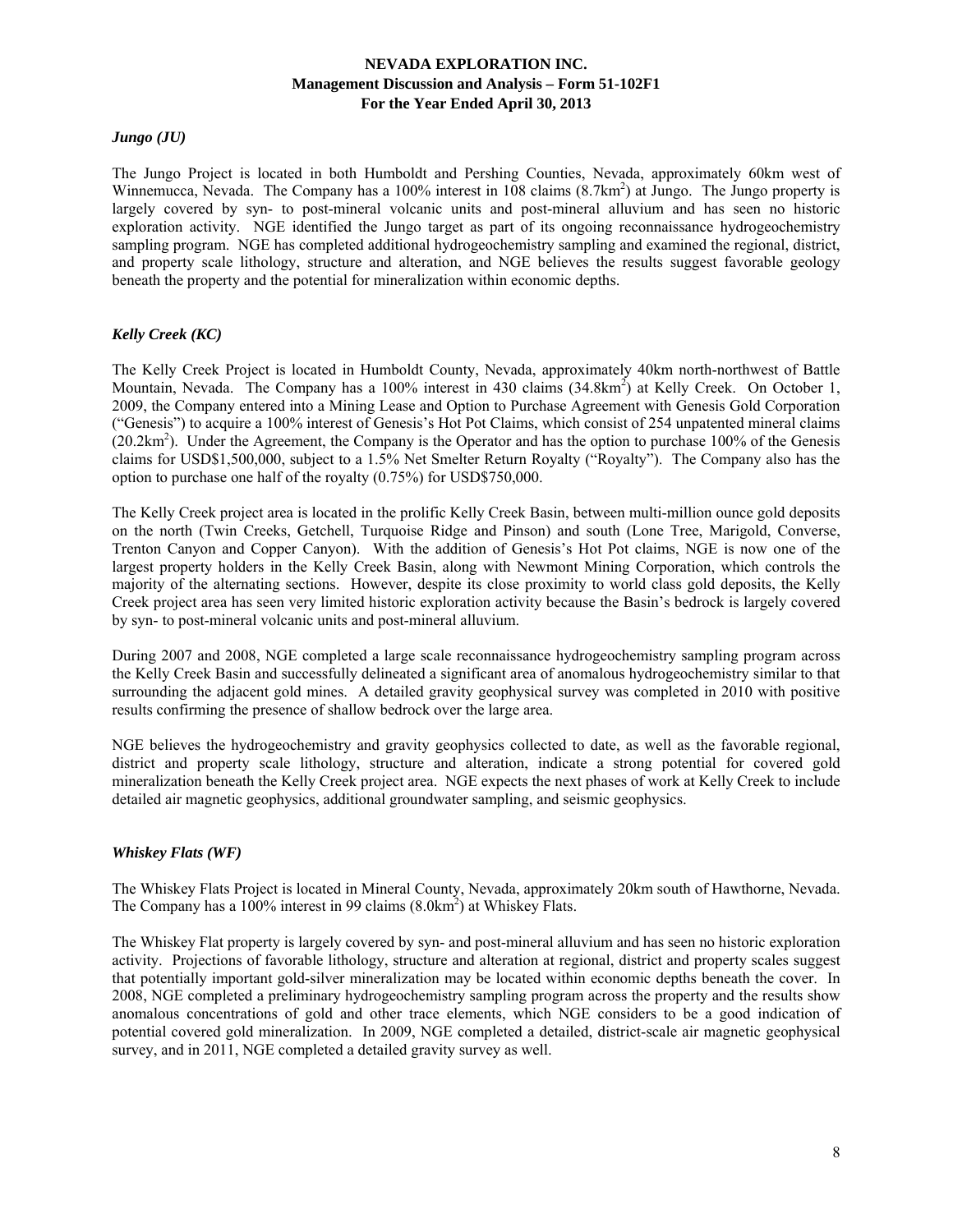### *Summary of Project Work Completed to Date*

To date, NGE has completed: detailed hydrogeochemistry sampling on all nine (9) properties; detailed soil chemistry on five (5) properties; detailed air magnetic geophysics on six (6) properties; detailed gravity geophysics on eight (8) properties; and Phase I drilling on four (4) properties. The Company's management believes the results to date at each of the properties are encouraging and justify additional exploration expenditures. The table below summarizes the completion dates for the referenced work.

| <b>PROPERTY</b>   | Water            | Soil             |      | <b>Phase I</b>  |
|-------------------|------------------|------------------|------|-----------------|
|                   | <b>Chemistry</b> | <b>Chemistry</b> |      | <b>Drilling</b> |
| Fletcher Junction | 2005             |                  | 2012 | 2008            |
| Hot Pot           | 2007             | 2007             | 2008 | 2008            |
| <b>Bull Creek</b> | 2008             | 2008             | 2008 | 2008            |
| Awakening         | 2008             | 2008             | 2008 | 2011            |
| Sand Pass         | 2007             | 2008             | 2008 |                 |
| <b>Rye Patch</b>  | 2007             | 2008             | 2010 |                 |
| Jungo             | 2008             |                  | 2008 |                 |
| Kelly Creek       | 2007             |                  | 2010 |                 |
| Whiskey Flats     | 2008             |                  | 2011 |                 |
| TOTAL             | 9                | 5                | 9    | 4               |

For a summary of NGE's property expenditures to date, please refer to Note 8 in the associated financial statements.

# **OTHER EXPLORATION PARTNERSHIPS**

In addition to advancing its own projects, NGE is using its hydrogeochemistry expertise and equipment to work with other companies on other projects. These exploration partnerships allow NGE to leverage its significant investment in its hydrogeochemistry program to expose NGE's shareholders to the upside of more projects, as well as to provide NGE revenue to offset its operating expenses.

# *McEwen Mining Inc. at Gold Bar and Tonkin*

On June 6, 2011, NGE announced that US Gold Corporation, now McEwen Mining Inc, ("MMI") has engaged NGE to conduct a hydrogeochemistry exploration program on MMI's large land position surrounding its Gold Bar and Tonkin Properties in Nevada ("Project Area").

MMI's Gold Bar and Tonkin Properties are located on the south-central part of the prolific Eureka-Battle Mountain gold trend in north-central Nevada. MMI's land position is located approximately 16 km (10 miles) SE of Barrick's Cortez gold mine complex (39 MMOz as of September 7, 2011) and approximately 35 km (22 miles) NW of Barrick's Ruby Hill gold mine (1.1 MMOz as of December 31, 2010). The Project Area totals approximately 430  $km<sup>2</sup>$  (165 mi<sup>2</sup>) and contains considerable areas of highly prospective but covered bedrock. MMI has chosen to work with NGE specifically because of NGE's expertise in exploring for gold mineralization in covered bedrock settings using its industry leading hydrogeochemistry exploration technology.

Under the agreement, NGE will complete a groundwater sampling and analysis program across the Project Area to identify new exploration targets, and in return, MMI will pay NGE agreed upon rates for its services, as well as grant to NGE a 0.5 to 1.0% Net Smelter Return Royalty on resources within the Project Area that are not already contained in NI 43-101 compliant resource areas referred to in reports published prior to the date of the agreement.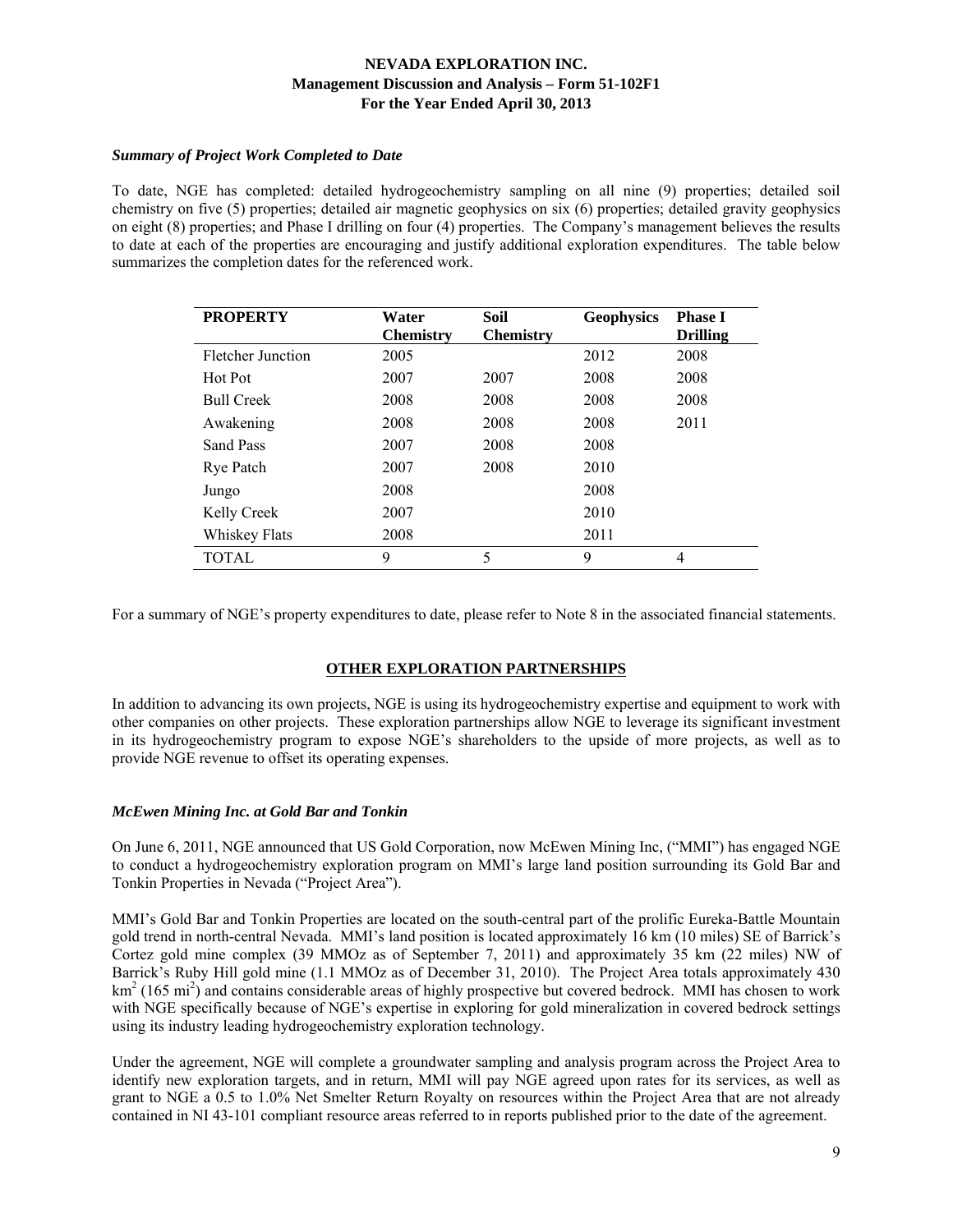#### *McEwen Mining Inc. Generative Agreement*

On February 27, 2012, the Company announced the signing of a second agreement with MMI, a two-year Exploration Agreement (the "Agreement") to generate new gold projects in a 25,000 hectare (95 sq mi) study area in north central Nevada (referred to as the Area of Interest or "AOI") using NGE's hydrogeochemistry exploration technology.

Under the Agreement, MMI has engaged NGE to complete a hydrogeochemistry sampling program across the large AOI to indentify and delineate discrete new target areas in exchange for a service fee. Any projects that MMI acquires within the AOI will be deemed Designated Properties. Upon acquiring a Designated Property, MMI will pay NGE the greater of \$25,000 USD or \$100 USD per claim, and grant NGE a 30% carried interest in the Designated Property. MMI will be the manager of the Designated Properties, will have sole discretion on the nature and timing of all exploration and development activities at the Designated Properties, and will be solely responsible for payment of all costs incurred in respect of the Designated Properties. If MMI elects to continue to maintain a Designated Property, MMI will pay NGE \$100,000 USD on the first through fourth anniversaries of acquiring the Designated Property, and then \$250,000 USD on each subsequent anniversary. If MMI completes a Production Decision Report on a Designated Property that MMI deems sufficient to base a decision to commence production, the Designated Property will advance under a Joint Venture agreement.

On September 24, 2012, the Company announced that MMI elected to designate a new gold project in Grass Valley, Nevada, as a Designated Property. The Grass Valley Project consists of approximately 59 square kilometres (23 sq mi) of unpatented mining claims and is located along the western side of Grass Valley in central Nevada, approximately 16 kilometres (10 mi) south of Barrick Gold Corp.'s Cortez Hills, the world's largest primary gold producer in 2011. As per the terms of the Exploration Agreement, McEwen Mining has granted NGE a 30% carried interest in the property.

# **RESULTS OF OPERATIONS**

#### *Revenue*

NGE generated \$167,679 (2012 - \$543,535) revenues from project management and consulting activities and received \$72,516 (2012 - \$Nil) in option payments for the year ended April 30, 2013. The Company continues to expend its resources searching for and advancing properties that may contain economic resources that would allow the Company to option or sell its interests, or to set up profitable mining operations.

# *Operating Expenses*

During the year ended April 30, 2013, NGE's net losses were \$821,148 compared to \$854,904 for the year ended April 30, 2012.

General exploration costs during the year ended April 30, 2013, were \$53,329, compared to \$Nil for the year ended April 30, 2012. These costs are costs related to generative exploration rather than to any specific property and therefore expensed.

Professional fees, consulting, and investor relations costs during the year ended April 30, 2013, were \$185,890, compared to \$264,892 for the year ended April 30, 2012. The decrease is due to decreased legal, investor relations and accounting fees.

Project management and consulting expenses during the year ended April 30, 2013, were \$62,330 compared to \$242,337 for the year ended April 30, 2012. The decrease is due to decreased project management and consulting work performed.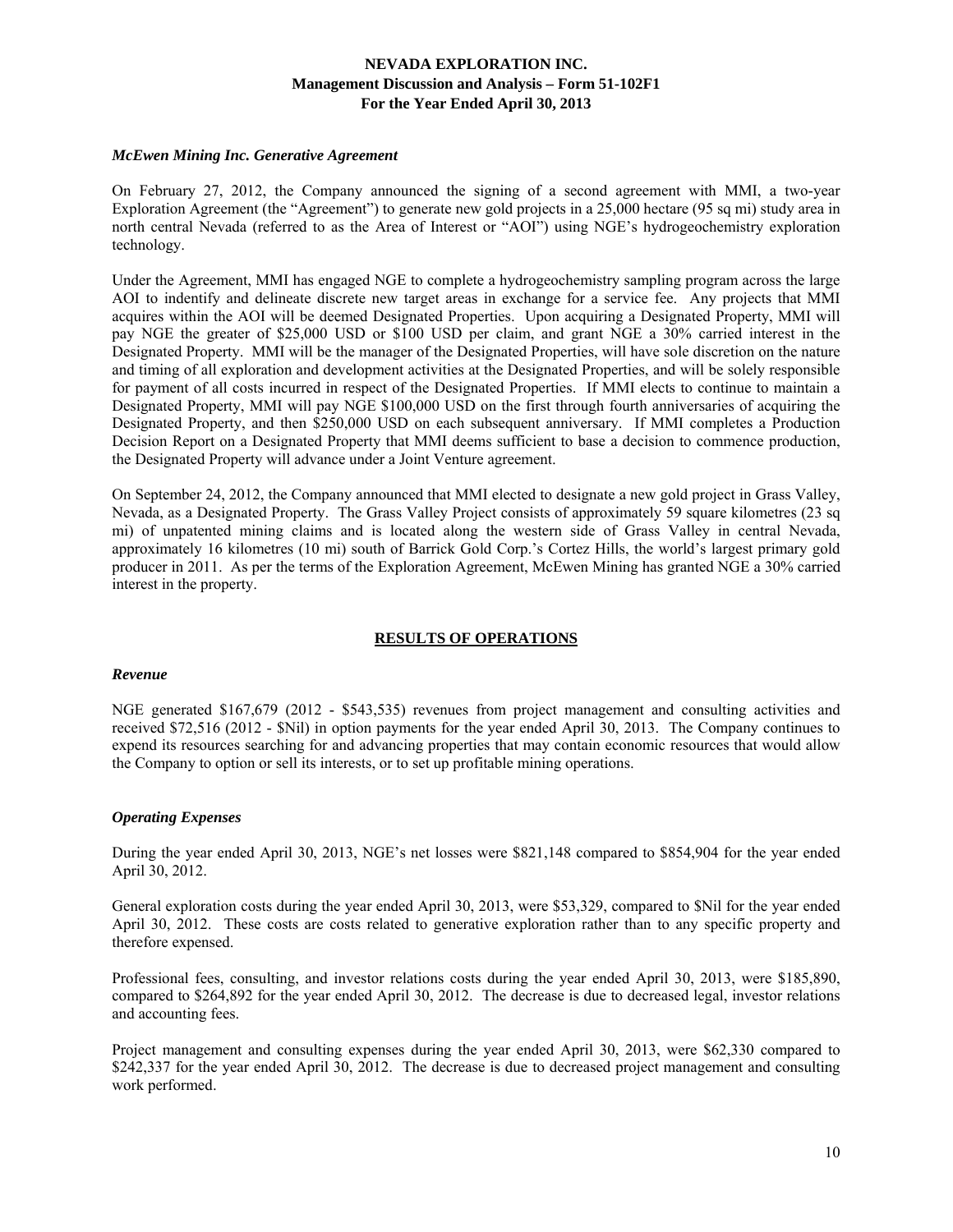Salaries and related expenses during the year ended April 30, 2013, were \$407,451, compared to \$402,283 for the year ended April 30, 2012.

The total share-based payment for the year ended April 30, 2013, was \$109,436 compared to \$196,729 for the year ended April 30, 2012. Share-based payment consists of options granted in the current year and options granted in prior years that vested during the year.

### *Selected Annual Information*

The following table provides a brief summary of the Company's financial operations. For more detailed information, refer to the financial statements.

|                                  | Year Ended<br>April 30,<br>2013 | Year Ended<br>April 30,<br>2012 |   | Year Ended<br>April 30,<br>2011 |
|----------------------------------|---------------------------------|---------------------------------|---|---------------------------------|
| Total revenues                   | \$<br>240,710                   | 543,971                         | S | 125,669                         |
| Net loss                         | (821, 148)                      | (854,904)                       |   | (1,331,595)                     |
| Basic and diluted loss per share | (0.01)                          | (0.01)                          |   | (0.01)                          |
| Total assets                     | 7,321,666                       | 7,076,791                       |   | 5,900,873                       |
| Total long-term liabilities      | $\overline{\phantom{a}}$        | -                               |   | 6,882                           |

# *Summary of Quarterly Results*

|                                                                                                                                       | Three Month<br>Period Ended<br>April 30,<br>2013                                       |               | Three Month<br>Period Ended<br>January 31,<br>2013                                  |               | Three Month<br>Period Ended<br>October 31,<br>2012                               |               | Three Month<br>Period Ended<br>July 31,<br>2012                                  |
|---------------------------------------------------------------------------------------------------------------------------------------|----------------------------------------------------------------------------------------|---------------|-------------------------------------------------------------------------------------|---------------|----------------------------------------------------------------------------------|---------------|----------------------------------------------------------------------------------|
| Total assets<br>Exploration and evaluation assets<br>Working capital<br>Equity<br>Revenues<br>Net loss<br>Loss per share              | \$<br>7,321,666<br>6,407,725<br>570,528<br>7,213,628<br>(222, 703)<br>(0.01)           | <sup>\$</sup> | 7,486,066<br>6,349,553<br>814,823<br>7,385,221<br>44,357<br>(262, 542)<br>(0.00)    | \$            | 6,787,205<br>6,367,182<br>35,249<br>6,632,997<br>133,794<br>(150, 174)<br>(0.00) | <sup>\$</sup> | 6,991,339<br>6,178,755<br>325,856<br>6,430,084<br>62,559<br>(185, 729)<br>(0.00) |
|                                                                                                                                       | Three Month<br>Period Ended<br>April 30,<br>2012                                       |               | Three Month<br>Period Ended<br>January 31,<br>2012                                  |               | Three Month<br>Period Ended<br>October 31,<br>2011                               |               | Three Month<br>Period Ended<br>July 31,<br>2011                                  |
| Total assets<br>Exploration and evaluation assets<br>Working capital (deficiency)<br>Equity<br>Revenues<br>Net loss<br>Loss per share | \$<br>7,076,791<br>6,002,903<br>577,500<br>6,835,944<br>20,426<br>(221, 371)<br>(0.00) | \$.           | 6,520,059<br>6,081,083<br>(123, 361)<br>6,174,414<br>221,693<br>(165,372)<br>(0.00) | <sup>\$</sup> | 6,536,335<br>6,041,726<br>41,549<br>6,294,026<br>81,923<br>(423, 485)<br>(0.01)  | <sup>\$</sup> | 6,423,175<br>5,474,320<br>479,031<br>6,152,115<br>219,929<br>(44, 676)<br>(0.00) |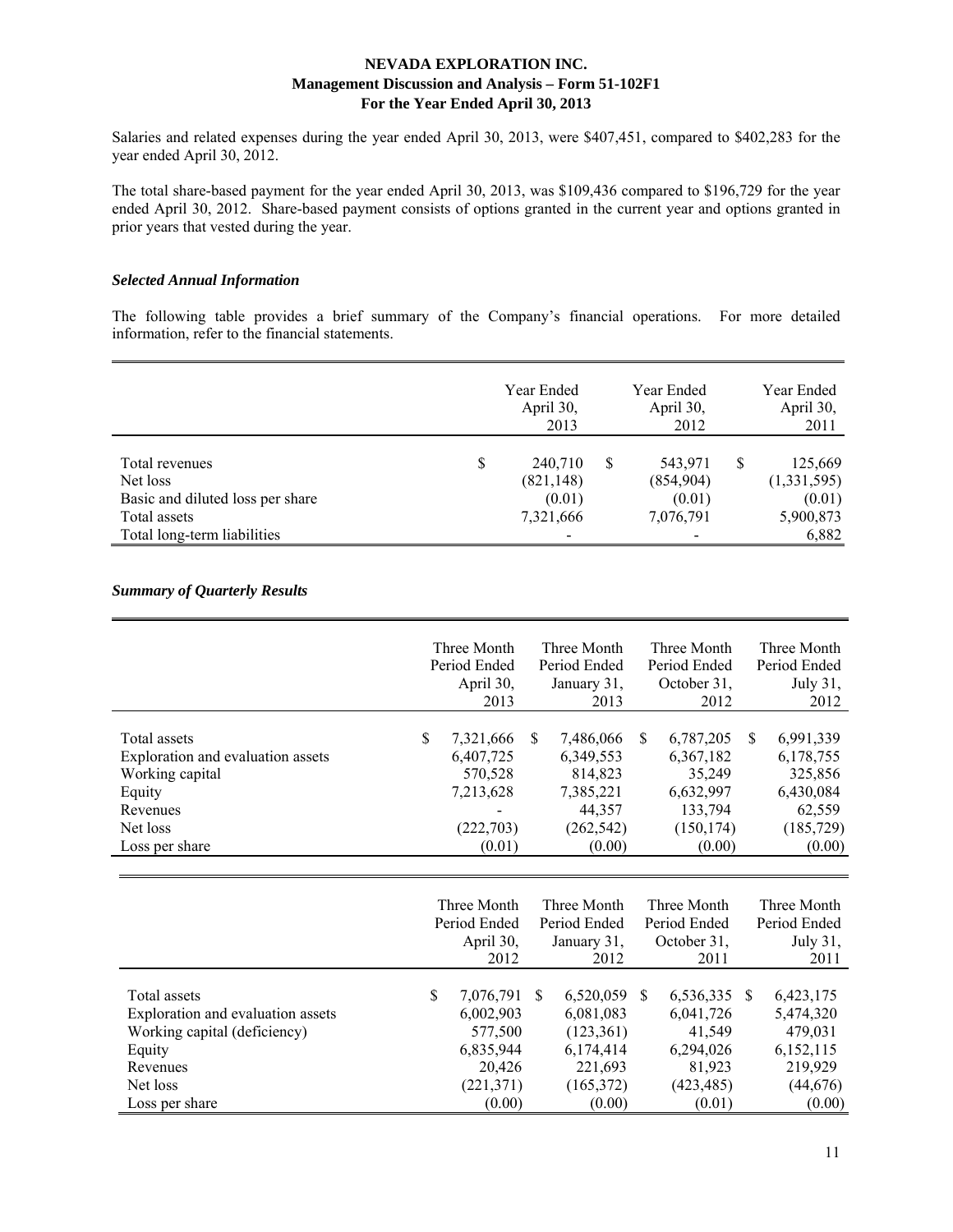# **ASSETS & LIABILITIES**

Deposits for land reclamation also add to the Company's asset base. Those deposits as at April 30, 2013 are \$83,220. These deposits (bonds) are required by the U.S Bureau of Land Management (BLM) and US Forest Service (USFS) to ensure that reclamation and clean-up work on NGE's properties will be completed to the satisfaction of the BLM and the USFS. NGE has completed all required BLM reclamation work to date, including dirt-work and seeding, and has to wait for vegetation to regrow before 100% of the bonds will be released.

# **LIQUIDITY AND CAPITAL RESOURCES**

### *Liquidity*

The Company has financed its operations primarily through the issuance of common shares. The Company continues to seek capital through various means including the issuance of equity and/or debt.

The financial statements have been prepared on a going concern basis which assumes that the Company will be able to realize its assets and discharge its liabilities in the normal course of business for the foreseeable future. The continuing operations of the Company are dependent upon its ability to continue to raise adequate financing.

Net cash used by operating activities for the year ended April 30, 2013 was \$780,393 compared to \$543,449 during the year ended April 30, 2012 and consists primarily of the operating loss and changes in non-cash working capital items.

Net cash used by investing activities for the year ended April 30, 2013 was \$336,910 compared to \$312,714 used during the year ended April 30, 2012.

Net cash provided by financing activities for the year ended April 30, 2013 was \$946,618 compared to cash provided of \$1,482,206 during the year ended April 30, 2012. The difference is attributable to financings.

# *Capital Resources*

During the year ended April 30, 2013, the Company:

- i) settled outstanding indebtedness to a vendor of \$20,000 through the issuance of 200,000 common shares of the Company at a deemed price of \$0.10 per common share, and the Company issued 50,049 common shares of the Company at a deemed price of \$0.11 per common share as part of the annual payment due under a mineral lease to the property owner.
- ii) completed a non-brokered private placement by issuing 10,000,000 Units at a price of \$0.10 per Unit for total gross proceeds of \$1,000,000. Each Unit consists of one common share and one-half of one non-transferable common share purchase warrant. Each whole warrant entitles the holder to purchase one common share at a price of \$0.15 for a period of one year. Fair value allocated in connection to these warrants was \$128,376. In connection with the private placement, the Company:
	- a) paid cash share issuance costs of \$46,198; and
	- b) issued 369,200 agent warrants with a fair value of \$15,226, where each agent warrant entitles the holder to purchase one common share at a price of \$0.15 for a period of one year. In the absence of a reliable measurement of the services received, the services have been measured at the fair value of the agent warrants issued.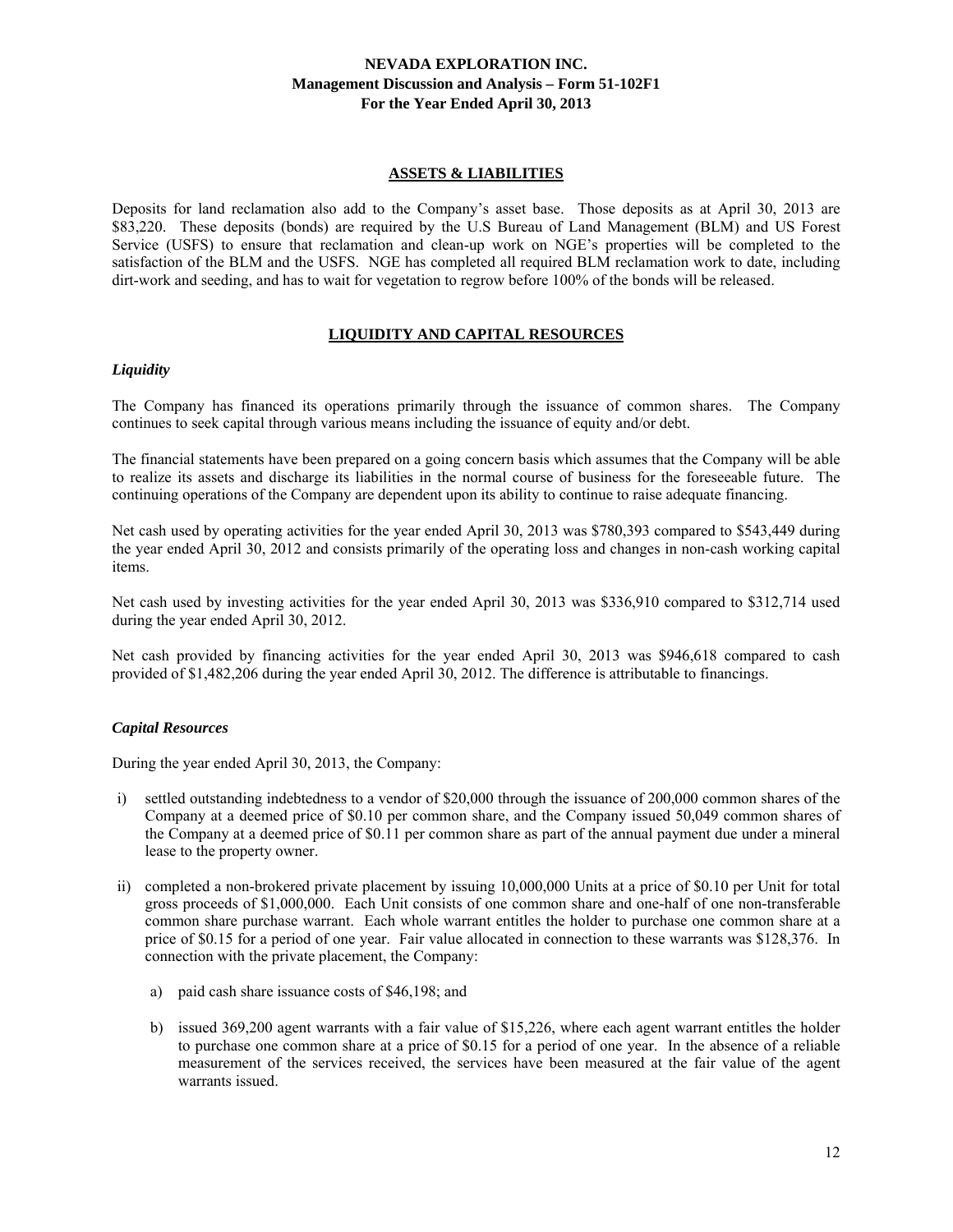### *Off Balance Sheet Arrangements*

As at April 30, 2013, NGE had no off balance sheet arrangements such as guaranteed contracts, contingent interests in assets transferred to an entity, derivative instrument obligations or any instruments that could trigger financing, market or credit risk to NGE.

### **RELATED PARTY TRANSACTIONS**

During the year ended April 30, 2013, the Company:

- i) paid or accrued \$61,400 (2012 \$84,502) in professional fees to a firm in which the Chief Financial Officer of the Company is a partner;
- ii) granted 1,000,000 stock options to independent directors of the Company resulting in share based compensation of \$97,959.
- iii) entered into an Exploration and Option to Joint Venture Agreement with Spruce Ridge on the Company's Fletcher Junction Project and received 170,068 shares as partial payment on the option. A Director of the Company is also an Officer and Director of Spruce Ridge.
- iv) earned \$53,270 in project management and consulting income from Spruce Ridge as the Company provided consulting services. At April 30, 2013, the Company had \$43,595 (2012 - \$Nil) in accounts receivable from Spruce Ridge as a result of the service provided.

The amounts due to related parties are as follows:

|                                                                                        |   | April 30,<br>2013 | April 30,<br>2012 |
|----------------------------------------------------------------------------------------|---|-------------------|-------------------|
| Due to a firm of which the Chief Financial Officer is a partner<br>Due to Spruce Ridge | S | 15,000<br>25,187  | 32,136            |
|                                                                                        |   | 40.187            | 32,136            |

# **KEY MANAGEMENT COMPENSATION**

Key management personnel is defined as those persons having authority and responsibility for planning, directing and controlling activities of the Company, directly or indirectly including any director (whether executive or otherwise) of the Company. The Company's key management personnel include the following: Chief Executive Officer, Chief Operating Officer, and Vice President of Corporate Development.

Remuneration of key management of the Company was as follows:

|                                   | Year Ended April<br>30,<br>2013 |      | Year Ended April<br>30,<br>2012 |
|-----------------------------------|---------------------------------|------|---------------------------------|
| Salaries<br>Share-based payment * | \$<br>330,108                   | - \$ | 341,074<br>121,424              |
|                                   | 330,108                         | -S   | 462,498                         |

\* Share-based payment is the fair value of options granted and vested to key management personnel.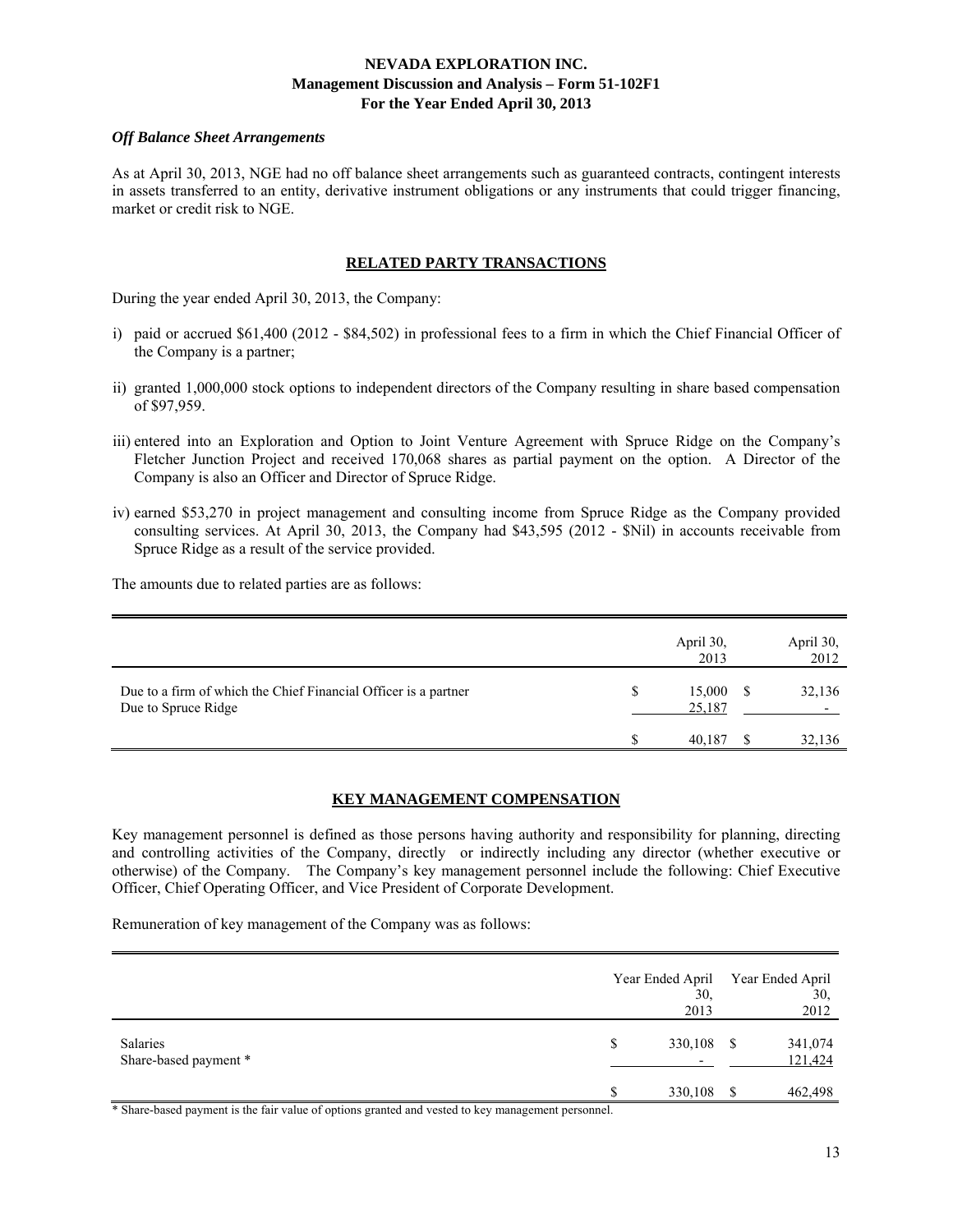# **DISCLOSURE OF OUTSTANDING SHARE DATA**

As at July 29, 2013, the Company has 128,065,900 common shares issued and outstanding and has the following stock options and warrants outstanding:

|              | Number<br>of Options | Exercise<br>Price | <b>Expiry Date</b> |  |
|--------------|----------------------|-------------------|--------------------|--|
| <b>Stock</b> | 250,000              | 0.16              | September 30, 2014 |  |
| options      | 900,000              | 0.10              | September 30, 2014 |  |
|              | 600,000              | 0.10              | November 17, 2014  |  |
|              | 3,100,000            | 0.10              | December 31, 2015  |  |
|              | 2,250,000            | 0.10              | August 9, 2016     |  |
|              | 600,000              | 0.11              | September 25, 2017 |  |
|              | 500,000              | 0.12              | December 4, 2017   |  |
|              | 8,200,000            |                   |                    |  |
| Warrants     | 5,278,000            | 0.14              | April 16, 2014     |  |
|              | 5,369,200            | 0.15              | December 24, 2013  |  |
|              | 10,647,200           |                   |                    |  |

# **FINANCIAL INSTRUMENTS AND FINANCIAL RISK FACTORS**

#### *Risk Management Policies*

The Company is exposed to risk due to the nature of its financial instruments. Risk management is the responsibility of management and the Company did not use derivative instruments.

#### *Fair Value*

Financial instruments measured at fair value are classified into one of three levels in the fair value hierarchy according to the relative reliability of the inputs used to estimate the fair values. The three levels of the fair value hierarchy are:

Level 1 – Unadjusted quoted prices in active markets for identical assets or liabilities;

- Level 2 Inputs other than quoted prices that are observable for the asset or liability either directly or
	- indirectly; and
- Level 3 Inputs that are not based on observable market data.

Short term investments are measured at level 1 of the fair value hierarchy. The fair value of short term investments is measured at the market price of the common shares held at the measurement date. The carrying value of cash, amounts receivable (excluding HST receivable), loans receivable, deposits and bonds, obligations under capital lease and accounts payable and accrued liabilities approximated their fair value because of the short-term nature of these instruments.

#### **Financial risk factors**

The Company's risk exposures and the impact on the Company's financial instruments are summarized below: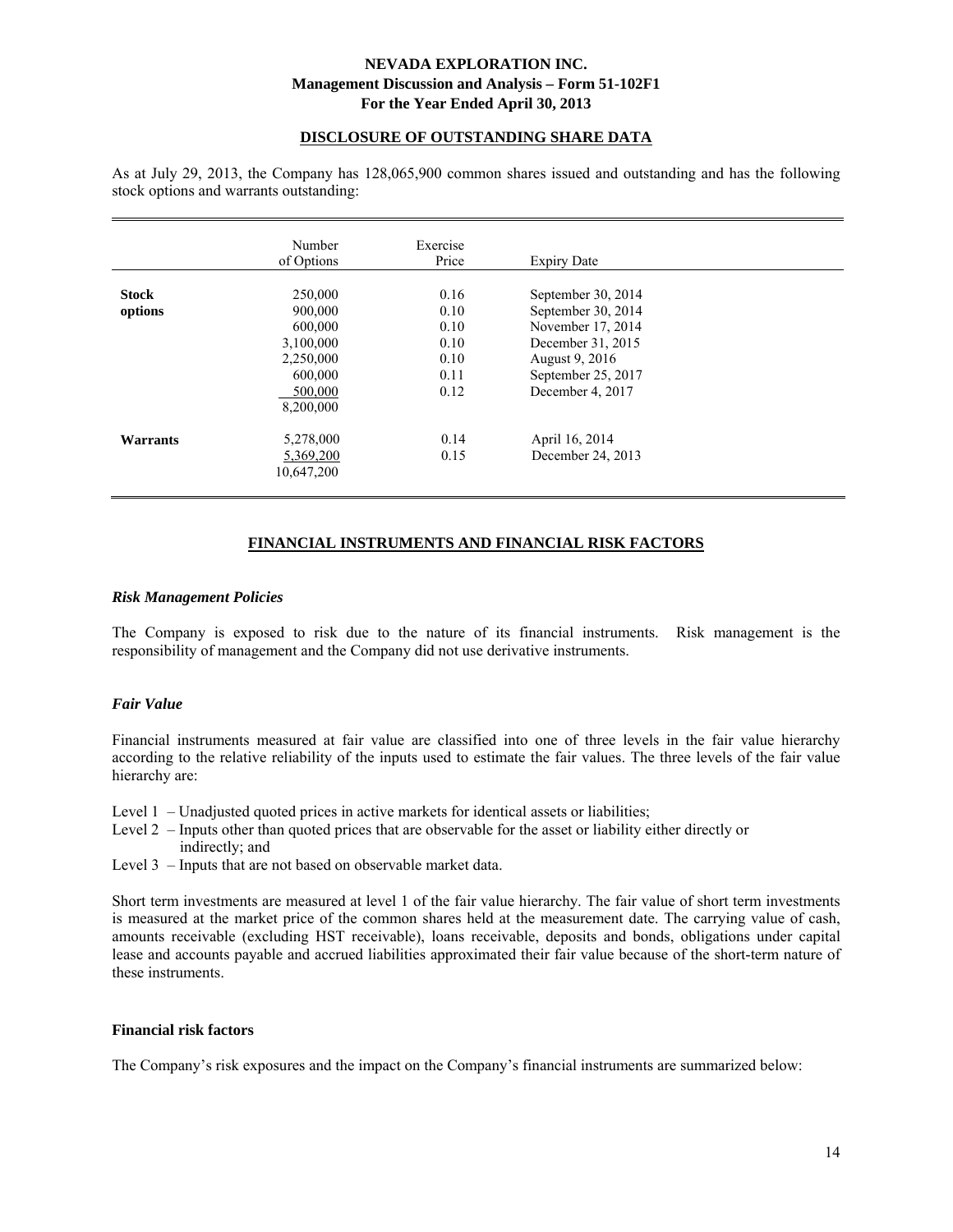### *Credit risk*

Credit risk is the risk of loss associated with a counterparty's inability to fulfill its payment obligations. The Company's credit risk is primarily attributable to cash. Management believes that the credit risk concentration with respect to cash is remote as it maintains accounts with highly-rated financial institutions.

### *Liquidity risk*

Liquidity risk is the risk that the Company will not be able to meet its financial obligations as they fall due. The Company manages liquidity risk through the management of its capital structure and financial leverage, as outlined in the discussion on capital management. It also manages liquidity risk by continuously monitoring actual and projected cash flows. The Board of Directors reviews and approves the Company's operating and capital budgets, as well as any material transactions out of the normal course of business.

As at April 30, 2013, the Company had a cash balance of \$591,060 (2012 - \$777,826) to settle current liabilities of \$108,038 (2012 - \$240,847). As a result, at April 30, 2013 the Company is not exposed to liquidity risk.

#### *Market risk*

Market risk is the risk of loss that may arise from changes in market factors such as interest rates, foreign exchange rates, and commodity and equity prices.

#### (a) Interest rate risk

 The Company is exposed to interest rate risk to the extent that the cash maintained at the financial institutions is subject to floating rate of interest. The interest rate risks on cash and on the Company's obligations are not considered significant.

#### (b) Foreign currency risk

 The Company is exposed to financial risk arising from fluctuations in foreign exchange rates and the degree of volatility of these rates. A significant portion of the Company's expenses is denominated in US dollars. Consequently, certain assets, liabilities and operating expenses are exposed to currency fluctuations. The Company does not use derivative instruments to reduce its exposure to foreign currency risk.

 Net assets denominated in foreign currency and the Canadian dollars equivalent at April 30, 2013 are as follows:

|                                                             |    | <b>CDN</b>                       | USD                                   |
|-------------------------------------------------------------|----|----------------------------------|---------------------------------------|
| Current assets<br>Non-current assets<br>Current liabilities | \$ | 87,889<br>6,631,600<br>(61, 821) | \$<br>87,234<br>6,582,233<br>(61,361) |
|                                                             | S  | 6,657,668                        | \$<br>6,608,106                       |

#### *Net exposure*

Based on the above net exposures as at April 30, 2013, and assuming all other variables remain constant, a 1% change in the value of the US dollar against the Canadian dollar would result in an increase/decrease of \$66,577 in profit or loss.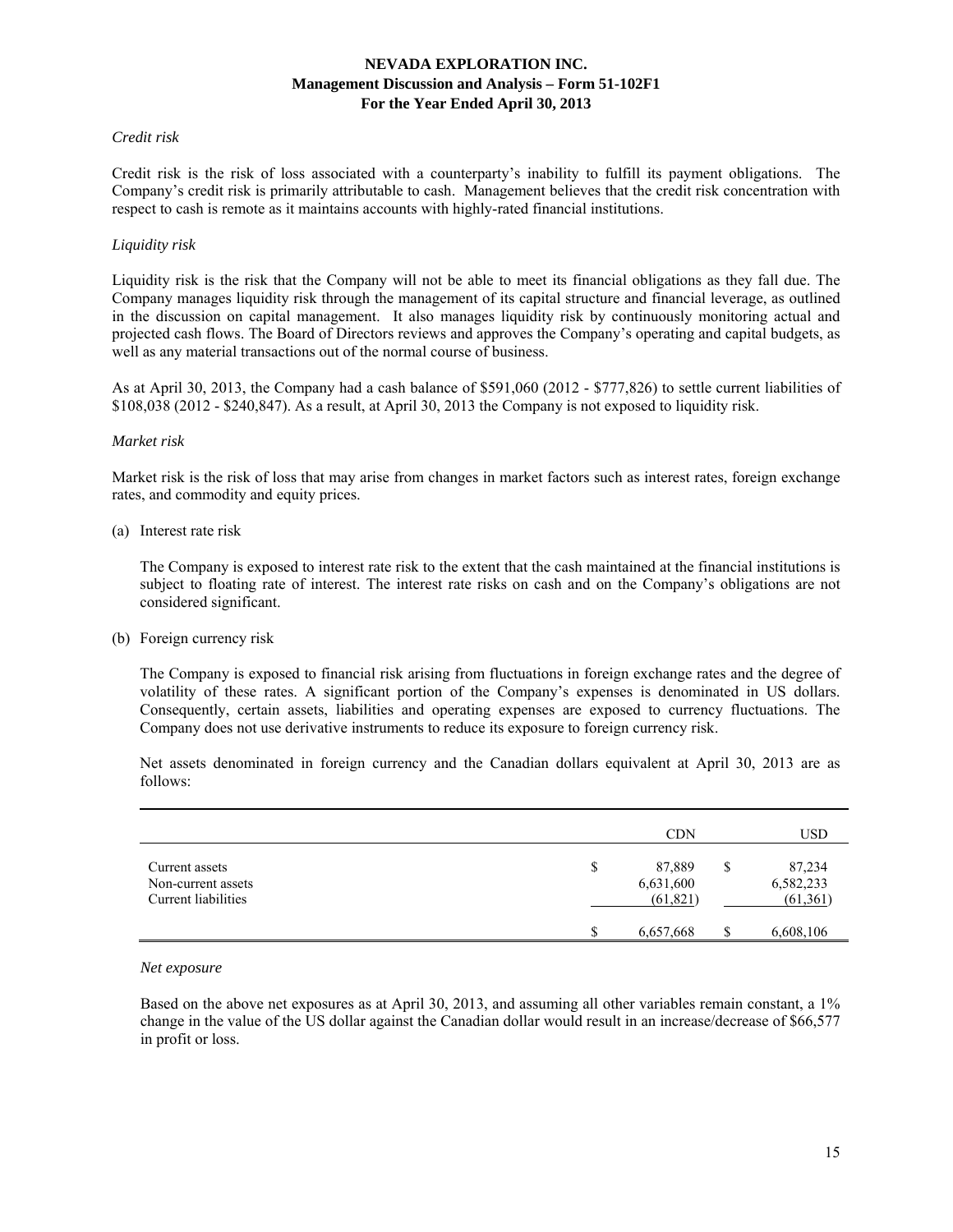# **CAPITAL DISCLOSURES**

In order to maintain its capital structure, the Company, is dependent on equity funding and when necessary, raises capital through the issuance of equity instruments, primarily comprised of common shares and incentive stock options. In the management of capital, the Company includes the components of equity as well as cash.

The Company prepares annual estimates of exploration expenditures and monitors actual expenditures compared to the estimates to ensure that there is sufficient capital on hand to meet ongoing obligations. The Company's investment policy is to invest any excess cash in highly liquid short-term deposits with terms of one year or less and which can be liquidated after thirty days without interest penalty. The Company currently has insufficient capital to fund its exploration programs and is reliant on completing equity financings to fund further exploration. The Company is not subject to any externally imposed capital requirements.

There were no changes in the Company's approach to capital management during the year ended April 30, 2013.

### *Financial liabilities*

Accounts payable and accrued liabilities, and finance lease obligations are classified as financial liabilities and are measured at face value. Management has determined that the face value of financial liabilities approximates fair value due to the expected short-term maturity of the debts.

The Company's financial liabilities primarily constitute trade payables owing to both arms' length and related parties. These are unsecured and, excepting normal trade credit terms, are due on demand.

The Company believes the fair value of its financial liabilities approximate their carrying values primarily due to their short-term nature. There are no quoted market prices from active markets for any of the financial liabilities held by the Company and thus fair values were assessed using valuation techniques consistent with International Financial Reporting Standards. The Company intends to reduce its financial liabilities by re-financing through additional share issuances.

# **RISKS AND UNCERTAINTIES**

In conducting its business of mineral exploration, NGE is subject to a wide variety of known and unknown risks, uncertainties and other factors which may affect the results, performance or achievement of the Company. Such risks and factors include, among others: risks related to the actual results of current and future exploration activities; future prices for gold, silver, and other commodities; environmental risks and hazards; the Company's lack of substantial revenue; the Company's ongoing need to raise money through equity financings; increases to operating, labour, and supply costs; and changes to government regulation, taxes, and fees. Although the Company attempts to identify and plan for these important factors that could affect results materially, the Company cautions the reader that the above list of risk factors is not exhaustive there may be other factors that cause results to differ from anticipated, estimated, or intended results.

Ultimately, there can be no guarantee that the Company will be successful in making an economic mineral discovery.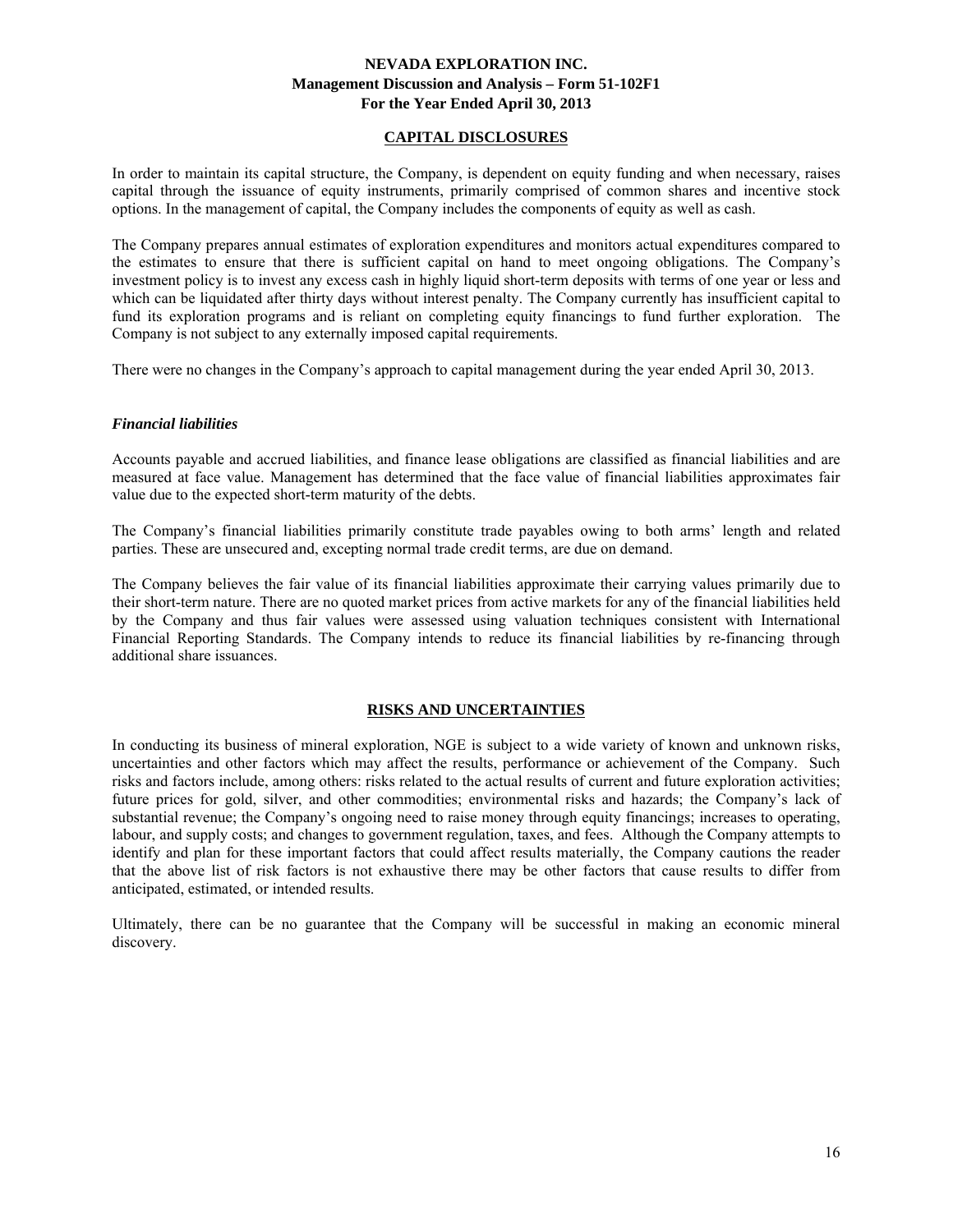# **LIST OF DIRECTORS AND OFFICERS**

Wade A. Hodges, President, CEO and Director Cyrus Driver, CFO and Director Kenneth Tullar, COO and Director Jennifer Boyle, Director John Ryan, Director Antonio Ponte, Director Dr. John E. Larson, Director James Buskard, Vice President Corporate Development and Corporate Secretary

# **GOING CONCERN OF OPERATIONS**

These consolidated financial statements have been prepared in accordance with International Financial Reporting Standards ("IFRS") on a going concern basis that presumes the realization of assets and discharge of liabilities in the normal course of business. There are material uncertainties related to adverse conditions and events that cast substantial doubt on the Company's ability to continue as a going concern.

During the year ended April 30, 2013, the Company incurred a comprehensive loss of \$711,022 and as at that date, the Company had accumulated deficit of \$9,835,941, a working capital surplus of \$570,528 and negative cash flows from operations of \$780,393. These factors create material uncertainties that may cast significant doubt upon the Company's ability to continue as a going concern.

As is common with junior mining companies, the Company continues to seek capital through various means including the issuance of equity and/or debt to finance its on-going and planned exploration activities and to cover administrative costs.

In order to continue as a going concern and to meet its corporate objectives, the Company will require additional financing through debt or equity issuances or other available means. Although the Company has been successful in the past in obtaining financing, there is no assurance that it will be able to obtain adequate financing in the future or that such financing will be on terms advantageous to the Company.

Recovery of the carrying value of the mining claims and related deferred exploration expenditures are dependent upon the discovery of economically recoverable resources, the ability of the Company to develop necessary financing to continue exploration and development, the ability of the Company to secure and maintain title and beneficial interest in the properties, entering into agreements with others to explore and develop the properties and upon future profitable production or proceeds from disposition of such properties.

These consolidated financial statements do not include any adjustments to the amounts and classification of assets and liabilities that might be necessary should the Company be unable to continue operations. Such adjustments would be material.

# **CHANGES IN ACCOUNTING POLICIES**

# *New and amended standards adopted by the Company*

Effective May 1, 2012, the Company adopted amendments to IFRS 7, *Financial Instruments: Disclosures* that were issued by the IASB. The application of these amendments has not had any material impact on current and prior year disclosures but may affect disclosures for future transactions or arrangements.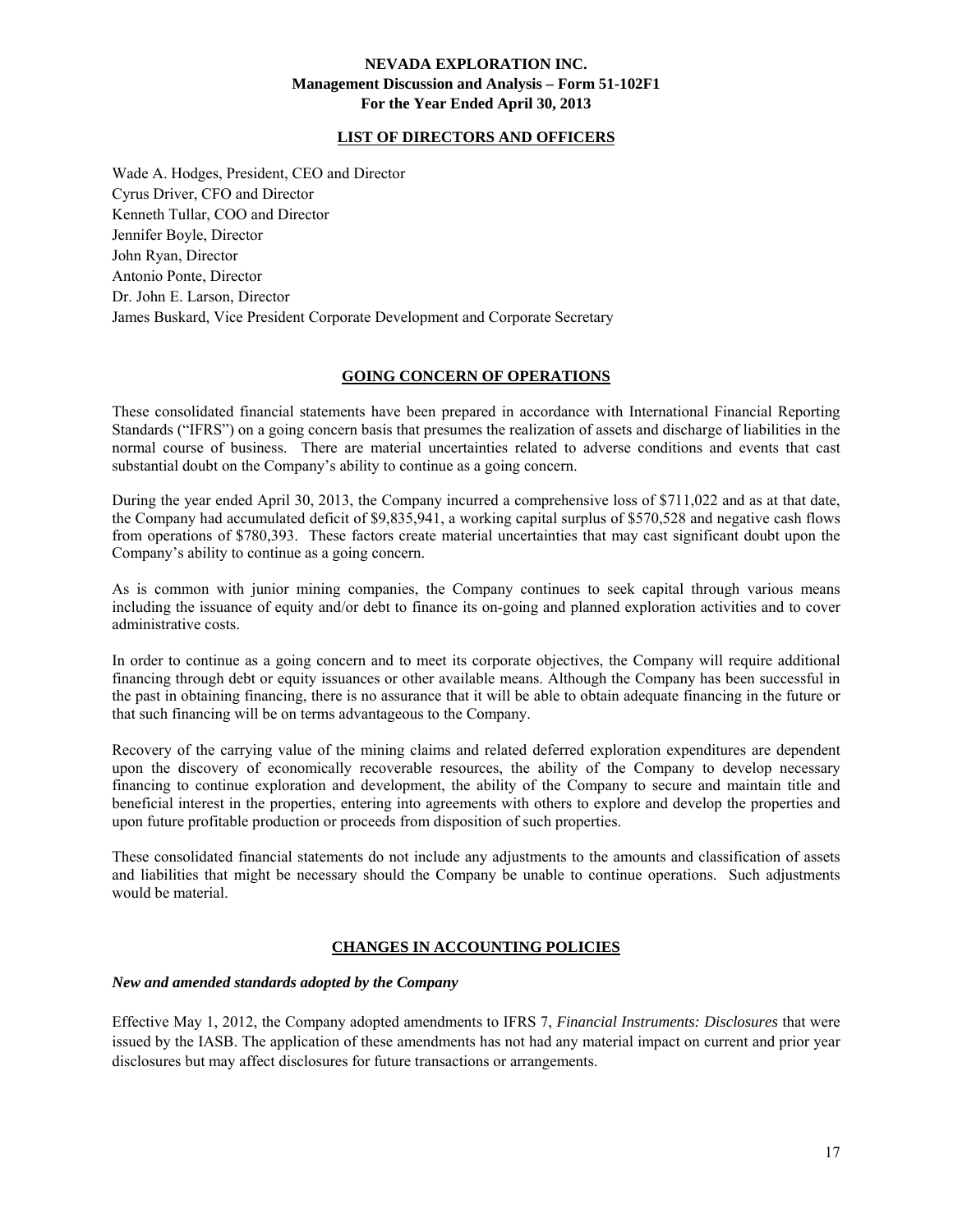# *New or revised standards and amendments to existing standards not yet effective*

Effective for accounting periods beginning on or after January 1, 2013 unless specified:

New standard IFRS 9, *Financial Instruments*, which covers the classification and measurement of financial assets as part of its project to replace IAS 39, "Financial Instruments: Recognition and Measurement." In October 2010, the requirements for classifying and measuring financial liabilities were added to IFRS 9. Under this guidance, entities have the option to recognize financial liabilities at fair value through earnings. If this option is elected, entitles would be required to reverse the portion of the fair value change due to own credit risk out of earnings and recognize the change in other comprehensive income. This standard is effective for accounting periods beginning on or after January 1, 2015

New standard IFRS 10, *Consolidated Financial Statements*, replaces the guidance on control and consolidation in IAS 27, *Consolidated and Separate Financial statements*, and SIC-12, *Consolidation – Special Purpose Entities*. IFRS 10 changes the definition of control under IFRS so that the same criteria are applied to all entities to determine control. IAS 27, *Separate Financial Statements* and IAS 28, *Investments in Associates and Joint Ventures* were revised and reissued to align with the new consolidation guidance.

New standard IFRS 11, *Joint arrangements***,** divides joint arrangements into two types, joint operations and joint ventures, each with their own accounting model. All joint arrangements are required to be reassessed upon transition to IFRS 11 to determine their type to apply the appropriate accounting.

New standard IFRS 12, *Disclosure of Interests in Other Entities*, effective for the Company`s annual reporting period beginning May 1, 2013. This new standard provides the disclosure requirements for all forms of interests in other entities, including subsidiaries, joint arrangements, associates and consolidated structured entities.

New standard IFRS 13, *Fair Value Measurement*, effective for the Company`s annual reporting period beginning May 1, 2013. This standard defines fair value and sets out in a single IFRS a framework for measuring fair value and requires disclosures about fair value measurements. The standard does not determine when an asset, a liability or an entity's own equity instrument is measured at fair value. Rather, the measurement and disclosure requirements of IFRS 13 apply when another IFRS requires or permits the item to be measured at fair value (with limited exceptions).

Amendments to IAS 1, *Presentation of Financial Statements*, requires an entity to group items presented in statement of other comprehensive income on the basis of whether they may be reclassified to profit or loss subsequent to initial recognition. For items presented before tax, the amendments also require that the tax related to the two separate groups to be presented separately. This standard is effective for accounting periods beginning on or after July 1, 2012.

The Company is currently assessing the impact that these standards will have on the Company`s consolidated financial statements.

# **DISCLOSURE CONTROLS AND PROCEDURES AND INTERNAL CONTROLS**

In connection with National Instrument 52-109 (Certificate of Disclosure in Issuer's Annual and Interim Filings) ("NI 52- 109"), the Chief Executive Officer and Chief Financial Officer of the Company have filed a Venture Issuer Basic Certificate with respect to the financial information contained in the annual audited consolidated financial statements and this accompanying annual MD&A (together the "Annual Filings"). In contrast to the full certificate under NI 52-109, the Venture Issuer Basic Certificate does not include representations relating to the establishment and maintenance of disclosure controls and procedures and internal control over financial reporting, as defined in NI 52-109. For further information the reader should refer to the Venture Issuer Basic Certificates filed by the Company with the Annual Filings on SEDAR at www.sedar.com.